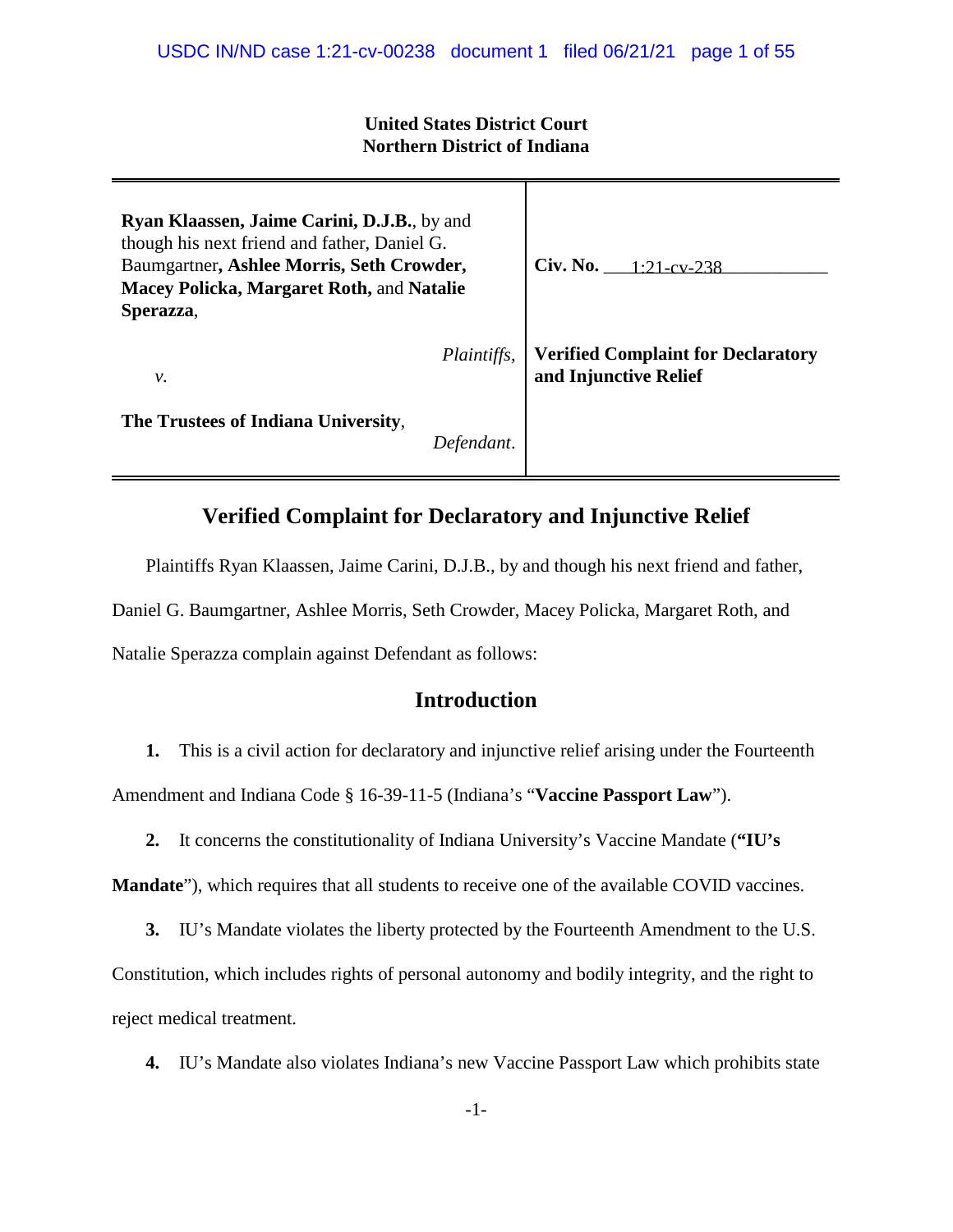and local units (including Indiana University ("**IU**")) from requiring or issuing vaccine "passports" that indicate an individual's COVID immunization status.

## **Jurisdiction and Venue**

**5.** This action arises under the Fourteenth Amendment and Indiana Code § 16-39-11-5.

**6.** This Court has jurisdiction over all claims pursuant to 28 U.S.C. Sections 1331 and 1343(a). It also has jurisdiction pursuant to the Declaratory Judgment Act as codified at 28 U.S.C. Sections 2201 and 2202.

**7.** Venue is proper under 28 U.S.C. Section 1391(b) because Defendant resides in this District and because a substantial part of the events giving rise to the claim occurred in this District.

# **Parties**

**8.** Plaintiff Ryan Klaassen is a resident of Noble County, Indiana and an incoming sophomore at IU.

**9.** Plaintiff Jaime Carini is a resident of Rogers County, Oklahoma and is currently pursuing two doctorates at IU—a Doctor of Music (D.M.) in organ performance and literature, and a Ph.D. in musicology.

**10.** Plaintiff D.J.B., by and though his next friend and father, Daniel G. Baumgartner, is a resident of Cook County, Illinois and an incoming freshman at IU.

**11.** Plaintiff Ashlee Morris is a resident of Jennings County, Indiana and an incoming 1L at the McKinney School of Law.

**12.** Plaintiff Seth Crowder is a resident of Marion County, Indiana and is currently pursuing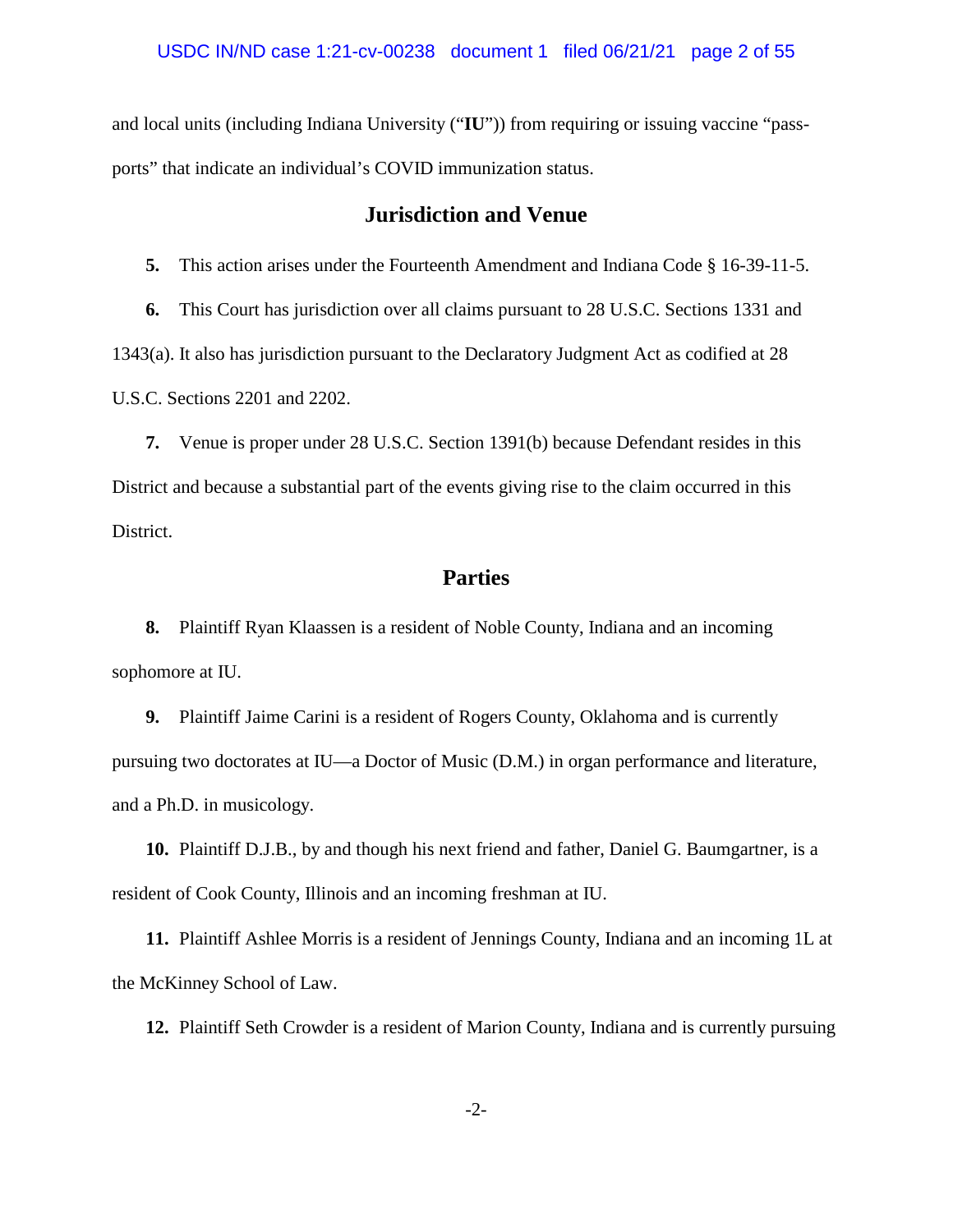### USDC IN/ND case 1:21-cv-00238 document 1 filed 06/21/21 page 3 of 55

his Masters of Business Administration at the Kelley School of Business.

**13.** Plaintiff Macey Policka is a resident of Hamilton County, Indiana and a senior at IU.

**14.** Plaintiff Margaret Roth is a resident of Marion County, Indiana and an incoming freshman at IU.

**15.** Plaintiff Natalie Sperazza is a resident of Hendricks County, Indiana and an incoming sophomore at IU.

**16.** Defendant The Trustees of Indiana University ("**Board of Trustees**") is the governing body, legal owner, and final authority of IU. IU "is recognized as the university of the state." IC § 21-20-2-1. The Board of Trustees has broad "powers, duties, and responsibilities" to govern IU. *See* IC § 21-27 *et seq.*; *see also* IC § 21-39-2-2 ("The board of trustees . . . may govern, by regulation and other means, the conduct of students, faculty, employees, and others while upon the property owned, used, or occupied by the state educational institution.") and Indiana University Board of Trustees*, About the Board of Trustees*, https://trustees.iu.edu/about-the-boa rd/index.html (last visited on June 17, 2021) ("The Board of Trustees is Indiana University's governing board, its legal owner, and its final authority."). The Board of Trustees is a body politic. IC § 21-20-2-2. The Board of Trustees may "in the name of 'The Trustees of Indiana University' . . . be sued." *Id*. at § 21-27-4-2.9.

**Verified Compl. for Decl. and Inj. Relief** -3-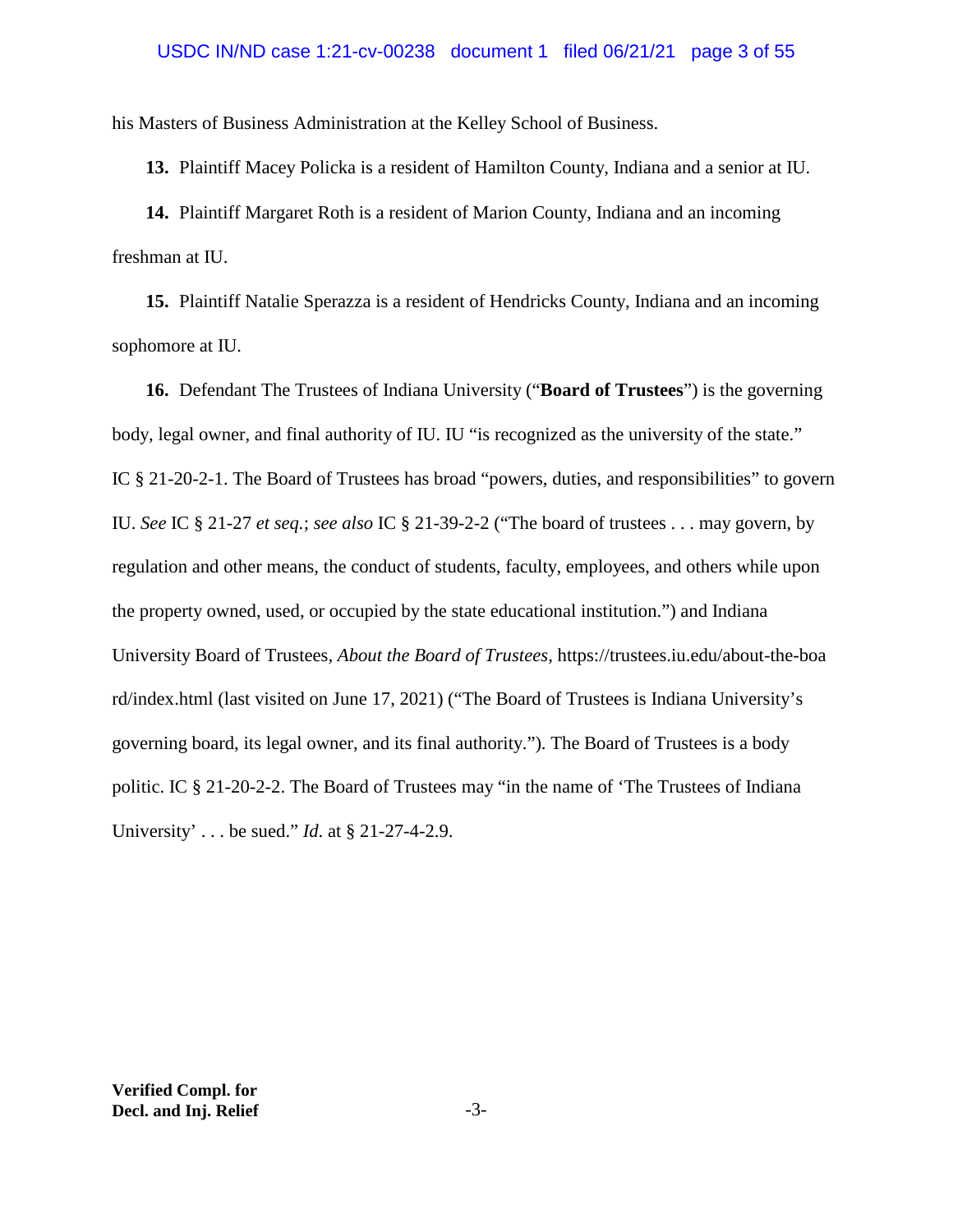# **I. Facts**

#### **A. IU's Mandate Overview and Implementation**

#### **1. IU's Mandate and Exemptions**

**17.** On May 21, 2021, IU announced to all faculty, staff, and students that there would be a requirement to receive a COVID-19 ("**COVID**") vaccine for the fall 2021 semester. Indiana University, *New COVID-19 vaccine requirement*, attached as Exhibit 1.

**18.** This announcement was delivered via email to all current faculty, staff, and students of every IU campus. *See id*.

**19.** IU's Mandate requires that all students, faculty, and staff receive one of the available COVID vaccines by either August 15 or when they return to campus after August 1, whichever is earlier. Indiana University, *COVID-19 Vaccine*, https://www.iu.edu/covid/prevention/covid-19 vaccine.html (last visited June 17, 2021).

**20.** In order to comply with IU's Mandate, IU has suggested that students have their first dose of the COVID vaccine by July 1, 2021. *Id*.

**21.** There are "strong consequences" for those who refuse the vaccine and do not receive an exemption. *Id*. Students will have their class registration canceled, their university-issued IDs, known as "Crimson Cards," terminated, and will be restricted from any on-campus activity. *Id.*

**22.** Under IU's Mandate, individuals may request an exemption if they fit an extremely limited and narrow set of criteria. *Id*; *see also* Indiana University, *COVID-19 Frequently Asked Questions*, https://www.iu.edu/covid/faq/index.html#vaccine-req (last visited June 17, 2021) ("exemptions will be extremely limited").

**Verified Compl. for Decl. and Inj. Relief** -4-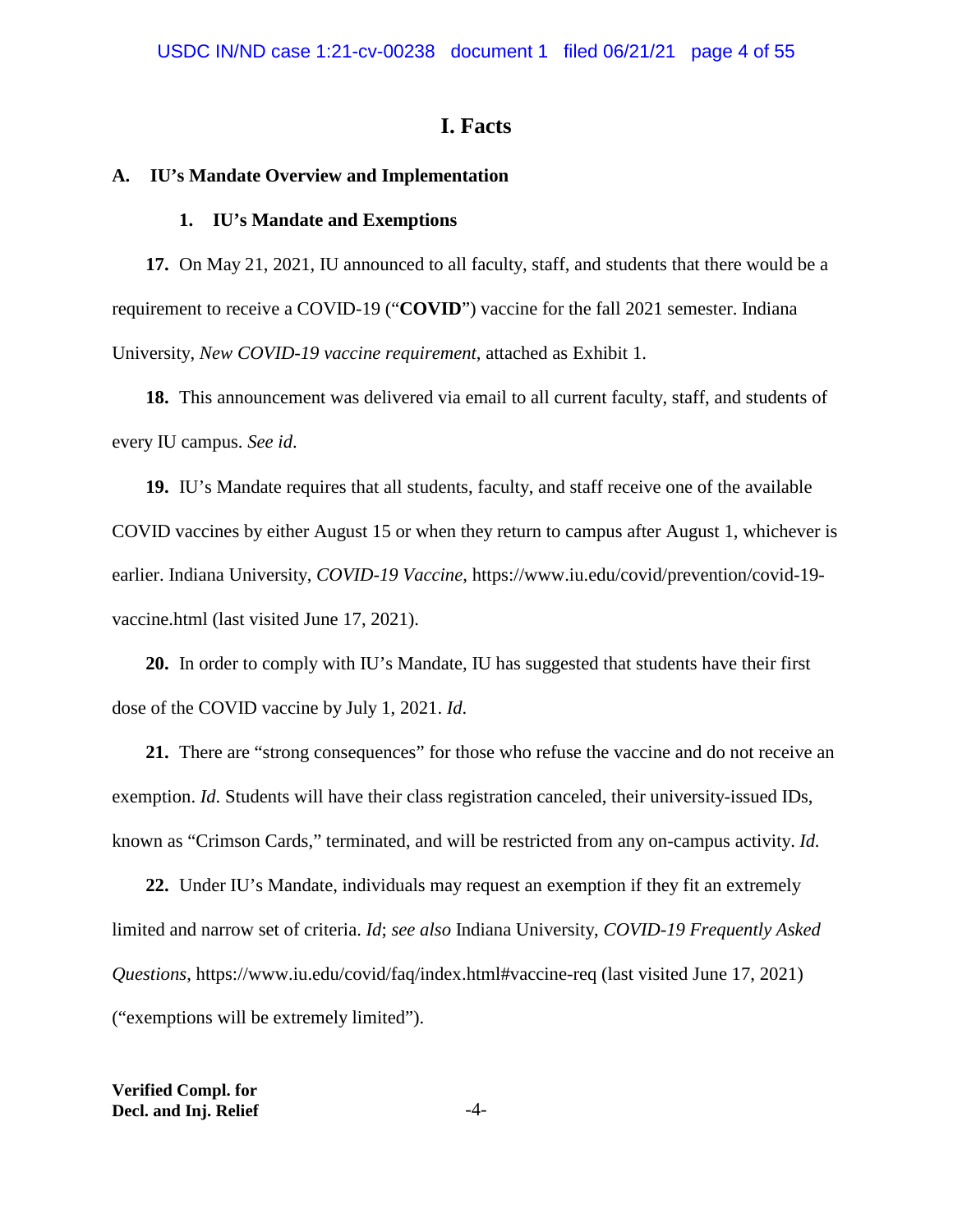### USDC IN/ND case 1:21-cv-00238 document 1 filed 06/21/21 page 5 of 55

**23.** Exemption from IU's Mandate applies to anyone with a religious objection, a documented allergy to the vaccine, medical deferrals, and for online students in a completely online course with no on-campus presence. *Id*.

**24.** IU's Mandate does not include an exemption for those with natural immunity to COVID, including those who have previously been infected and fully recovered, or those students will a medical condition where the COVID vaccination is contra-indicated, even under their attending physician's advice.

**25.** Initially, IU stated that the exemption process would become available on June 15, 2021; however on June 1, 2021, all faculty, staff, and students received an email with a live exemption form. *Fall 2021 Restart Guidance*, Indiana University, attached as Exhibit 2.

**26.** The exemption request form provides three exemption options coinciding with the aforementioned criteria. *Exemption Criteria*, attached as Exhibit 3.

**27.** Once an exemption form is completed online, IU's Medical Response Team reviews the exemption request and responds within five business days, presumably to approve or deny the exemption. Indiana University, *COVID-19 Vaccine*, https://www.iu.edu/covid/prevention/covid -19-vaccine.html (last visited June 17, 2021).

**28.** Those who qualify for and are granted an exemption are still subject to additional requirements ("**Extra Requirements**").

**29.** These Extra Requirements include requiring exempt individuals to participate mitigation testing twice a week, a mandatory quarantine if exposed to someone who tests positive for COVID, mandatory face masks in public spaces, and a mandatory return to their home address if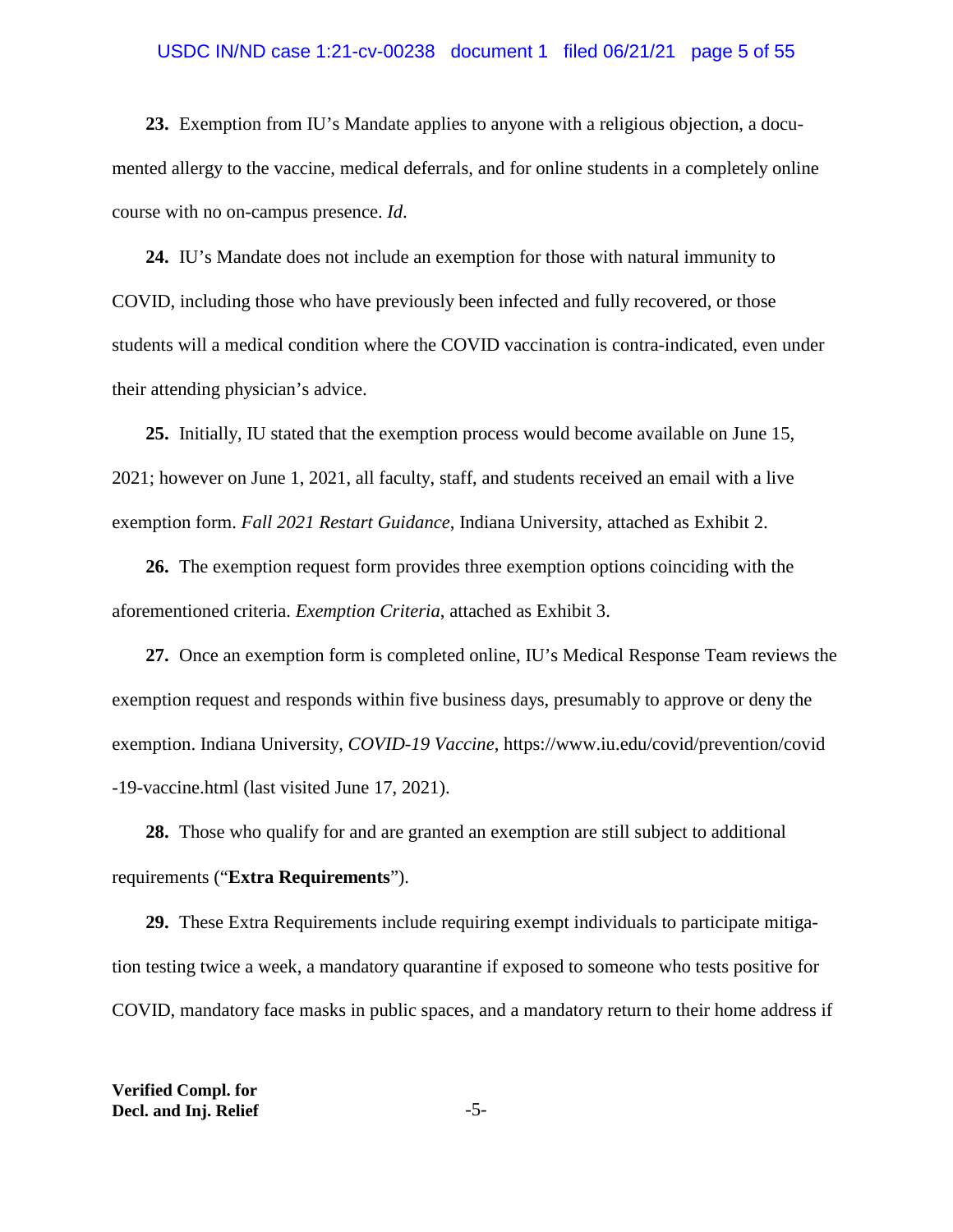### USDC IN/ND case 1:21-cv-00238 document 1 filed 06/21/21 page 6 of 55

the campus has a serious outbreak of the virus. Indiana University, *COVID-19 Frequently Asked Questions*, https://www.iu.edu/covid/faq/index.html#vaccine-req (last visited June 17, 2021)

**30.** These Extra Requirements apply to all types of exemptions, regardless of which exemption an individual qualifies for. *Id*.

**31.** There are no exemptions from these Extra Requirements for those who qualify for a religious or medical exemption. *See infra ¶¶* 197, 199*.* There is no exemption from wearing a face mask in public spaces. *Id*. There is no exemption from participating in the mandatory twice a week mitigation testing. *Id*.

**32.** If a person with an exemption is discovered not wearing a face mask or does not participate in the mitigation testing, they face "disciplinary action up to and including dismissal or termination from the university." *Id*.

**33.** If a person chooses to receive the vaccination, IU requires that such person use "IU's COVID-19 vaccine report form to attest that they are vaccinated and report all doses of [the] vaccine." Indiana University, *COVID-19 Vaccine*, https://www.iu.edu/covid/prevention/covid-19-vaccine.html (last visited June 17, 2021). The form should be completed after each dose. *Id*; *see also* Indiana University, COVID-19 Frequently Asked Questions, https://www.iu.edu/covid/ faq/index.html#vaccine-req (last visited June 17, 2021) ("All students, faculty and staff will need to report their vaccine using IU's COVID-19 vaccine self report form. As part of this process, you will need to know the dates of your vaccine dose(s) and can upload a photo or scan of your verified vaccine card received at your vaccine appointment (for example, CDC card) to be entered in the incentive program.").

**Verified Compl. for Decl. and Inj. Relief**  $-6$ -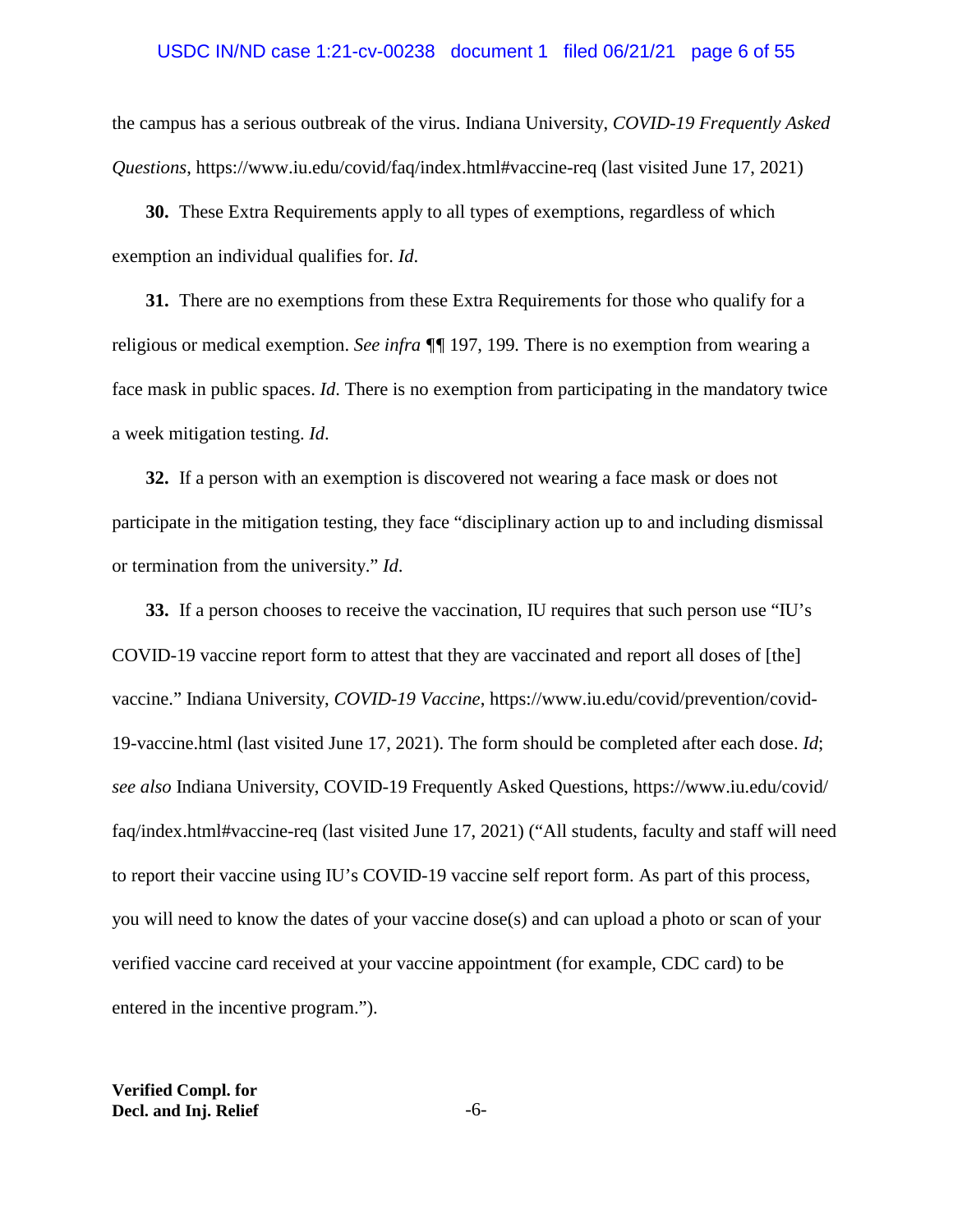## USDC IN/ND case 1:21-cv-00238 document 1 filed 06/21/21 page 7 of 55

**34.** Alternatively, the reporting individual can upload a copy of their vaccine documentation to be eligible to be entered into IU's incentive program. Indiana University, *COVID-19 Vaccine*, https://www.iu.edu/covid/prevention/covid-19-vaccine.html (last visited June 17, 2021). "In most cases, this [documentation] will be a photo or scan of the CDC card [received at the] vaccination appointment that notes the date and type of vaccine [ ] received." *Id*.

**35.** IU's incentive program includes: a student parking permit, bookstore giftcard, oncampus dining credit, Apple watch, AirPods Pro, JBL speaker, Yeti cooler, credit for full-time in-state tuition, and season tickets for the Colts or Indiana Repertory Theatre. Indiana University, *Get vaccinated, win prizes*, https://www.iu.edu/covid/prevention/incentive-program.html (last visited June 17, 2021).

## **2. Decision to Implement IU's Mandate**

**36.** IU's Mandate came from the recommendation of IU's Restart Committee. *Indiana University Restart Committee Recommendations For Fall 2021* (May 26, 2021), attached as Exhibit 4.

**37.** The IU Restart Committee was charged by IU President Michael McRobbie with delivering recommendations and advice on how to restart the entire university's "normal" prepandemic operations. *Id*. at 4. Executive Vice President and Dean of the School of Medicine Jay Hess was the chair of the Restart Committee. *Id*.

**38.** The Restart Committee's report does not provide a clear process as to how the Committee came to the decision to recommend IU's Mandate. *See generally Indiana University Restart Committee Recommendations For Fall 2021* (May 26, 2021), attached as Exhibit 4. However, it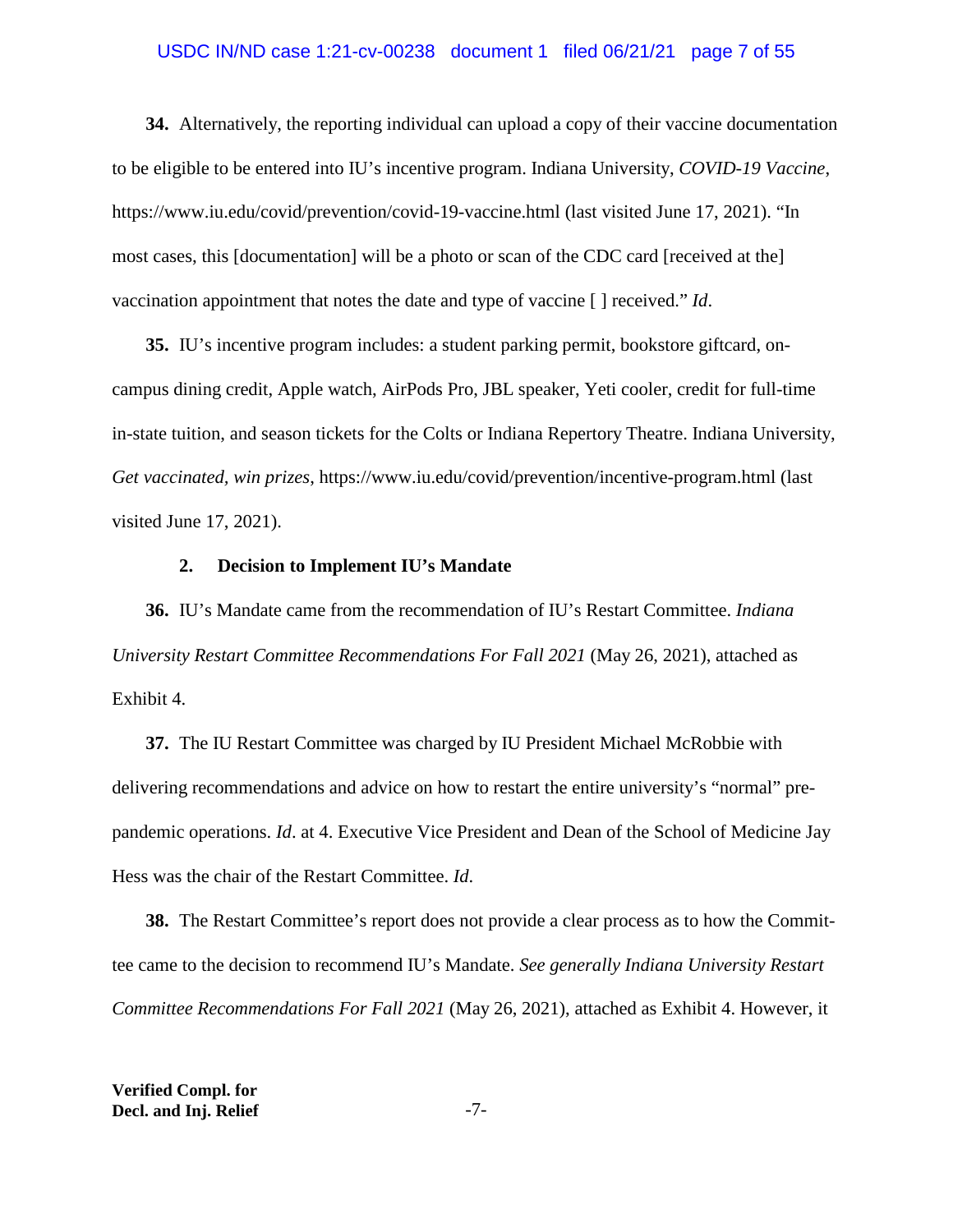### USDC IN/ND case 1:21-cv-00238 document 1 filed 06/21/21 page 8 of 55

does establish that "[i]n developing recommendations for the 2021 Fall semester, we are operating under the *assumption* that the vast majority of our constituents will be vaccinated, allowing us to achieve herd immunity in our community." *Id*. at 7 (emphasis added).

**39.** No explanation for this assumption is given. Nor is there any explanation as to why IU's Mandate is needed if the vast majority of students will already be vaccinated, allowing IU's community to achieve herd immunity.

**40.** Without evidence to the contrary, it appears the Restart Committee arbitrarily decided that IU's Mandate would be necessary due to an unsupported premise.

**41.** The Restart Committee did not explain why it was necessary to implement IU's Mandate, the provisions of which far exceed those imposed by the CDC, state and county authorities on the general public, and other universities. *See infra* Parts I.B.2.–I.B.6. (detailing the requirements for each).

**42.** No other details have been released by the Restart Committee. None of their meeting minutes, records, or decision-making processes have been released to the IU community or public at large.

**43.** Plaintiffs' counsel filed a public records request, requesting copies of all public records related to IU's decision to implement IU's Mandate. To date, no documents have been provided.

#### **B. Context Surrounding IU's Mandate**

#### **1. IU's Mandate is Contrary to the FDA Emergency Use Authorization**

**44.** Currently, all three publicly-available COVID vaccines have only "Emergency Use Authorization" status. These COVID vaccines are not vaccines licensed by the Food and Drug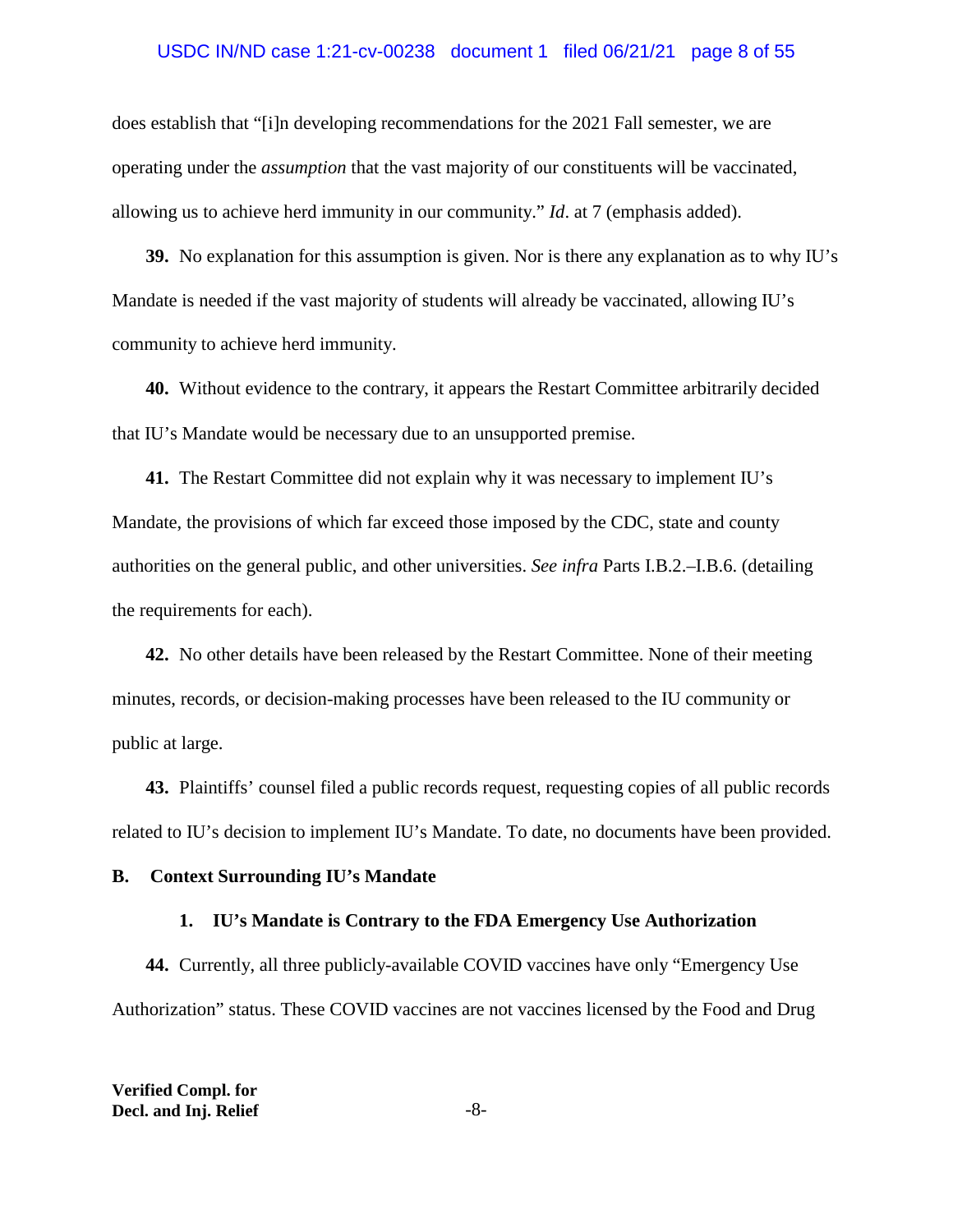### USDC IN/ND case 1:21-cv-00238 document 1 filed 06/21/21 page 9 of 55

Administration ("FDA"), as they have not received full FDA approval.

**45.** A drug classified under "Emergency Use Authorization" is a drug authorized by the Secretary of Health and Human Services for the duration of an emergency under 21 U.S.C.A. § 360bbb-3.

**46.** As a matter of law, a drug given Emergency Use Authorization (EUA) status is one not already approved or licensed under the Public Health Service Act. 21 U.S.C.A. § 360bbb-3.

**47.** A drug receives EUA status once the Secretary, in consultation with the Assistant Secretary for Preparedness and Response, the Director of the National Institutes of Health, and the Director of the Centers for Disease Control and Prevention, concludes that (1) "that an agent . . . can cause a serious or life-threatening disease or condition;" (2) it is reasonable to believe the drug may be effective in diagnosing, preventing, or treating, the agent, and the known benefits of taking the drug outweigh the known risks; and (3) "that there is no adequate, approved, and available alternative to the product for diagnosing, preventing, or treating such disease or condition[.]" 21 U.S.C.A. § 360bbb-3©

**48.** A vaccine authorized under Emergency Use Authorization requires complete, informed, and voluntary consent. Indeed, as a condition of authorization under the Emergency Use Authorization provisions, the Secretary is required:

"to ensure that individuals to whom the product is administered are informed—

(I) that the Secretary has authorized the emergency use of the product;

(II) *of the significant known and potential benefits and risks of such* use, and of the extent to which such benefits and risks are unknown; and (III) *of the option to accept or refuse administration of the product*, of the consequences, if any, of refusing administration of the product, and of the alternatives to the product that are available and of their benefits and risks.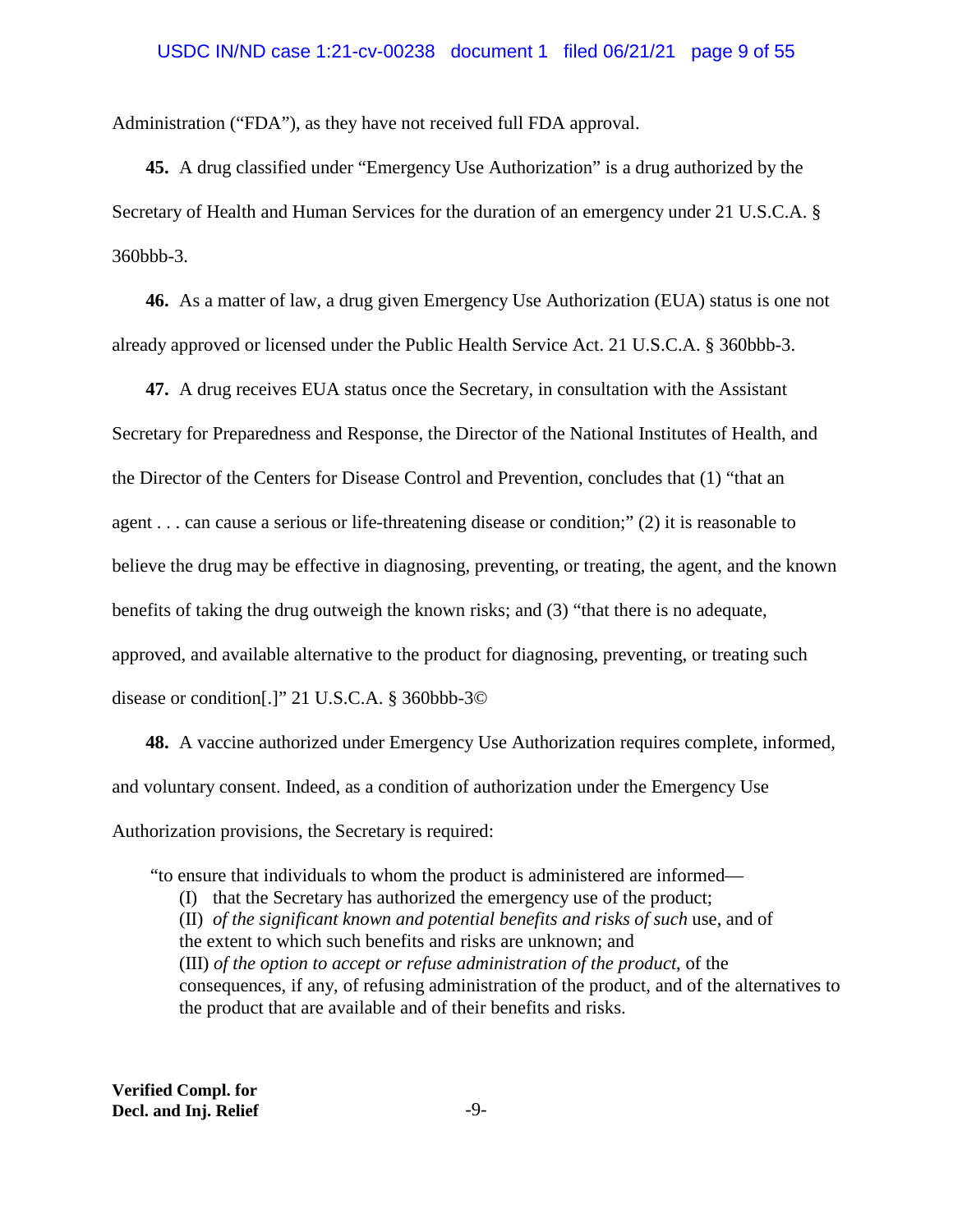21 U.S.C.A. § 360bbb-3(e)(1)(A)(ii)(I)-(III) (emphases added).

**49.** Consequently, all COVID vaccines currently available under EUA can only be administered to individuals in accordance with 21 U.S.C.A. § 360bbb-3(e)(1)(A)(ii)(III), which requires the informed consent of the consumer before they receive the vaccination and the option to refuse or accept the drug.

**50.** The statute requires and, if followed, produces *medical* informed consent—consent based on medical information from medical providers. The "consequences" of refusing the product that are considered *and for which consent is secured* are medical consequences, not other types of consequences, like loss of employment or virtual expulsion from school.

**51.** The threat of virtual expulsion from school for students who refuse to take the vaccine and who do not qualify for an exemption is not an attempt to garner consent—it is coercion. In other contexts, even subtle, implied threats cannot constitutionally support "consent." *Schneckloth v. Bustamonte*, 412 U.S. 218, 228 (1973) (coerced police searches unconstitutional); *see also*, *Stolt-Nielsen S.A. v. AnimalFeeds Int'l Corp*., 559 U.S. 662, 681 (2010) (arbitration "is a matter of consent, not coercion").

**52.** While IU is not a provider and is not directly subject to the informed consent statute, the principles supporting EUA itself, as well as the informed consent law, supports voluntary informed consent from IU students—not coercion from IU's administration.

**53.** Accordingly, the same processes should be used, and consents obtained, when suggesting that students get a vaccine that has only been approved for emergency use.

**54.** IU's Mandate is contrary to these principles, processes, and consents. It does not inform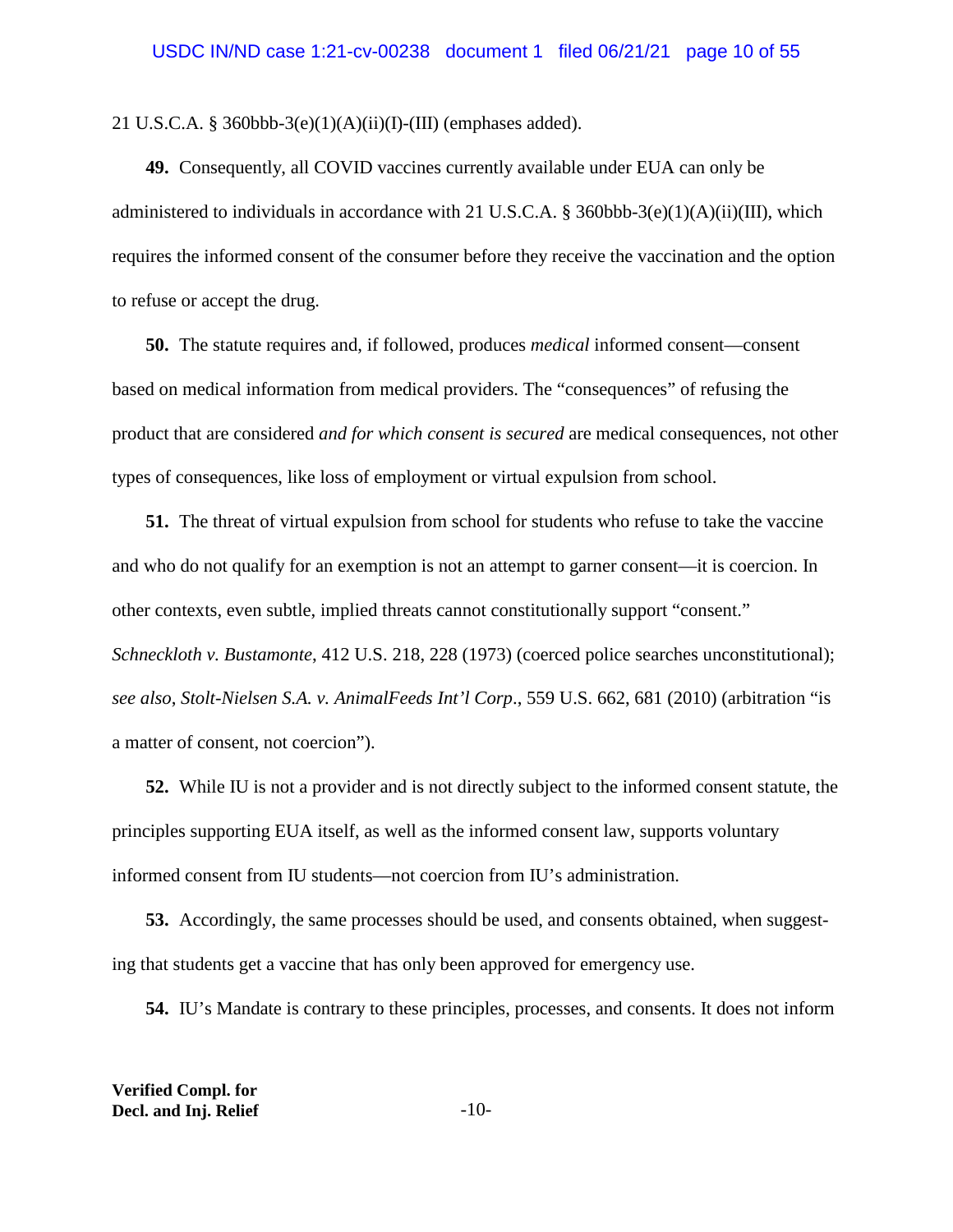students that (1) the vaccines are only authorized for emergency use, (2) that there are "significant known and potential benefits and risks of such use" (or "the extent to which such benefits and risks are unknown") or (3) that students have the "option to accept or refuse administration of the product[.]"

**55.** Contrary to the requirements imposed the general public, no IU student is given the option to accept or refuse the vaccine, it is mandated.

#### **2. IU's Mandate is Contrary to Modern Medical Ethics**

**56.** IU's Mandate is contrary to the fundamental tenet of medical ethics which require voluntary and informed consent for any procedure, or drug that imposes a medical risk to an individual. "A person may freely choose to accept medical risks for the benefit of others . . . we don't harvest organs without consent, even if doing so would save many lives. Those who make such sacrifices for others must truly be volunteers, not conscripts drafted by college administrators." Aaron Kheriaty and Gerard V. Bradley, *University Vaccine Mandates Violate Medical Ethics*, WALL STREET JOURNAL (June 14, 2021, 12:47 PM), https://www.wsj.com/articles/univer sity-vaccine-mandates-violate-medical-ethics-11623689220 (last visited June 18, 2021).

**57.** In some circumstances, our society has resolved this medical ethics quandary in favor of mandatory vaccines. But it is critical to look at the specific contexts in which this has occurred.

**58.** In elementary schools, pediatric vaccines are mandatory for illnesses that *pose significant medical risks to those children*, like polio or measles. *See id.* Likewise, colleges usually require its students to have been vaccinated against these illnesses.

**59.** The risks of side effects and serious complications from these types of mandatory

**Verified Compl. for Decl. and Inj. Relief** -11-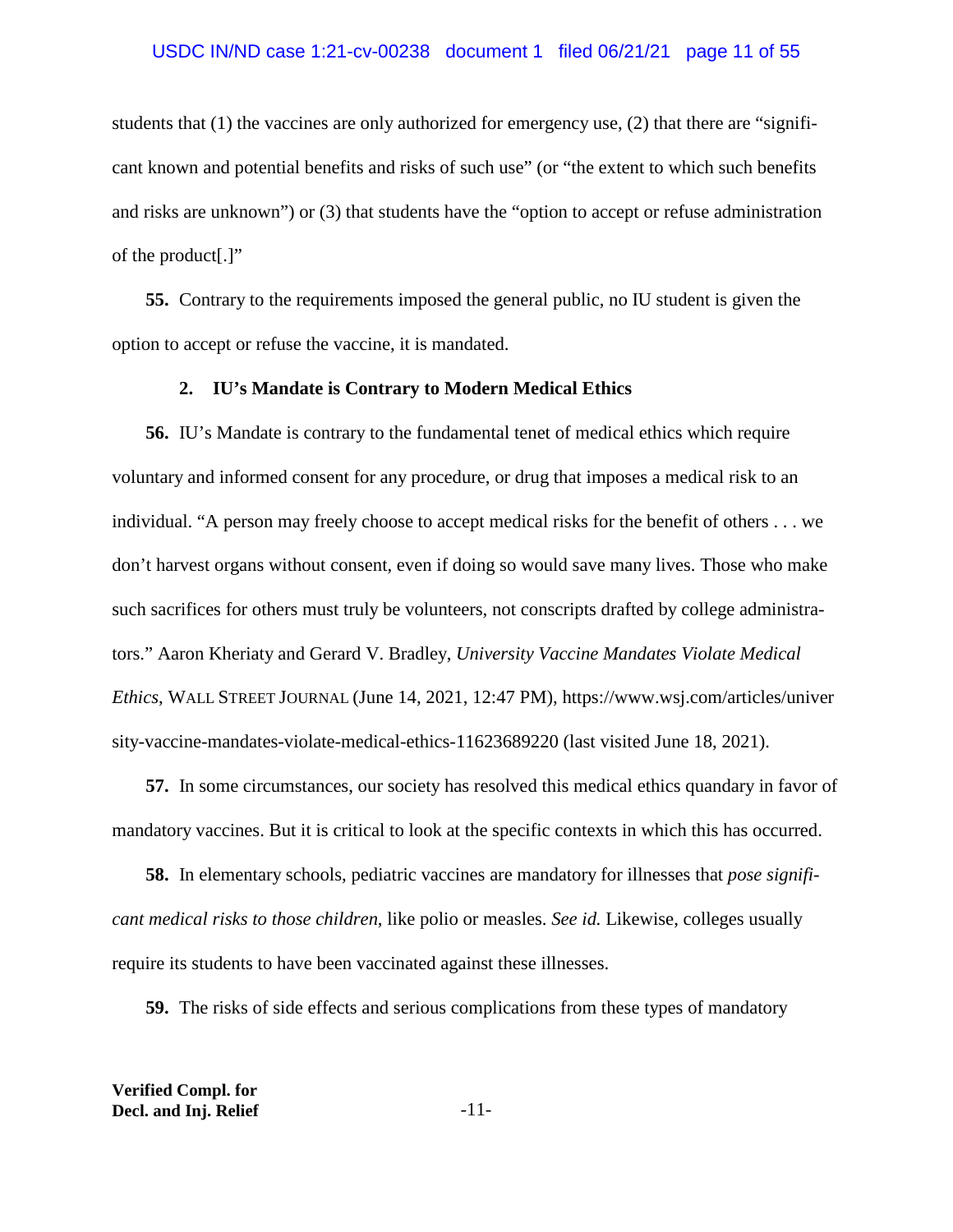## USDC IN/ND case 1:21-cv-00238 document 1 filed 06/21/21 page 12 of 55

vaccines are generally known due to long-time use and years of research on the specific population in question. The risks of serious illness or death due to the diseases far outweighs the known risks of the vaccines to those same diseases.

**60.** Here, the risk of serious morbidity and mortality from COVID for those under 30 are close to zero. *Id.*; *see also*, Part I.C.2. The known and unknown risks associated with COVID vaccines, particularly in those under 30, outweigh the risks to that population from the disease itself, by any rational measure.

**61.** For instance, "a June 10 review by the FDA's Vaccines and Related Biological Products Advisory Committee indicated an excess risk for heart inflammation, especially in men 30 and younger." Kheriaty*, supra.* 

**62.** Forced COVID vaccinations are also imposed on "populations that were deliberately excluded from clinical trials," such as patients who have recovered from COVID, as well as pregnant and breast-feeding women. *Id.* Thus, any risks to them were completely unknown.

**63.** People with higher risks of serious COVID complications, such as individuals over 60 and people with underlying health conditions, are not required to be vaccinated and can choose to take the vaccine to protect themselves, if they wish.

**64.** The much smaller subset of people who are at higher COVID risk and who cannot safely receive the vaccine can mitigate their risks by practicing social distancing and wearing a mask.

**65.** "Protection of others," especially in the COVID context, does not relieve our society from the central canon of medical ethics requiring voluntary and informed consent.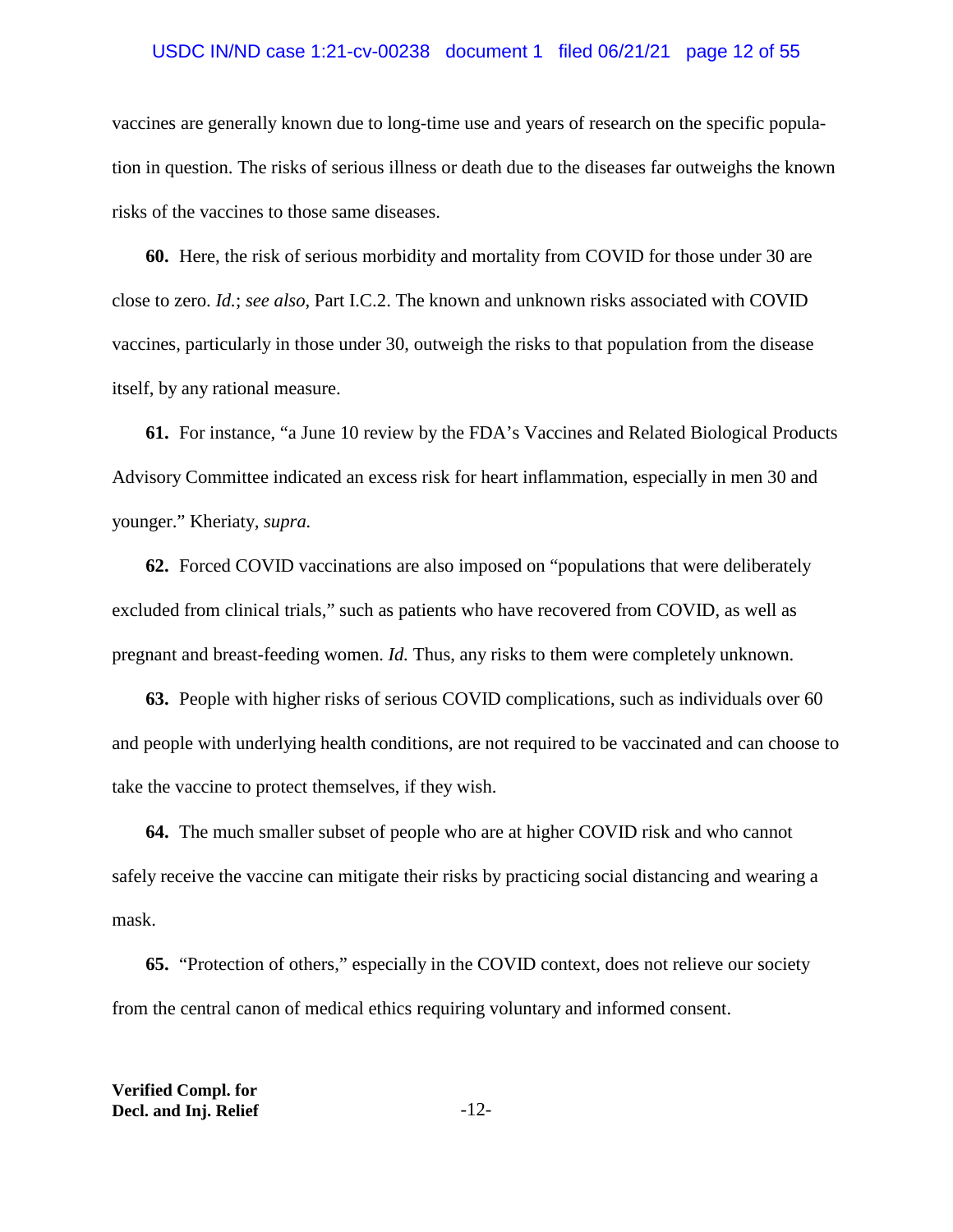### USDC IN/ND case 1:21-cv-00238 document 1 filed 06/21/21 page 13 of 55

**66.** The FDA requirement of voluntary and informed consent is based on the medical ethics. However, history is replete with societies which violated this central tenet of medical ethics. In 1932, the United States did not receive voluntary and informed consent from African Americans for a study in conjunction with the Tuskegee Institute on syphilis. The Tuskegee Study intentionally refused to reveal to the participants that they had syphilis, intentionally withheld widely available treatments, like penicillin, from them and intentionally failed to get their informed consent to participate in the study. *The* Centers for Disease Control and Prevention, *U.S. Public Health Service Syphilis Study at Tuskegee Timeline*, https://www.cdc.gov/tuskegee/timeline.htm (last visited June 18, 2021).

**67.** It took *forty years* for the U.S. government to put an end to the Tuskegee Study. *Id.* The Tuskegee Study prompted then-President Bill Clinton to state, "with [scientific and technical changes] we must work harder to see that as we advance we don't leave behind our conscience. No ground is gained and, indeed, much is lost if we lose our moral bearings in the name of progress." Pres. Bill Clinton, *Apology For Study Done in Tuskegee* (May 16, 1997), https://clintonwhitehouse4.archives.gov/textonly/New/Remarks/Fri/19970516-898.html (last visited June 18, 2021).

**68.** Of course, the historical example of the Tuskegee Study differs from IU's Mandate because IU has no intent to risk harm to its students and they are not conducting a "study." And Plaintiffs do not claim otherwise. However, However, IU's Mandate does not provide for voluntary and informed consent to the taking of the vaccine, a fundamental tenet of medical ethics, which the Tuskegee Institute also failed. Thus, IU's Mandate is contrary to modern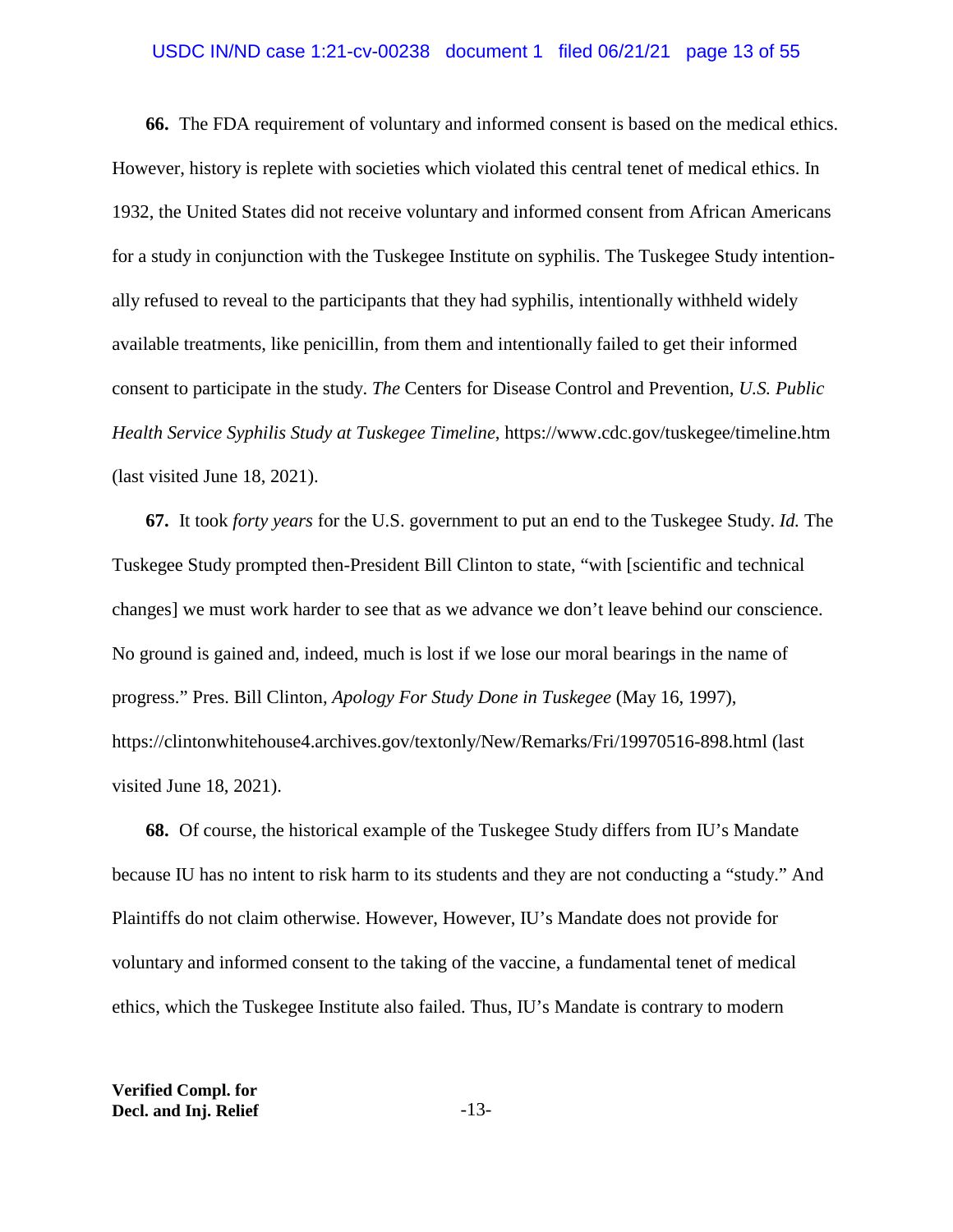medical ethics.

### **3. IU's Mandate is Contrary to CDC's Recommendations**

**69.** The CDC guidelines for unvaccinated people remain largely unchanged from when the pandemic officially began on March 11, 2020. Currently, the CDC's guidance for unvaccinated people is to wear a mask, social-distance at least six feet apart from other individuals, avoid any sort of crowd whether it be outside or inside, and sanitize often. *See* Center for Disease Control, *Guidance for Unvaccinated People: How to Protect Yourself and Others*, Updated June 11, 2021, https://www.cdc.gov/coronavirus/2019-ncov/prevent-getting-sick/prevention.html (last visited June 18, 2021).

**70.** Furthermore, the CDC suggests that people get vaccinated, but does *not* require it. *Id*.

**71.** IU's Mandate is contrary to CDC recommendations, as the CDC simply suggests that individuals get vaccinated and use other protective measures. The CDC does not recommend *requiring* any individual to be vaccinated.

### **4. IU's Mandate is Contrary to Indiana State Requirements.**

**72.** The current guidelines for Indiana were established in Governor Holcomb's latest executive orders. 2021 *Ind. Exec. Order 21-14* (May 28, 2021), https://www.in.gov/gov/files /Executive-Order-21-14-Fiftenth-Renewal-of-Emergency-Declaration.pdf (last visited June 18, 2021) and 2021 *Ind. Exec. Order 21-15* (May 28, 2021) https://www.in.gov/gov/files/Executive-Order-21-15-Continuation-of-Health-and-Welfare-Provsions.pdf (last visited June 18, 2021).

**73.** In *Order 21-14*, the Governor rescinded most statewide guidelines for COVID. However, several statewide guidelines remain in place temporarily. *See* Amelia Pak-Harvey,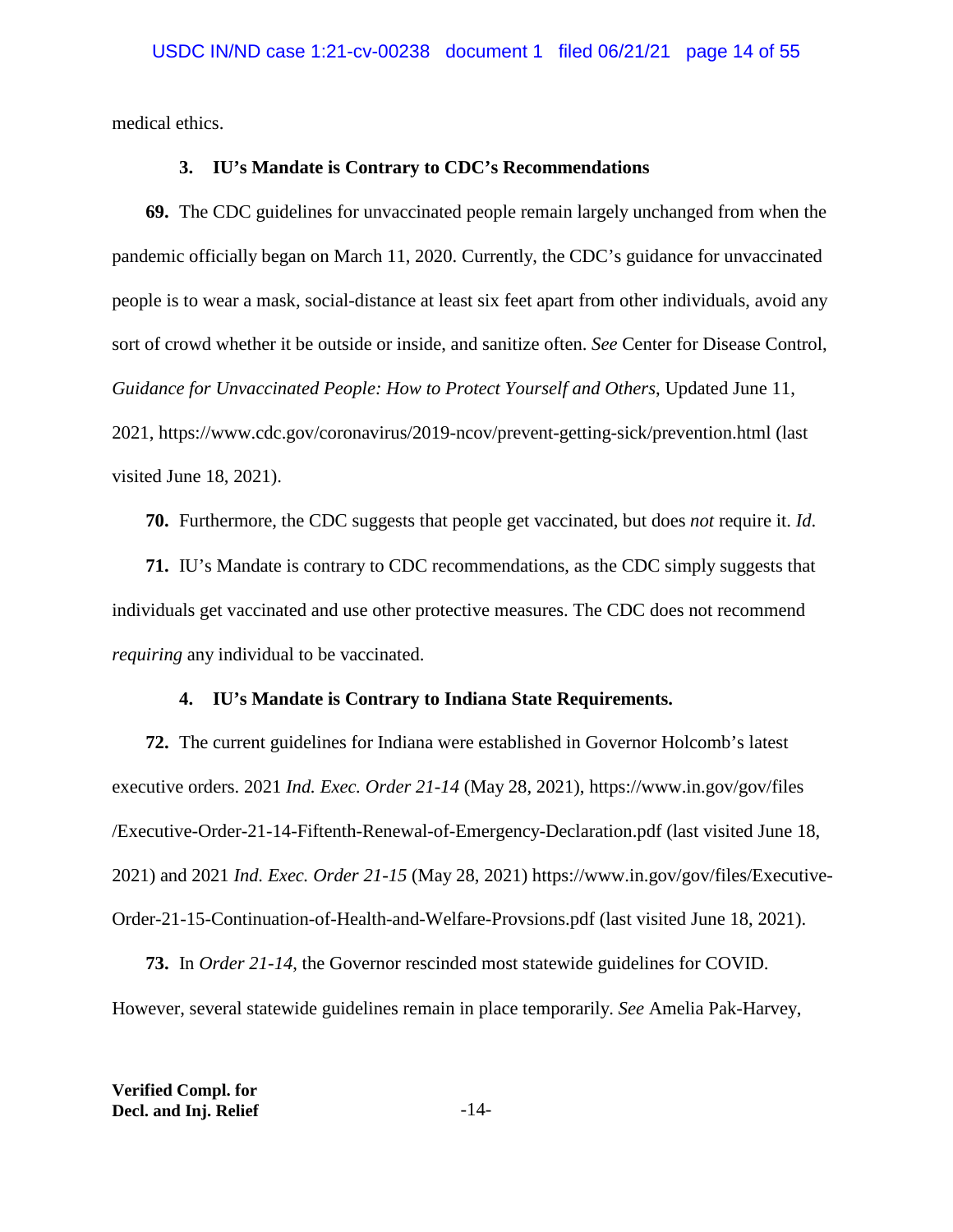#### USDC IN/ND case 1:21-cv-00238 document 1 filed 06/21/21 page 15 of 55

*Gov. Eric Holcomb extends health emergency, lifts some requirements starting in June*, Indianapolis Star, (May 28, 2021), https://www.indystar.com/story/news/politics/2021/05/28/ indiana-gov-holcomb- renews-health-emergency-lifts-some-requirements/5248601001/ (last visited June 18, 2021).

**74.** General requirements for all Hoosiers are to follow CDC guidelines depending on whether an individual is vaccinated or unvaccinated. *Order 21-15* at 3.

**75.** The State encourages anyone who has not obtained a vaccine to do so. *Id.* at 3.

**76.** Furthermore, the State still encourages an individual to be tested for COVID if they show its symptoms, regardless of vaccination status. *Id*. at 3.

**77.** Those who have not obtained a vaccination are still "encouraged" to socially distance themselves, but there is no longer a requirement to do so. *Id.* at 4.

**78.** Lastly, face-masks are no longer required in state facilities, except for anyone in State facilities ran by the Department of Corrections, State Hospitals, the Indiana Veterans Home, and the Indiana Law Enforcement Academy. *Id*. Masks are also required at COVID testing or vaccination sites and all K-12 educational facilities. *Id.* 

**79.** However, Governor Holcomb has announced that "[a]ll directives in executive orders which have continued throughout the public health emergency will be rescinded and cease on June 30." State of Indiana, *Gov. Holcomb Signs COVID-19 Executive Orders* (May 28, 2021), https://events.in.gov/event/gov\_holcomb\_signs\_covid-19\_executive\_orders\_4054?utm\_campaig n=widget&utm\_medium=widget&utm\_source=State+of+Indiana (last visited June 20, 2021).

**80.** The State of Indiana has not issued a vaccination mandate.

**Verified Compl. for Decl. and Inj. Relief** -15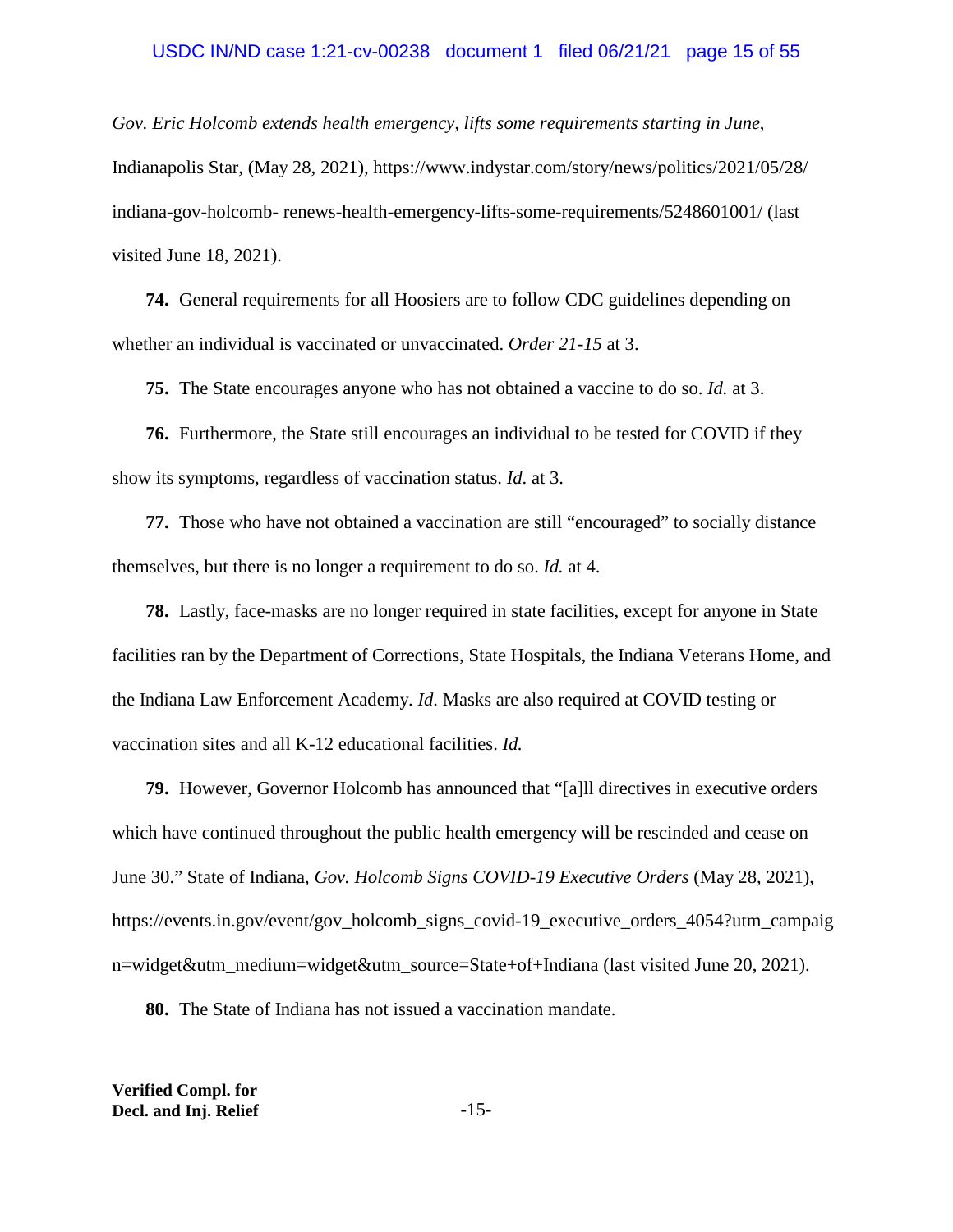**81.** The State of Indiana has not even issued a vaccination mandate for its State employees.

**82.** Indiana does not require that anyone show proof of vaccination. Such proof would violate State law. *See infra* Part I.B.7.

**83.** IU's Mandate is contrary to Indiana recommendations, going significantly further than any recommendations from the State and violating State law in the process, by requiring that students prove their vaccination status.

## **5. IU's Mandate is contrary to Allen County, Marion County, and Monroe County's Recommendations**

**84.** While IU has multiple campuses and contacts across the State, three of the bigger locations are in Allen County, Marion County, and Monroe County. The recommendations for these counties are discussed in turn.

**85.** Allen County has no COVID requirements for its residents. Allen County Department of Health, Health Commissioner Recommends County Residents Continue COVID-19 Precautions (Apr. 1, 2021), https://www.allencountyhealth.com/health-commissioner-recommends-co unty-residents-continue-covid-19-precautions/ (last visited June 18, 2021) ("the Department will not implement any local restrictions at this time.").

**86.** Allen County is recommending that residents continue to wear masks, social distance, sanitize regularly, stay home when sick, get vaccinated, etc. *Id*.

**87.** Allen County is not requiring its residents or county employees to get vaccinated. And it is not requiring any proof of vaccination status. *Id*.

**88.** Marion County has lifted the mask mandate for vaccinated persons. Marion County Public Health Department, *Public Health Order 12-2021* (June 8, 2021), https://www.wishtv.co

**Verified Compl. for Decl. and Inj. Relief** -16-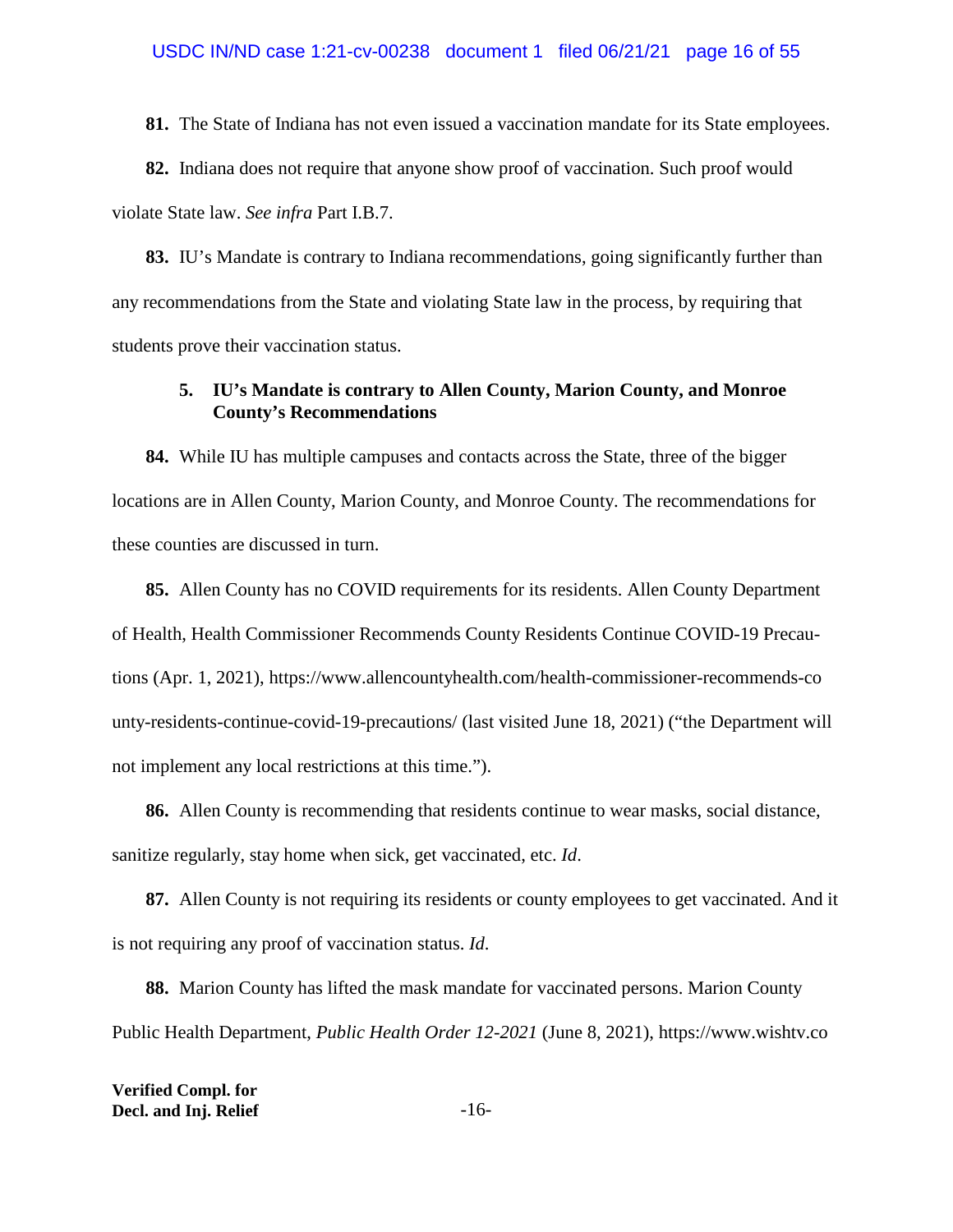## USDC IN/ND case 1:21-cv-00238 document 1 filed 06/21/21 page 17 of 55

m/wp-content/uploads/2021/06/Community-Updated-Final-PHO-12-2021-for-June-8-2021.pdf (last visited June 18, 2021). It still requires masks for non-vaccinated persons. *Id*. Marion County encourages social distancing, frequent sanitizing, vaccination, etc. *Id*. It limits large gatherings and capacity for certain places, like bars, restaurants, and nightclubs. *Id*.

**89.** Marion County is not requiring its residents or county employees to get vaccinated. And it is not requiring any proof of vaccination status. *Id*.

**90.** Monroe County has rescinded any mask requirements and the limitations on gatherings of people. Dr. Thomas Sharp, Monroe County Health Department, *COVID-19 Health Order/ Regulation will be Rescinded Starting Monday, May 17* (May 14, 2021), https://www.co.mon roe.in.us/egov/documents/1621029168\_52145.pdf (last visited June 18, 2021). No other restrictions have been issued by the county government since.

**91.** Monroe County is not requiring its residents or county employees to get vaccinated. And it is not requiring any proof of vaccination status.

**92.** No local governments in Indiana have issued a vaccination mandate for their residents.

**93.** No local governments in Indiana has even issued a vaccination mandate for local county employees.

**94.** IU's Mandate is contrary to applicable county requirements—going significantly further than any of the relevant counties' recommendations and requirements.

## **6. IU's Mandate is Contrary to other Public Universities**

**95.** No other public university in the State of Indiana has issued a vaccination mandate. Indiana University is the sole public education institution to require the Vaccine. As a result,

| <b>Verified Compl. for</b> |        |
|----------------------------|--------|
| Decl. and Inj. Relief      | $-17-$ |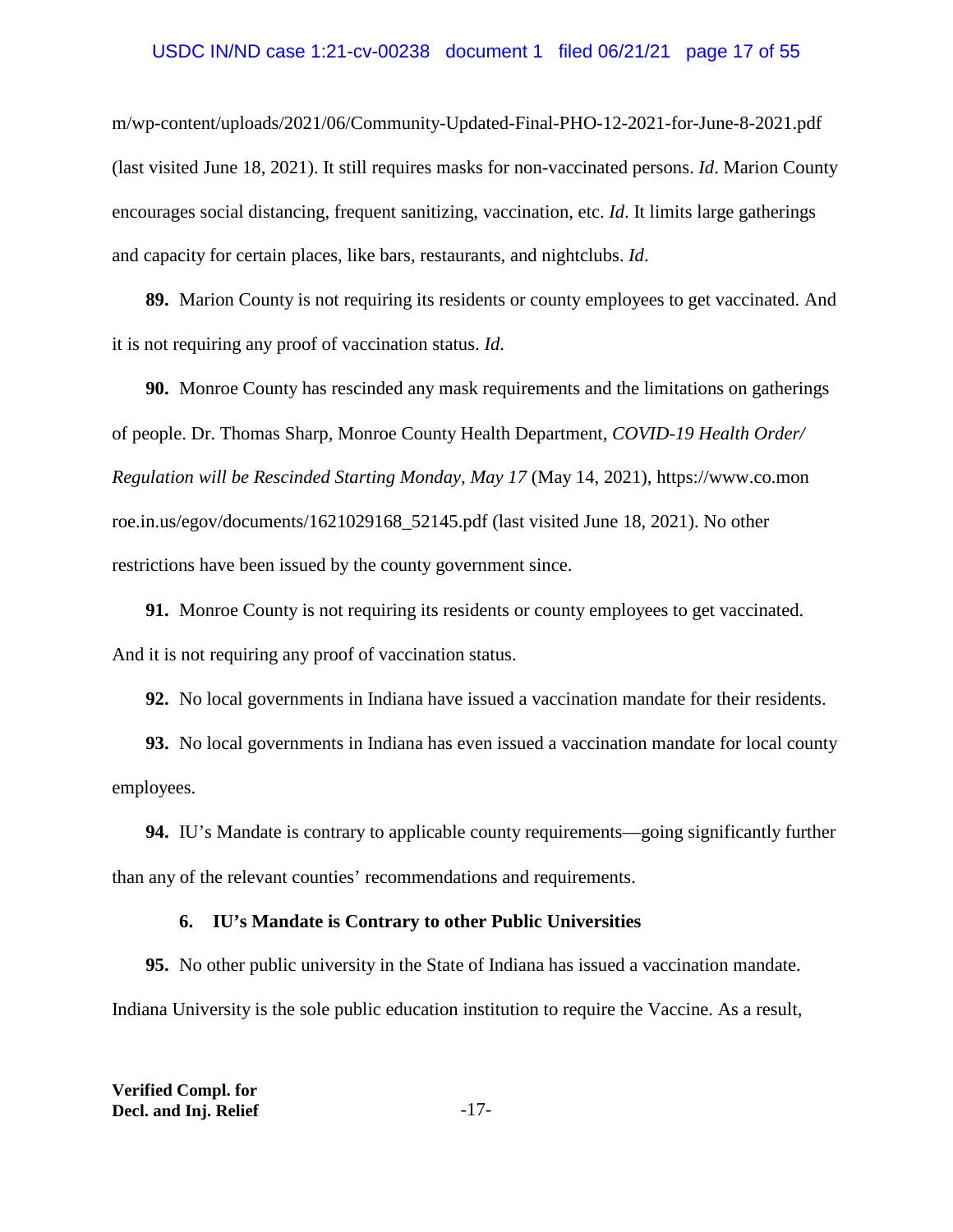students attending Indiana University are treated differently and unequally as a result of IU's Mandate.

**96.** Ball State University does not have a COVID vaccination mandate. Instead, Ball State University simply "encourage[s] all to adhere to essential protective behaviors such as wearing face coverings, physical distancing, maintaining proper hygiene, and receiving the COVID-19 vaccine as they become eligible[.]" Ball State University, *Cardinals Care*, https://bsu.edu/about/ administrativeoffices/emergency-preparedness/pandemicfluprep/coronavirus/cardinals-care (last visited June 18, 2021).

**97.** Indiana State University does not have a COVID vaccination mandate. Indiana State University is simply encouraging "students living in residence halls and apartments on campus . . . to get vaccinated." Indiana State University, *Student FAQs*, https://www.indstate.edu/sites/ default/files/media/student-covid-faq-21-22.pdf (last visited June 18, 2021). Indiana State also stated that "every individual is expected to take responsibility for their own health and safety and act in a manner that demonstrates respect and consideration for others around them." Indiana State University, *Students and Families*, https://www.indstate.edu/covid/students-families (last visited June 18, 2021).

**98.** Purdue University does not have a vaccine mandate. Purdue's current vaccine policy is to strongly encourage students to get vaccinated and to document their status. Purdue University, *Vaccine Information*, https://protect.purdue.edu/vaccine-information/ (last visited June 18, 2021).

**99.** Ivy Tech Community College does not have a vaccine mandate. Indiana's largest community college system is only encouraging students to get vaccinated. Ivy Tech Community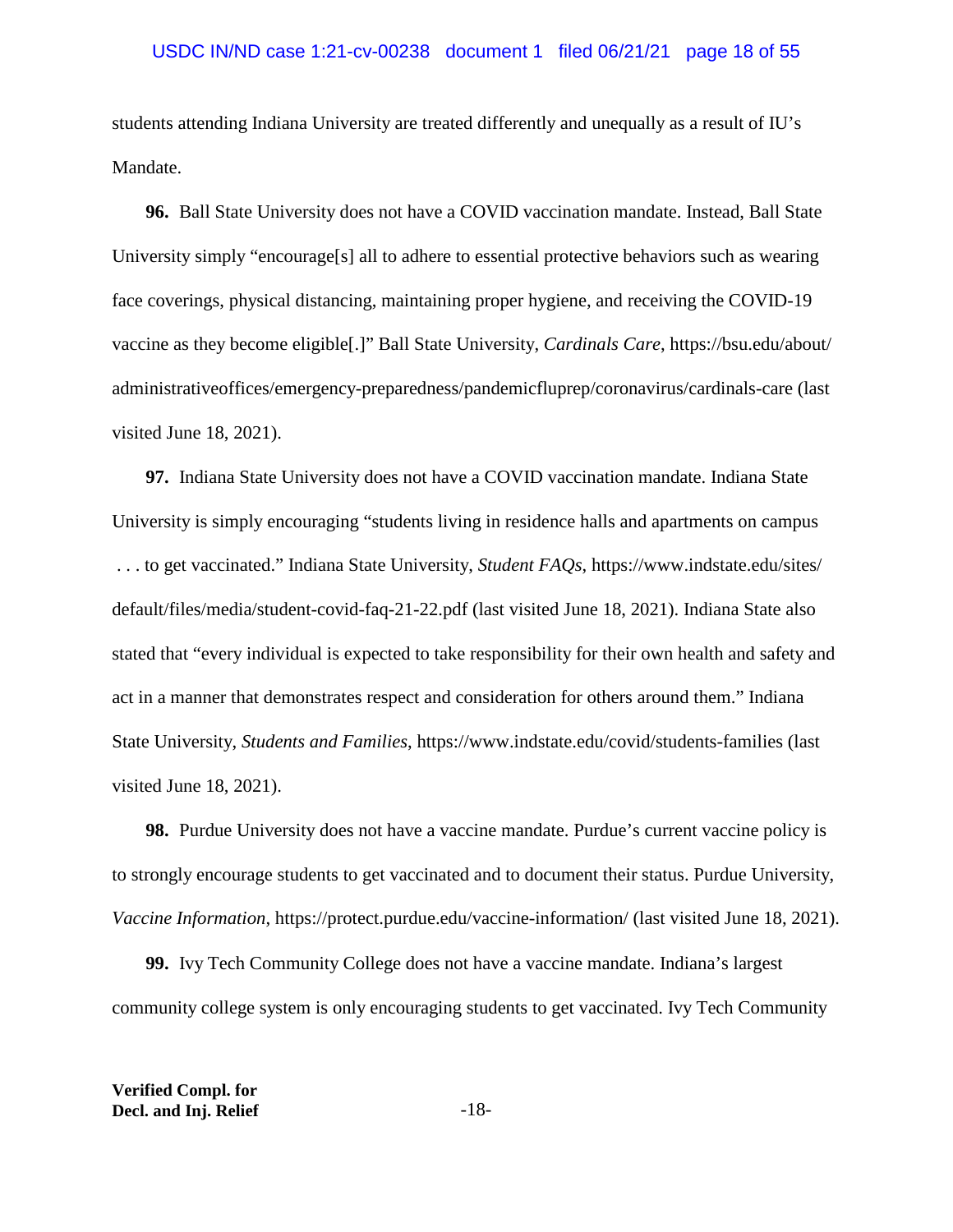College, *Current COVID-19 Policies*, https://www.ivytech.edu/coronavirus.html (last visited June 18, 2021).

**100.** The University of Southern Indiana does not have a vaccine mandate. It is only encouraging, but not mandating, that students be vaccinated. University of Southern Indiana, *COVID-19 (coronavirus) Information*, https://www.usi.edu/covid-19/ (last visited June 18, 2021).

**101.** Vincennes University does not have a vaccine mandate. The university is simply encouraging students to get vaccinated. Vincennes University, *Frequently Asked Questions*, https://www.vinu.edu/covid-19-faq (last visited June 18, 2021).

**102.** Indiana University stands alone as the sole public university in Indiana with a vaccine mandate. *See* Shari Rudavsky and Isaiah Seibert, *Here's which Indiana colleges and universities will require COVID-19 vaccines this fall*, Indianapolis Star (May 21, 2021), https://www.indystar.com/story/news/education/2021/05/21/iu-requiring-covid-vaccine-ballstate-iupui-purdue-notre-dame/5207192001/ (last visited June 18, 2021).

#### **7. IU's Mandate Violates Indiana's Ban on Vaccine Passports**

**103.** Under Indiana law, state and local units are prohibited from requiring or issuing vaccine "passports" that indicate an individual's COVID immunization status. IC § 16-39-11-5.

**104.** Legislative intent to prevent the state from requiring vaccine passports can be inferred from Representative Jacob's comments on the House floor, "The thought of a state mandating that people take a vaccine that is still experimental according to the manufacturers of the vaccine would be considered a gross violation of the individual freedom of Hoosiers." Taylor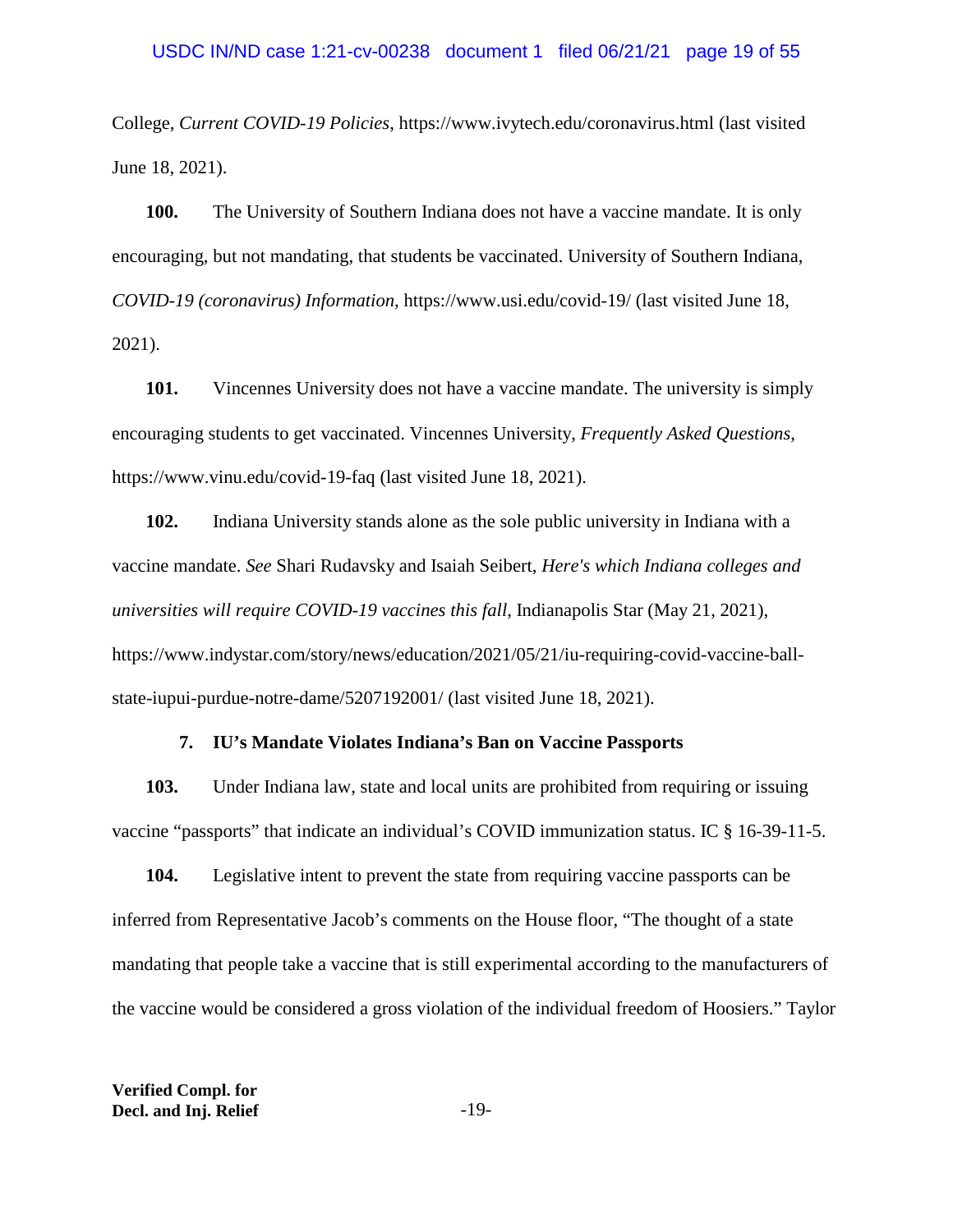#### USDC IN/ND case 1:21-cv-00238 document 1 filed 06/21/21 page 20 of 55

Dixon, *Indiana government will be prohibited from requiring 'vaccine passports' under new amendment*, TheStateHouseFile.com (Apr. 22, 2021), http://thestatehousefile.com/indiana-gove rnment-will-be-prohibited-from-requiring-vaccine-passports-under-new-amendment/ (last visited June 18, 2021).

**105.** In a recent opinion, Indiana Attorney General Todd Rokita advised the Vaccine Passport Law applies to public colleges and universities like IU because they are "arm[s] of the state." State of Indiana Office of the Attorney General, *Official Opinion 2021-1 on University Policies on COVID-19 Vaccination* (May 26, 2021) ("Opinion Letter or "Op. Letter") attached as Exhibit 5.

**106.** Attorney General Rokita made clear that the Vaccine Passport Law does not prohibit an entity from requesting proof of COVID immunization status*, provided no negative consequence arises from not producing the record*. Op. Letter, Exhibit 5, at 4 (emphasis added).

**107.** As shown above, every IU student is required to be vaccinated for COVID, unless they qualify for an exemption. But it is not enough for an IU student to merely *receive* the COVID vaccine—he or she "will need to report their vaccine using IU's COVID vaccine self report form." *See* Indiana University, *Frequently Asked Questions*, https://www.iu.edu/covid/ faq/index.html#vaccine-req (last visited June 18, 2021). Therefore, IU mandates not only the vaccine, but also mandates the student *prove* his or her COVID immunization status.

**108.** IU students who fail to provide proof of their COVID immunization status (or who have not been granted an exemption) will suffer severe negative consequences in direct violation of the Vaccine Passport Law. *See supra* Part I.A.1.

**Verified Compl. for Decl. and Inj. Relief** -20-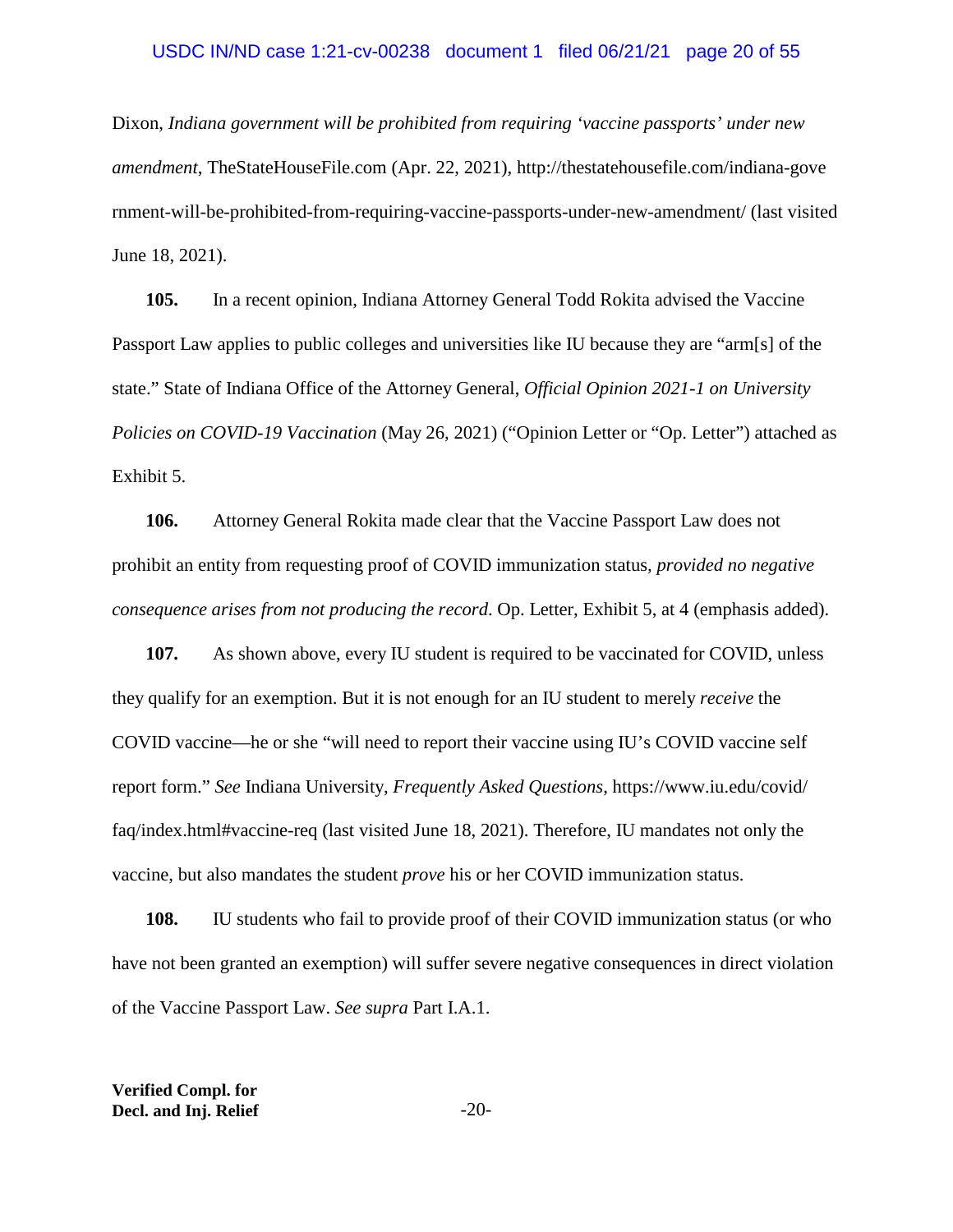**109.** In short, if a student doesn't provide IU with his or her COVID immunization status, IU virtually expels that student. Virtual expulsion from school for refusing to provide COVID immunization status is a "negative consequence" that directly violates Indiana law.

**110.** IU's Mandate "unquestionably violates the new law." Op. Letter, 7.

## **C. Current Risk to IU Students of COVID Infection and Adverse Outcomes**

#### **1. Current State of the Pandemic**

**111.** The pandemic is virtually over. The CDC recently reported the lowest number of cases since March of 2020 (the beginning of the COVID pandemic). Sam Baker & Andrew Witherspoon, *COVID-19 cases hit lowest point in U.S. since pandemic began*, AXIOS (June 3, 2021), https://www.axios.com/coronavirus-cases-infections-vaccines-success-fa7673a1-0582-4e 69-aefb-3b5170268048.html (last visited June 20, 2021).

**112.** In Indiana, Governor Holcomb has already declared the end of the COVID emergency on June 30, when nearly all State COVID restrictions will end. *See ¶* 79.

**113.** According to a report from Harvard doctors, a pandemic is over when herd immunity is reached, which they define as at least 70% of the population either being vaccinated or exposed to the virus. Alvin Powell, *Vaccines can get us to herd immunity, despite the variants*, HARVARD GAZETTE (Feb. 25, 2021), https://news.harvard.edu/gazette/story/2021/02/vaccinesshould-end-the-pandemic-despite-the-variants-say-experts/#:~:text=A%20Harvard%20immunolo gist%20said%20current,fight%20against%20the%20disease.

**114.** Further, according to Dr. Peter McCullough who has extensively researched COVID and its treatments, herd immunity is calculated by a specific formula.

**Verified Compl. for Decl. and Inj. Relief**  $-21$ -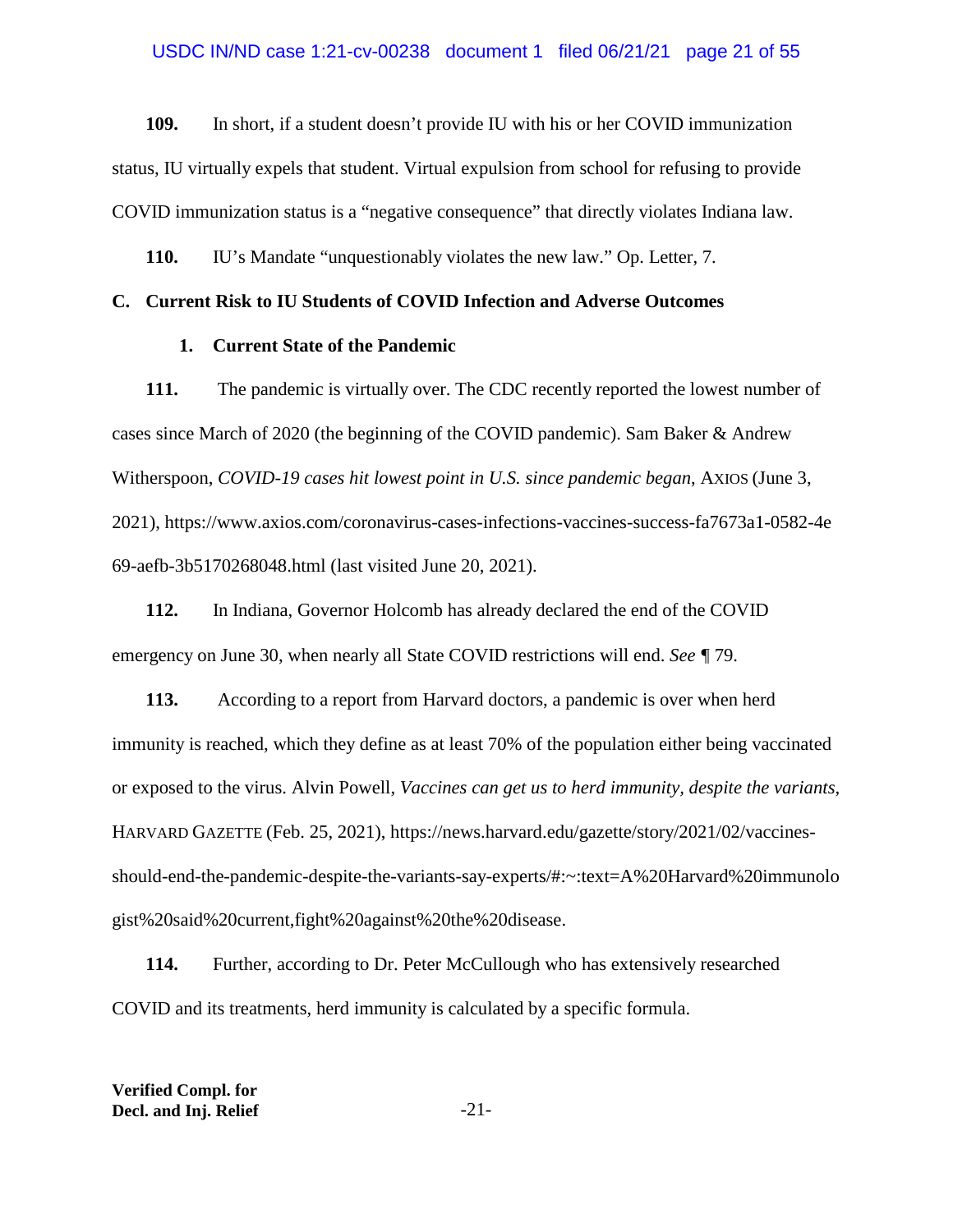**115.** Dr. McCullough's formula is as follows:  $((CC^*6) + V + (.15^*P)) \div P = HIN$ 

 $CC = COVID$  cases in the state  $6=$  the current CDC multiplier<sup>1</sup> V= number of vaccinated in the state 15%= of the total people in the state, this represents the number of people in a given state that will not get COVID P=Population of a state (i.e. Indiana) HIN=Herd Immunity Totals

**116.** According to Dr. McCullough, you take the total cases of COVID in Indiana  $(753,000^2)$  times 6—this equals 4,518,000—then add the total number of vaccinated  $(2,880,635^3)$ , and finally add 15% of the population  $(1,009,800)$ , which equals 8,408,435, as shown below:

 $(753,000*6) + 2,880,635 + (.15*6,732,000) = 8,408,435$ 

 $4,518,000 + 2,880,635 + 1,009,800 = 8,408,435$ 

**117.** If you add all these numbers together you get 8,408,435, which you then divide by

the total population of Indiana  $(6,732,000^4)$ , which equals 125% of the population.

 $8,408,435 \div 6,732,000 = 125\%$ 

**118.** This number is over 100% due to the overlap of people who were infected with

COVID and also received the vaccine, so they are counted twice. While the number of people in

<sup>&</sup>lt;sup>1</sup> Centers for Disease Control and Prevention, Estimated Disease Burden of COVID-19 (May 19, 2021), https://www.cdc.gov/coronavirus/2019-ncov/cases-updates/burden.html

<sup>2</sup> Indiana State Department of Health, *Indiana COVID-19 Dashboard and Map* (June 18, 2021), https://www.coronavirus.in.gov/2393.htm (last visited June 20, 2021).

<sup>3</sup> Indiana State Department of Health, *Vaccine Dashboard*, (June 18, 2021), https://www.coronavirus.in.gov/vaccine/2680.htm (last visited June 20, 2021).

<sup>4</sup> United States Census, *QuickFacts Indiana* (July 1, 2019), https://www.census.gov/qu ickfacts/IN (last visited June 20, 2021).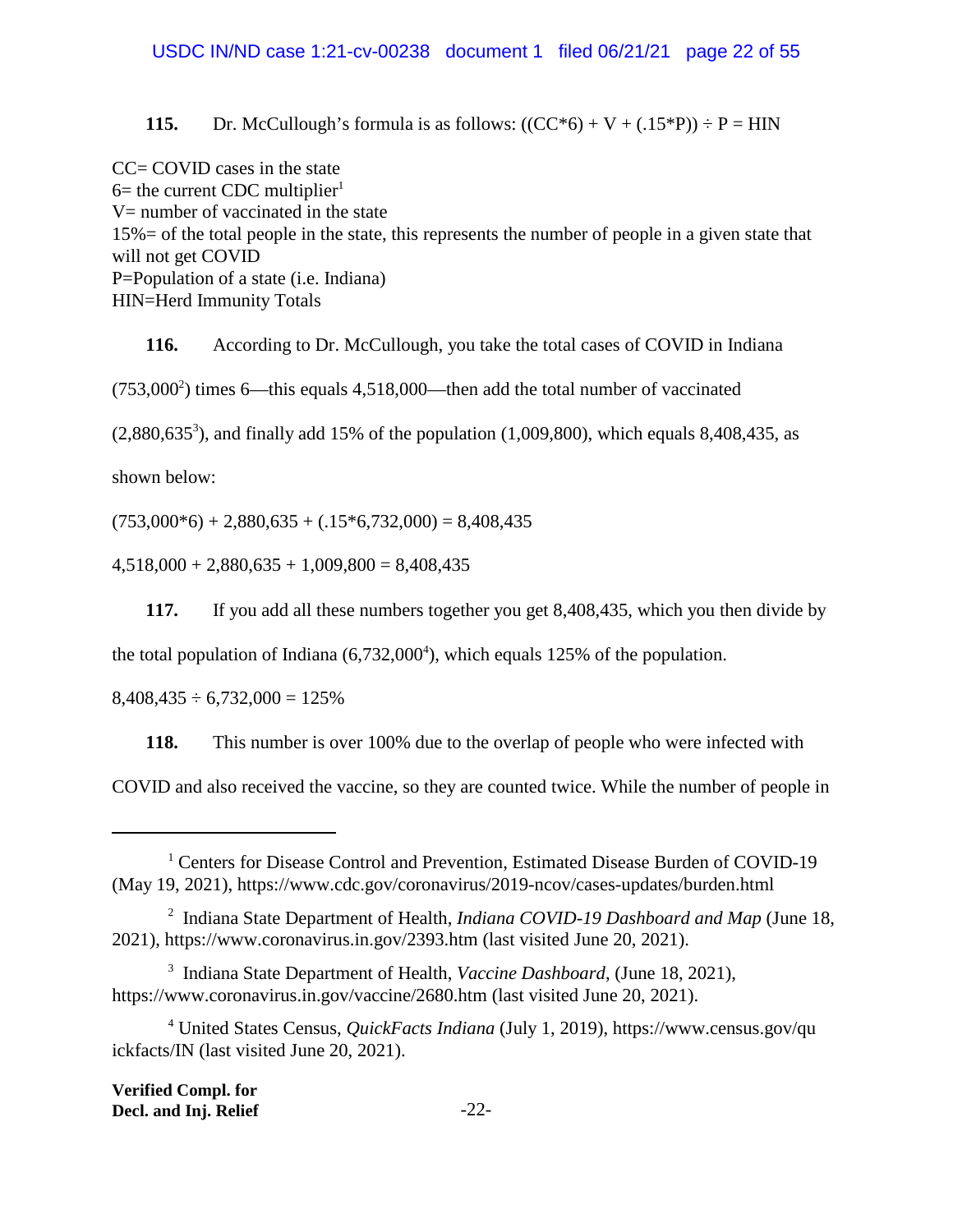this group is not known,<sup>5</sup> the percentage of overlap would have to be over 50% to get below the number for herd immunity to fall below 70%, which is very unlikely.

**119.** Additionally, infection rates continue to decline. According to the official Indiana COVID numbers, the infection rate was a mere 2.7% during the week of June 2, 2021, and it continues to decline daily.

# **Table A.**



Indiana State Department of Health, *Indiana COVID-19 Dashboard and Map* (June 18, 2021), https://www.coronavirus.in.gov/2393.htm.

**120.** The June 14, 2021, infection rate was only 2.4%. *Id*.

**121.** As the numbers continue to decline, such draconian measures as requiring all

students to be vaccinated is not reasonable.

# **2. Risk to the College-Age Group from a COVID Infection**

**122.** Moreover, as of May 30, 2021, the positivity test rate for new COVID cases at IU-

 $<sup>5</sup>$  There is no specific data from the CDC or the Indiana Department of Health detailing</sup> how many people have had both.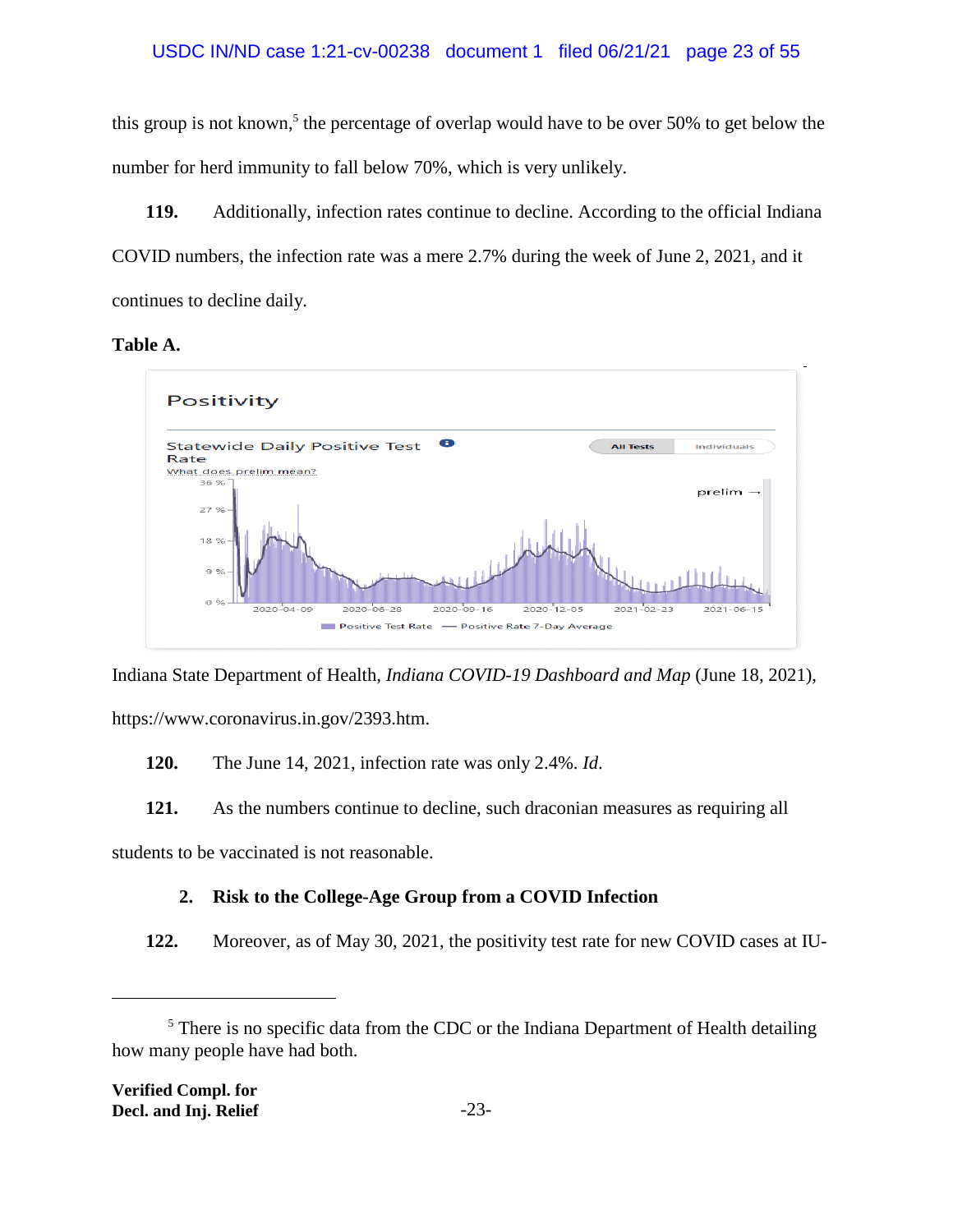#### USDC IN/ND case 1:21-cv-00238 document 1 filed 06/21/21 page 24 of 55

Bloomington was 0%. Indiana University, *IU Bloomington COVID-19 Testing Dashboard*, https://www.iu.edu/covid/dashboard/bloomington (last visited June 20, 2021). The highest IU infection rate ever was 7.51% on August 30, 2020, and it has steadily declined since then with no indication of a new wave. *Id*.

**123.** The current risk of getting COVID is very low, and college and graduate students do not generally spread it.

**124.** The lack of so called "super spreader events" further shows that the pandemic is over. This generally occurs where large masses of people gather in close quarters and the virus spreads rapidly and easily.

**125.** However, the Indianapolis 500 recently occurred and there were over 135,000 fans in the stadium. Vocal opponents of the event said that there would be a huge uptick in COVID cases.

**126.** However, since the event on May 30, 2021, there has been a continued decline of COVID in Indiana. *See* **Table B** COVID-19 Cases Continue to Decline after Indy 500, attached as Exhibit 6.

**127.** This is because large gatherings are not the problem. Epidemic spread of COVID, like all other respiratory viruses, notably influenza,<sup>6</sup> is driven by symptomatic persons; asymptomatic spread is trivial and inconsequential.

**128.** A meta-analysis of contact tracing studies published in The Journal of the American Medical Association showed asymptomatic COVID spread was 0.7%. Zachary J.

<sup>6</sup> Eleni Patrozou & Leonard A. Mermel, *Does Influenza Transmission Occur from Asymptomatic Infection or Prior to Symptom Onset?*, 124 Pub. Health Rep. 193 (2009).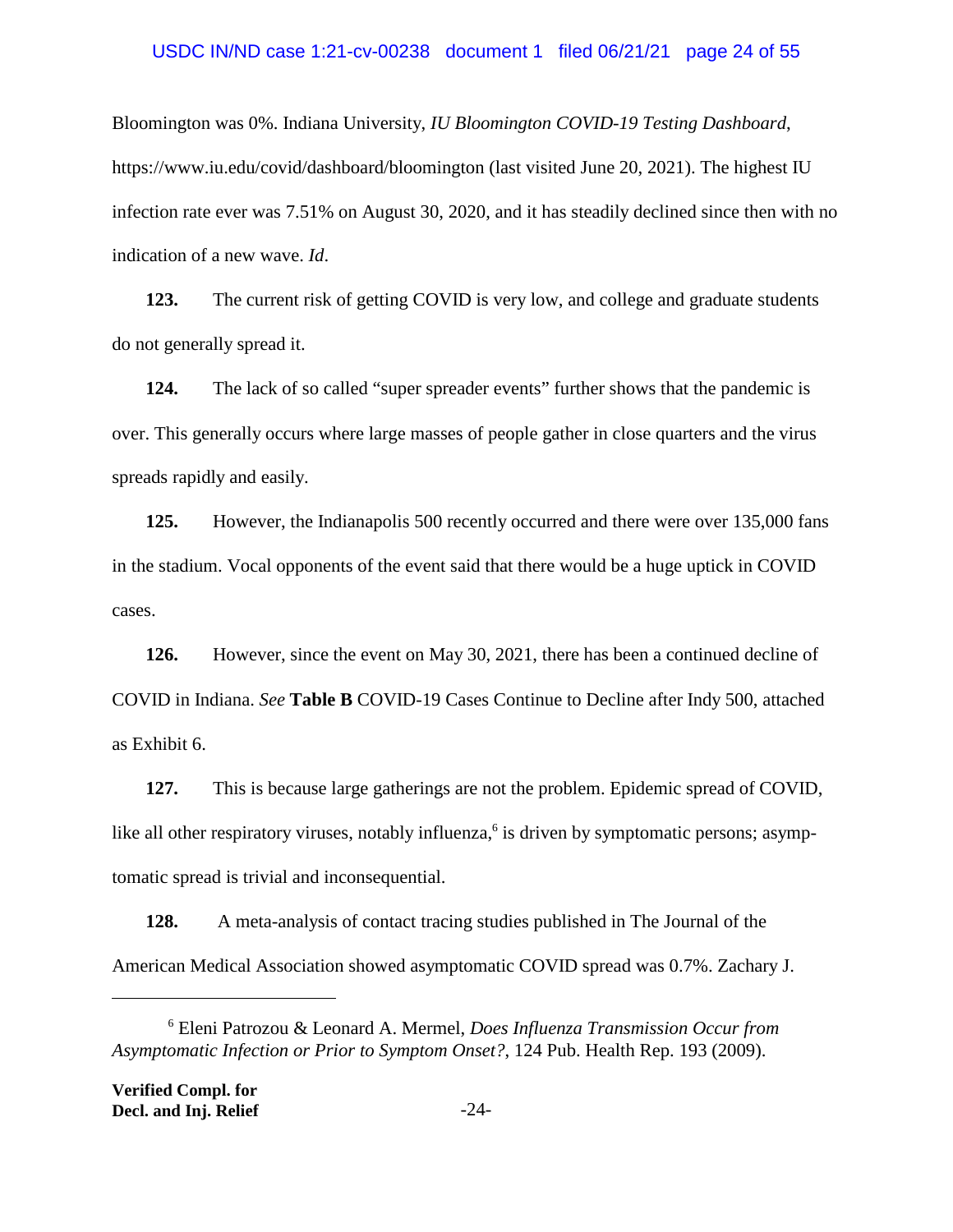#### USDC IN/ND case 1:21-cv-00238 document 1 filed 06/21/21 page 25 of 55

Madewell, PhD; Yang Yang, PhD; Ira M. Longini Jr, PhD; M. Elizabeth Halloran, MD, DSc; Natalie E. Dean, PhD, *Household Transmission of SARS-CoV-2: A Systematic Review and Metaanalysis*, JAMA Network Open, available at https://jamanetwork.com/journals/jamanetworko pen/fullarticle/2774102 (last visited June 20, 2021).

**129.** Accordingly, a rational and ethical prevention measure to reduce the spread of COVID is a simple requirement, as part of formal policies, that persons with active symptomatic, febrile (feverish) respiratory illnesses, like COVID, should isolate themselves. Indeed during the H1N1 influenza A pandemic, fully open, unmasked college campuses were advised by federal health officials*, "Flu-stricken college students should stay out of circulation"* and *"if they can't avoid contact they need to wear surgical masks."* Great Falls Tribune, *Advice: Flu-stricken college students should stay out of circulation*, August 21, 2009, page 5, section A, available at https://www.newspapers.com/image/243611045.

**130.** Specifically in Monroe County, where one of IU's campuses is located, only four cases per 100,000 people have been reported for the past seven days, and statistically there has been less than one death per 100,000 people. CNNhealth, *Tracking Covid-19 cases in the US*, https://www.cnn.com/interactive/2020/health/coronavirus-us-maps-and-cases/ (last visited June 20, 2021).

**131.** Despite a high frequency of COVID infections, as determined by standard testing, serious COVID cases among college and graduate students is a rare event. Brown University physician epidemiologist, Andrew Bostom, MD, MS, compiled data from 100 major university and college COVID data dashboards, in conjunction with national and local news reports of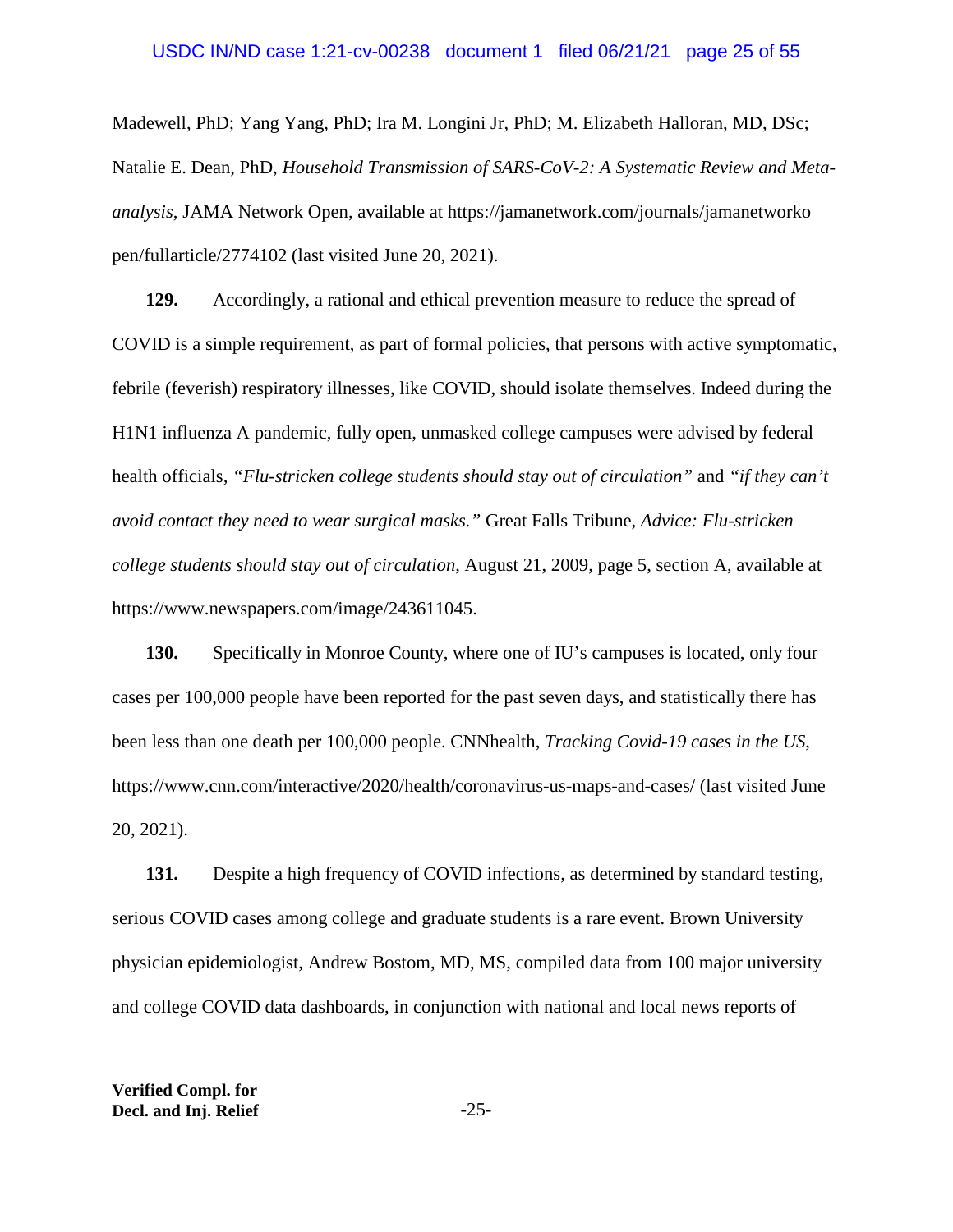## USDC IN/ND case 1:21-cv-00238 document 1 filed 06/21/21 page 26 of 55

campus-related hospitalizations, August 2020 through the November 2020, Thanksgiving holiday break (11/22/20).

**132.** The COVID positive tests and related hospitalizations from 100 universities/ colleges, from August 2020–November, 2020 are detailed in **Table C**, attached as Exhibit 7.

**133.** As depicted in Table C, among students on campus during this period, even though there were 139,000 positive COVID tests, there were a mere 17—typically short-term— reported COVID hospitalizations. This was driven by a cluster of seven hospitalizations from Dayton University, i.e., only 0.012% of total positive tests resulting in hospitalization.

**134.** Within this large sample, there were zero medically-confirmed, albeit one possible, COVID related death. This very reassuring data accrued in the absence of any COVID vaccination of the student population.

**135.** Importantly, as shown by this data, no one has died from COVID at Indiana University and only one person was hospitalized—even at the peak of the pandemic. The risks for this age group to developing serious side effects from COVID is extremely low. Studies show that there is only a .0002% chance of dying from COVID for people ages 20-49.

**136.** Further, the CDC has released charts depicting the risks by age, as shown below.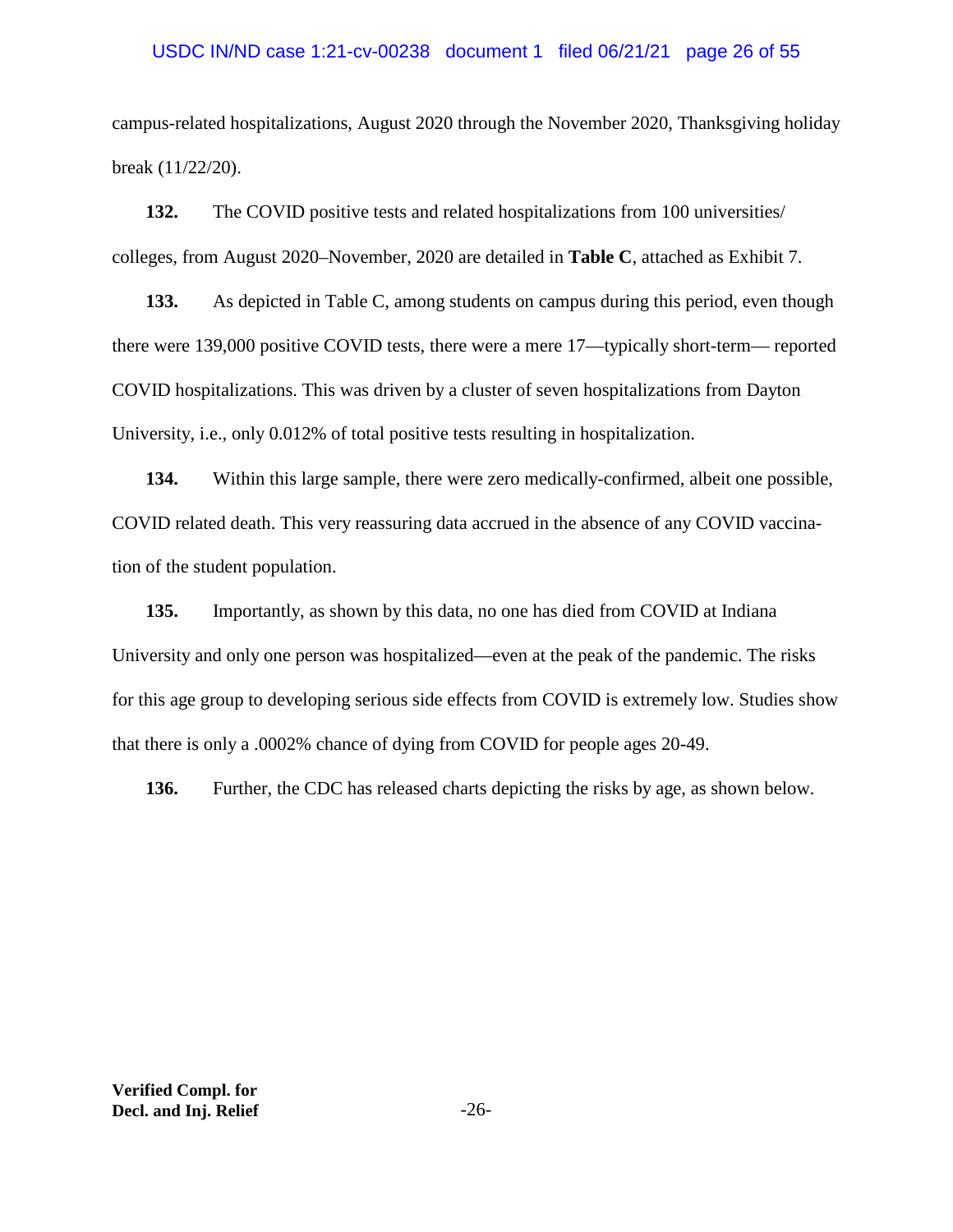**Table D.**

|                                        | COVID-19 deaths reported in the U.S. as of May 26, 2021, by age                                |
|----------------------------------------|------------------------------------------------------------------------------------------------|
| Published by John Elflein, Jun 1, 2021 |                                                                                                |
|                                        | Between the beginning of January 2020 and May 26, 2021, of 579,029 deaths caused by COVID-     |
|                                        | 19 in the United States, around 174,000 had occurred among those aged 85 years and older.      |
|                                        | This statistic shows the number of coronavirus disease 2019 (COVID-19) deaths in the U.S. from |
| January 2020 to May 2021, by age.      |                                                                                                |
| 2021, by age*                          |                                                                                                |
| Total deaths from COVID-19             | 579 029                                                                                        |
| $0-17$ years                           | 300                                                                                            |
|                                        |                                                                                                |
| $18-29$ years                          | 2.253                                                                                          |
| $30 - 39$ years                        | 6513                                                                                           |
| $40 - 49$ years                        | 17530                                                                                          |
| $50-64$ years                          | 90 363                                                                                         |
| $65 - 74$ years                        | 128 643                                                                                        |
| $75 - 84$ years                        | 159 427                                                                                        |

**Table E.**

|                                             | Centers for Disease<br>Control and Prevention |                     |                    |                    |                    |                        |                    |                    |                    |
|---------------------------------------------|-----------------------------------------------|---------------------|--------------------|--------------------|--------------------|------------------------|--------------------|--------------------|--------------------|
| COVID-19                                    |                                               |                     |                    |                    |                    |                        |                    |                    |                    |
| Age Group                                   |                                               |                     |                    |                    |                    |                        |                    |                    |                    |
| Updated Feb. 18, 2021                       | Print                                         |                     |                    |                    |                    |                        |                    |                    |                    |
|                                             |                                               |                     |                    |                    |                    |                        |                    |                    |                    |
| Rate ratios compared to 5- to 17-year-olds1 |                                               |                     |                    |                    |                    |                        |                    |                    |                    |
|                                             | $0 - 4$<br>years old                          | $5-17$<br>years old | 18-29<br>years old | 30-39<br>years old | 40-49<br>years old | $50 - 64$<br>years old | 65-74<br>years old | 75-84<br>years old | $85+$<br>years old |
| Cases <sup>2</sup>                          | < 1x                                          | Reference<br>group  | 2x                 | 2x                 | 2x                 | 2x                     | 1x                 | 1x                 | 2x                 |
| Hospitalization <sup>3</sup>                | 2x                                            | Reference<br>group  | 6x                 | 10x                | 15x                | 25x                    | 40x                | 65x                | 95x                |
| Death <sup>4</sup>                          | 2x                                            | Reference           | 10x                | 45x                | 130x               | 440x                   | 1,300x             | 3,200x             | 8,700x             |

**137.** These charts (Tables D and E) show the minimal risk 18-29 year olds face across the United States. For example, for every one 18-29 year old that dies from COVID, 4.5 30-39 year olds die, 13 40-49 year olds die, 44 50-64 year olds die, 130 65-74 year olds die 320 75-84 year olds die, and 870 over 85 die.

**Verified Compl. for Decl. and Inj. Relief** -27-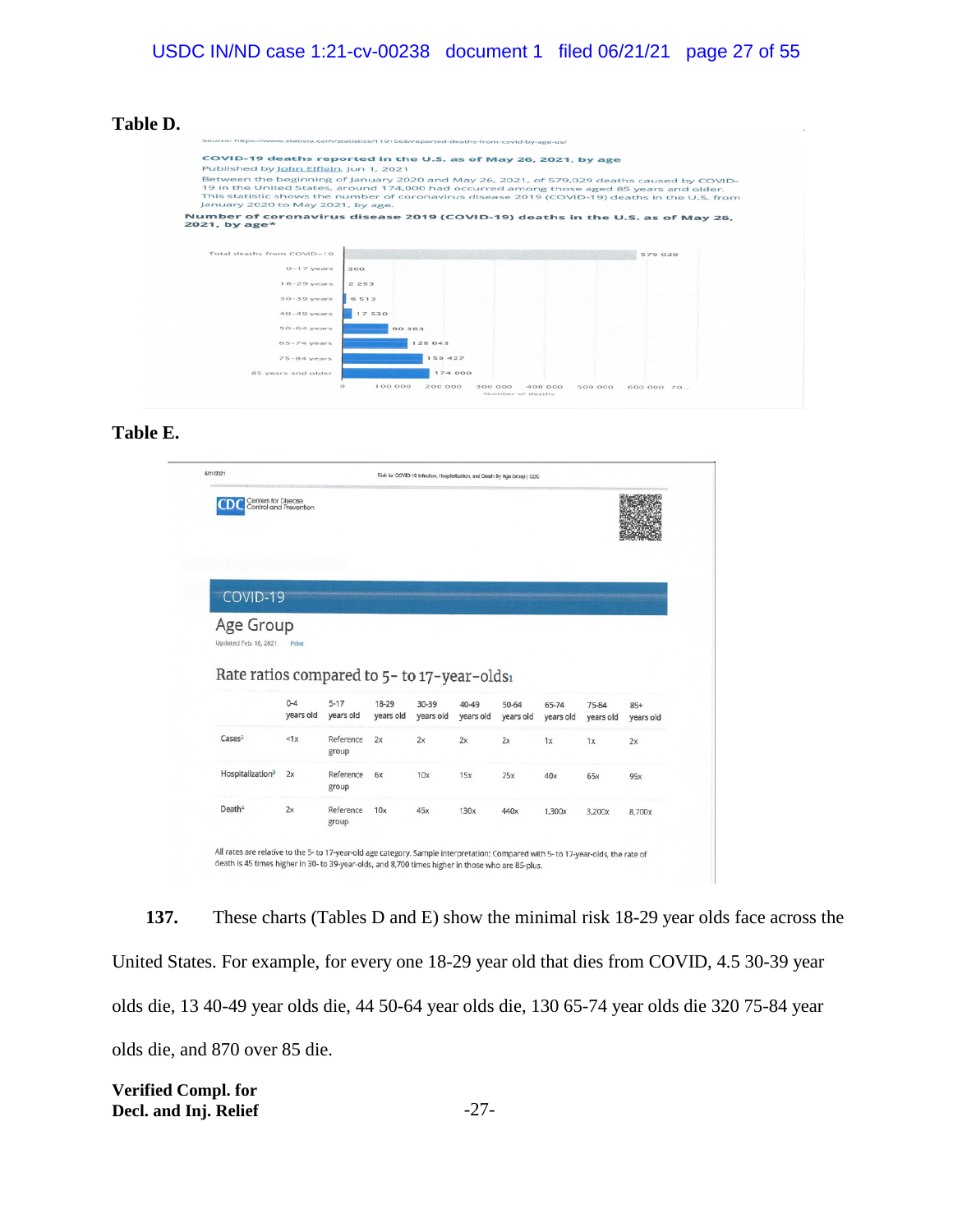### USDC IN/ND case 1:21-cv-00238 document 1 filed 06/21/21 page 28 of 55

**138.** These studies do not take into account pre-existing conditions and co-morbidities, which greatly increase the likelihood of death in COVID patients. The people who are at the highest risk and have the greatest need for the vaccine are those over the age of fifty. The risk for young people is near minuscule with the achievement of herd immunity and highly effective treatments.

**139.** As shown, according to the CDC, no 18-29 year olds have died from COVID in 2021 in Indiana.

**140.** The lower risks associated with catching and treating COVID make IU's Mandate unreasonable.

**141.** Further, college students are not the spreaders of the virus to the community. There was a recent study from Dr. Arnold and colleagues that reported the results of a longitudinal serosurvey (blood sampling) of community residents in Centre County, Pennsylvania, home to Pennsylvania State University, University Park campus. *See* Callum R K Arnold, Sreenidhi Srinivasan, Catherine M Herzog, Abhinay Gontu, Nita Bharti, Meg Small, Connie J Rogers, Margeaux M Schade, Suresh V Kuchipudi, Vivek Kapur, Andrew Read, Matthew J Ferrari, *SARS-CoV-2 Seroprevalence in a University Community: A Longitudinal Study of the Impact of Student Return to Campus on Infection Risk Among Community Members*, medRXiv (Feb. 19, 2021), available at https://pubmed.ncbi.nlm.nih.gov/33619497/ (last visited June 20, 2021).

**142.** The return of approximately 35,000 students to the campus in August 2020 increased the county population size by nearly 20%. *Id*. Over 4,500 cases of COVID infections were detected among the student population during the Fall 2020 term (before and just after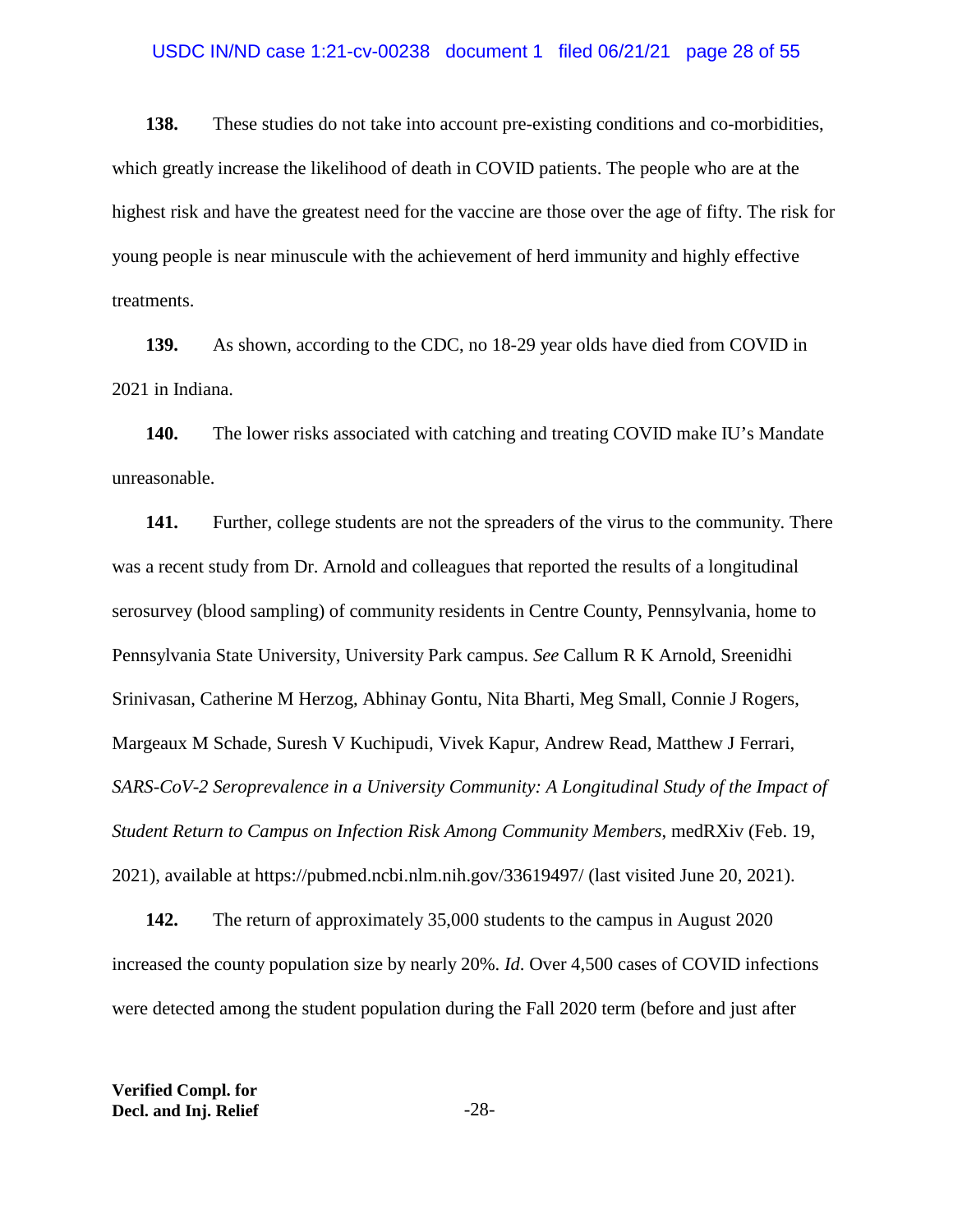student return). *Id*. Between August 7, 2020, and October 2, 2020, these investigators enrolled

community residents and tested their serum for the presence of anti-Spike Receptor Binding

Domain (S/RBD) IgG (a class of immunoglobulin "antibodies"), to confirm prior COVID

exposure. *Id*. This was repeated in the same community during December 2020 (after the

departure of students), and seroprevalence for both sampling waves was recorded and analyzed.

Moreover, returning students were enrolled in a longitudinal cohort, and IgG seroprevalence

results were reported from the first wave of sampling (between October and November 2020,

prior to the end of the term). Here is how Arnold and colleagues summarized their findings:

Of 345 community participants, 19 (5.5%) were positive for SARS-CoV-2 IgG antibodies at their first visit between 7 August and 2 October. Of 625 returning student participants, 195 (31.2%) were positive for SARS-CoV-2 antibodies between 26 October and 23 November. 28 (8.1%) of the community participants had returned a positive result by 9 December. Only contact with known SARS-CoV-2-positive individuals and attendance at small gatherings (20-50 individuals) were significant predictors of IgG antibodies among returning students (adjusted odds ratio, 95% Confidence Interval: 3.24, 2.14-4.91, p<0.001; and 1.62, 1.08-2.44, p<0.05; respectively).

They concluded:

Despite high seroprevalence observed within the student population, seroprevalence in a longitudinal cohort of community residents was low and stable from before student arrival for the Fall 2020 term to after student departure, implying limited transmission between these cohorts…The demographic shift associated with student return to campus was not associated with increased SARS-CoV-2 seroprevalence in this cohort of community residents.

*Id*.

**143.** College students face little chance of actually catching COVID and little chance of

spreading it to the greater community.

**Verified Compl. for Decl. and Inj. Relief** -29-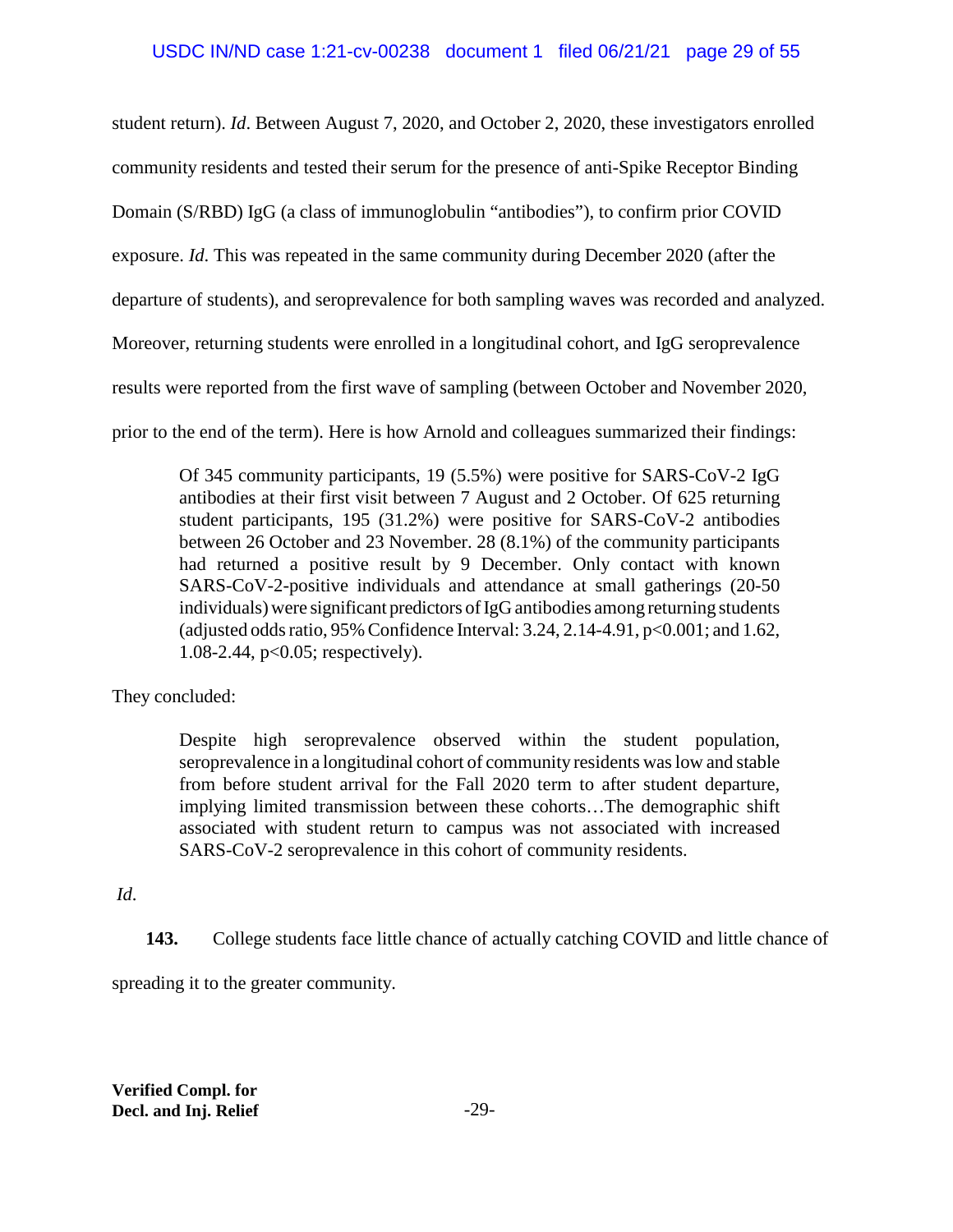## USDC IN/ND case 1:21-cv-00238 document 1 filed 06/21/21 page 30 of 55

**144.** Even if students catch the virus, the treatment of the virus has improved tremendously since the advent of COVID. Studies have shown several different treatment methods, which have proven effective. A combination of medications for a minimum of five days and acutely administered supplements used for the initial ambulatory patient with suspected and or confirmed COVID-19 (moderate or greater probability) has proven effective. Brian C Procter, Casey Ross, Vanessa Pickard, Erica Smith, Cortney Hanson, Peter A McCullough, *Clinical outcomes after early ambulatory multidrug therapy for high-risk SARS-CoV-2 (COVID-19) infection*, Reviews in Cardiovascular Medicine (December 30, 2021), available at https://rcm.imrpress.com/EN/10.31083/j.rcm.2020.04.260 (last visited June 20, 2021).

#### **Table F**

| Agent (drug)                                 | <b>Rationale</b>                                          |
|----------------------------------------------|-----------------------------------------------------------|
| Zinc                                         | Inhibits SARS-CoV-2 RNA synthesis                         |
| Hydroxychloroquine 200 mg po bid             | Inhibits endosomal transfer of virions, anti-inflammatory |
| Ivermectin $(200 \text{ mcg/kg})$ usual dose | Attenuates importin $\alpha/\beta$ -mediated nuclear      |
| 12 mg po qd x 3 days                         | transport of SARS-CoV-2 into nucleus                      |
| Azithromycin 250 mg po bid                   | Covers respiratory bacterial pathogens in secondary in-   |
|                                              | fection                                                   |
| Doxycycline 100 mg po bid                    | Covers respiratory bacterial pathogens in secondary in-   |
|                                              | fection                                                   |
| Inhaled budesonide, Dexamethasone 8 mg IM    | Treats cytokine storm                                     |
| Folate, thiamine, vitamin 12                 | Reduce tissue oxidative stress                            |
| Intravenous fluid                            | Intravascular volume expansion                            |

**145.** This study, conducted by Dr. McCullough, evaluated patients between the ages of 12 and 89 years. The average age was 50.5 and 61.6% were women. The study found that primary care physicians can treat COVID patients with low hospitalization and death. The study showed that administration of the medicines and supplements shown in table produces a less than 2% chance of facing hospitalization or death. As this study was done with mainly higher risk patients

**Verified Compl. for Decl. and Inj. Relief** -30-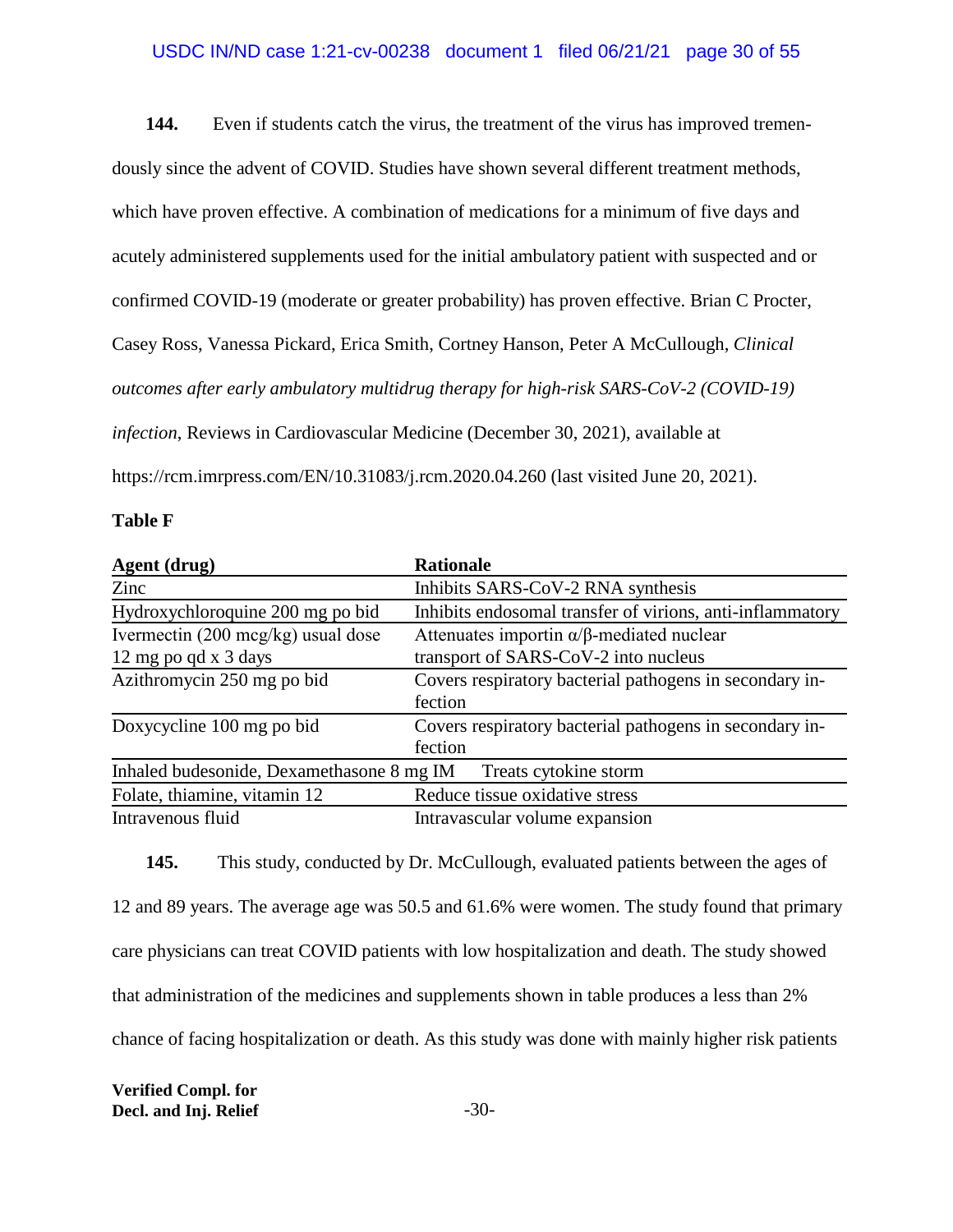## USDC IN/ND case 1:21-cv-00238 document 1 filed 06/21/21 page 31 of 55

at the peak of the pandemic, this is a highly successful treatment plan and just one of the many new treatments that have been used in the last year. *Id*.; *see also* National Institutes of Health, *Therapeutic Management of Adults With COVID-19* (Updated May 24, 2021), https://www.covi d19treatmentguidelines.nih.gov/management/therapeutic-management/ (last visited June 21, 2021).

**146.** Treatment has improved so drastically for COVID that according to the CDC, there were 16 deaths in Indiana for young adults aged 18-29 in 2020, but zero in 2021. This is evidence of better treatment and less risk for college aged students.

**147.** Even the Restart Committee acknowledged that "The IU population to date has had a very low rates of hospitalization and death due to COVID-19 infection." *Indiana University Restart Committee Recommendations For Fall 2021*, Exhibit 4, p. 8. This was true even in the height of the pandemic.

**148.** As shown, the pandemic is virtually over, herd immunity has been achieved, and there is an extremely minimal risk of COVID to IU students, making IU's Mandate irrational and unreasonable.

## **3. Risks to the College-Age Groups for other Causes**.

**149.** Table G shows the numbers of deaths for Indiana residents between the ages of 15 - 24 in 2019, for various non-COVID causes: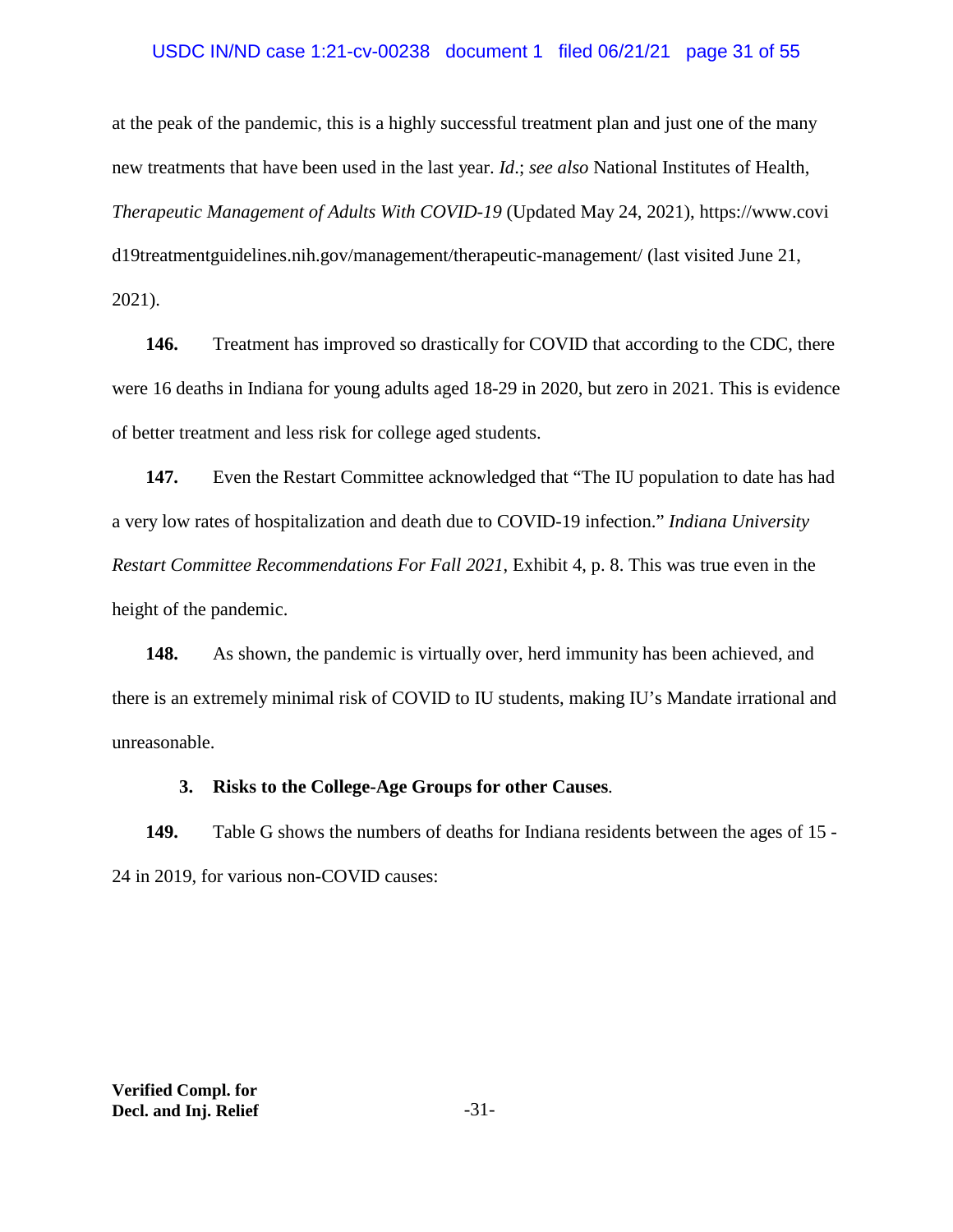# **Table G**

| <b>Cause of Death</b>         | <b>Number of Indiana Residents, Ages 15 - 24</b> |
|-------------------------------|--------------------------------------------------|
| Homicide                      | 146                                              |
| <b>Road Traffic Accidents</b> | 143                                              |
| Suicide                       | 117                                              |
| Poisonings                    | 107                                              |
| Other Injuries                |                                                  |
| Inflammatory/Heart            |                                                  |
| <b>Congenital Anomalies</b>   |                                                  |
| <b>Endocrine Disorders</b>    |                                                  |

World Life Expectancy, *Indiana Health Rankings*, https://www.worldlifeexpectancy.com/indian a-cause-of-death-by-age-and-gender (last visited June 19, 2021) (citing recent data from the CDC, NIH, and individual state and county databases for verification and supplementation for USA data).

**150.** Plaintiffs' counsel has submitted a public record's request to the Indiana Department of Health to supplement this data, but have not yet received a response. However, even using the general data in the table above shows the risk of death for college-age students from any number of causes unrelated to COVID far outnumber the risk of death from COVID.

# **D. Current Benefits and Risks to IU Students of COVID Vaccinations**

# **1. Benefits of COVID Vaccination for IU Students**

**151.** The vaccine has proven to be effective to prevent COVID—studies show that the Vaccines are anywhere from 70-95% effective in preventing COVID.

# **2. Known Risks of COVID Vaccination for IU Students**

**152.** Even if the pandemic was still occurring, it is unreasonable for students to get a risky, relatively untested vaccine.

**153.** There are emerging trends showing that the vaccine is especially risky for those 18- **Verified Compl. for Decl. and Inj. Relief**  $-32$ -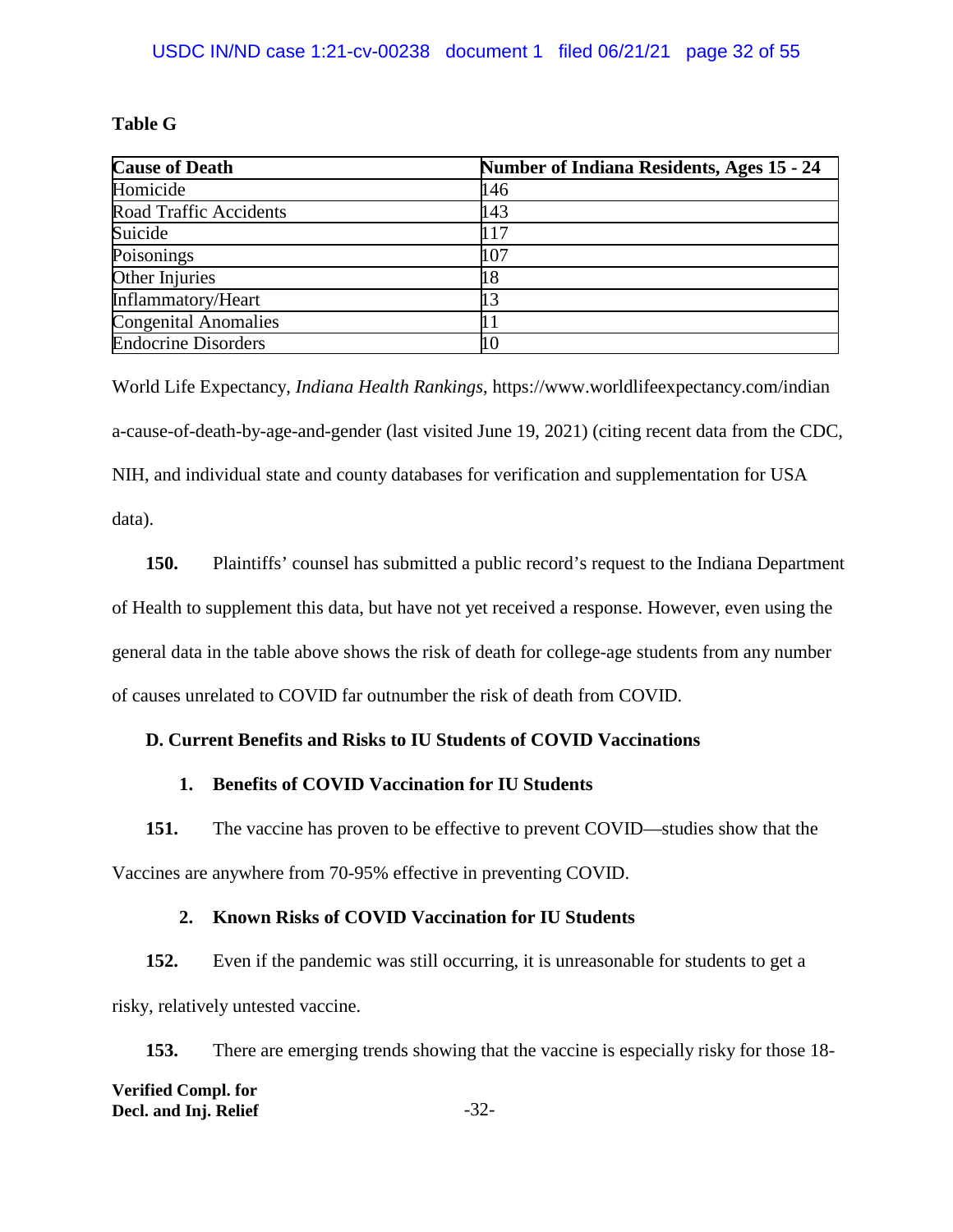29.

**154.** Increasingly the medical community is acknowledging the possible risks and side effects including myocarditis, Bell's Palsy, Pulmonary Embolus, Pulmonary Immunopathology, and severe allergic reaction causing anaphylactic shock. *See* Chien-Te Tseng, Elena Sbrana, Naoko Iwata-Yoshikawa, Patrick C Newman, Tania Garron, Robert L Atmar, Clarence J Peters, Robert B Couch, *Immunization with SARS coronavirus vaccines leads to pulmonary immunopathology on challenge with the SARS virus,* https://pubmed.ncbi.nlm.nih.gov/22536382/ (last visited June 21, 2021); Centers for Disease Control and Prevention, *Allergic Reactions Including Anaphylaxis After Receipt of the First Dose of Pfizer-BioNTech COVID-19 Vaccine — United States, December 14–23, 2020* (Jan 15, 2021), https://www.cdc.gov/mmwr/volumes/70/ wr/mm7002e1.htm (last visited June 21, 2021).

**155.** For example, 19-year-old Simone Scott at Northwestern University died from complications of myocarditis after receiving her second dose of the Moderna COVID vaccine. Megan Redshaw, *19-Year-Old College Freshman Dies From Heart Problem One Month After Second Dose of Moderna Vaccine*, Children's Health Defense, (June 15, 2021) https://childrenshe althdefense.org/defender/19-year-old-dies-heart-problem-moderna-vaccine/ (last visited June 21, 2021).

**156.** Also, a 21-year-old in New Jersey who was required to get the vaccine to attend college in the fall developed myocarditis after receiving the vaccine and had to be hospitalized. Megan Redshaw, *Exclusive: Dad Says Life 'Not the Same' for 21-Year-Old Student Who Developed Myocarditis After Second Moderna Shot,* Children's Health Defense (June 15, 2021),

**Verified Compl. for Decl. and Inj. Relief** -33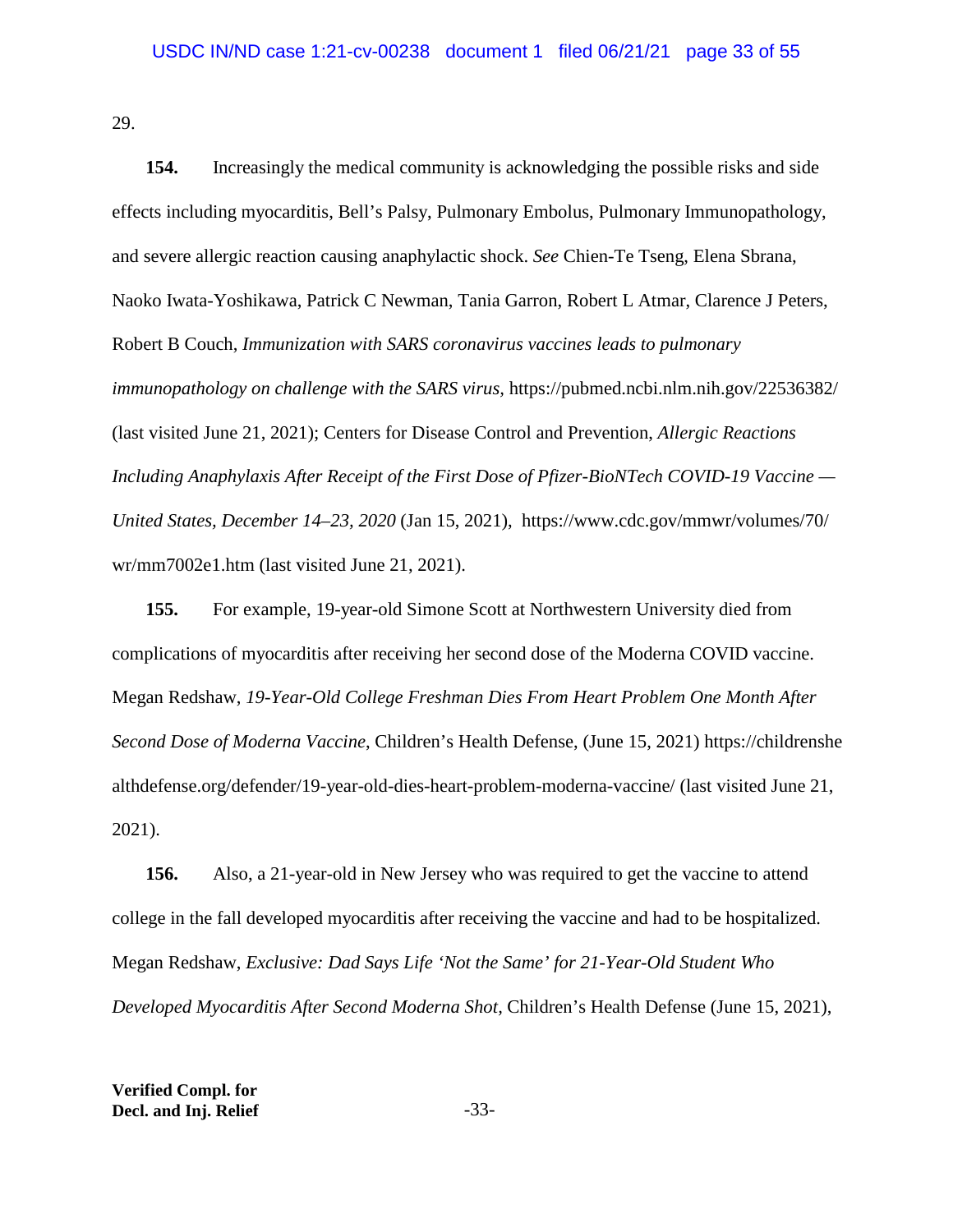https://childrenshealthdefense.org/defender/21-year-old-new-jersey-student-severe-heart-inflamm ation-moderna-covid-vaccine/ (last visited June 21, 2021).

**157.** Multiple recent studies and news reports detail people 18-29 dying from myocarditis after receiving the COVID vaccine. According to the CDC, 475 cases of pericarditis and myocarditis<sup>7</sup> have been identified in vaccinated citizens aged 30 and younger. *See* FDA, *Vaccines and Related Biological Products Advisory Committee June 10, 2021 Meeting Presentation*, https://www.fda.gov/media/150054/download#page=17 (last visited June 21, 2021).

**158.** The FDA found that people 12-24 account for 8.8% of the vaccines administrated, but 52% of the cases of myocarditis and pericarditis reported. *Id*.

## **Table H**



**159.** The CDC even has a warning on their website now, stating that myocarditis is a potential risk for young adults, but they believe the risks outweigh the benefits even though this is a surging problem and a risk with both the Moderna and Pfizer vaccine. Centers for Disease

<sup>&</sup>lt;sup>7</sup> Myocarditis is inflammation of the heart muscle, whereas pericarditis is inflammation of the sac-like tissue around the heart called the pericardium.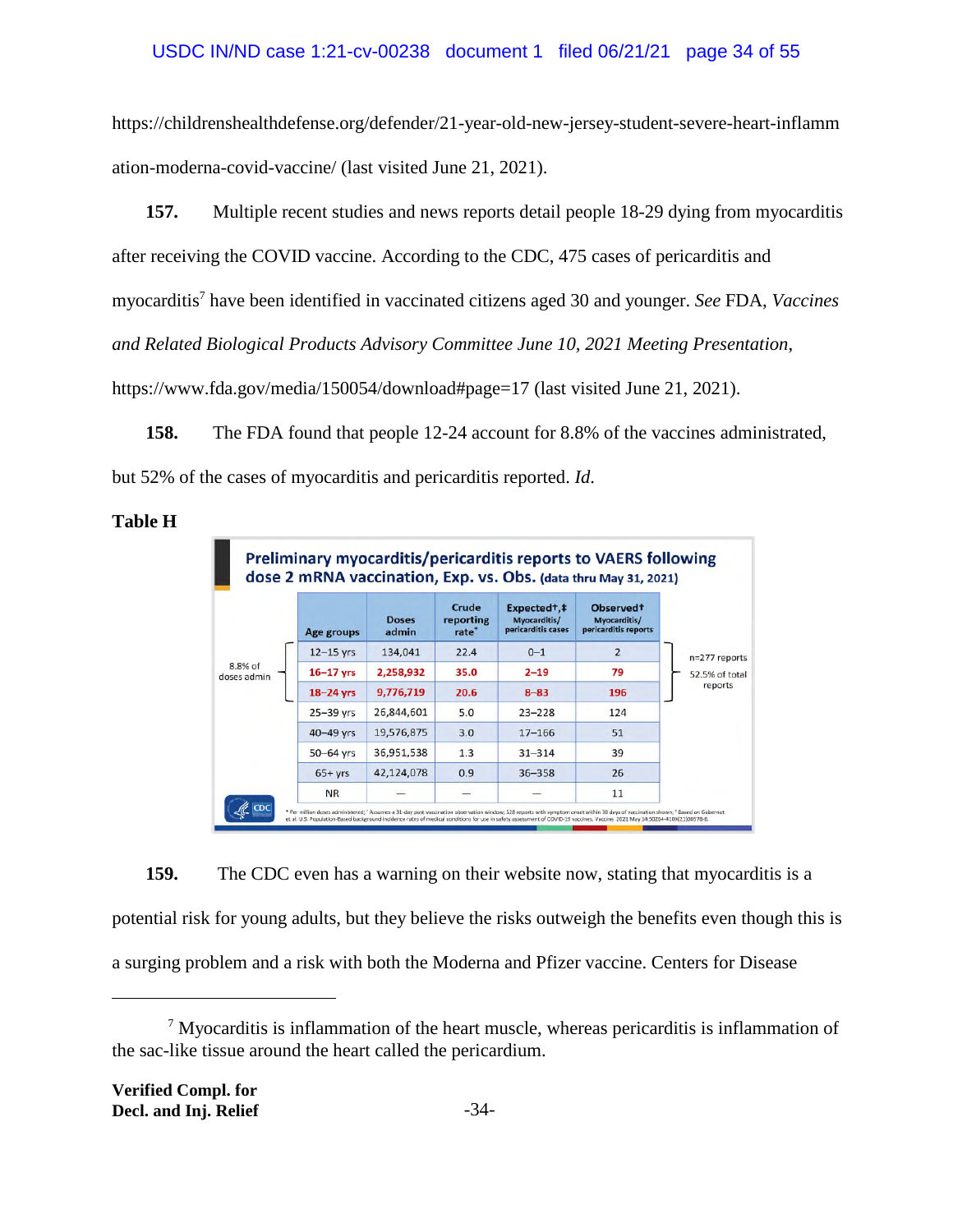Control and Prevention, *COVID-19 Vaccines for Children and Teens* (Updated May 27, 2021), https://www.cdc.gov/coronavirus/2019-ncov/vaccines/recommendations/adolescents.html (last visited June 21, 2021).

**160.** Multiple medical studies are starting to come out detailing this problem.<sup>8</sup>

**161.** Further, milder side effects from the vaccine include changes in hormone and

menstrual cycles in women, fever, swelling at the injection site, etc. Jill Seladi-Schulman, Ph.D,,

*Can COVID-19 or the COVID-19 Vaccine Affect Your Period?* (May 25, 2021), https://www.heal

thline.com/health/menstruation/can-covid-affect-your-period#covid-19-and-menstrual-cycles (last

visited June 21, 2021); Rachael K. Raw, Clive Kelly, Jon Rees, Caroline Wroe, David R.

Chadwick, *Previous COVID-19 infection but not Long-COVID is associated with increased*

*adverse events following BNT162b2/Pfizer vaccination*, (pre-print) https://www.medrxiv.org/con

tent/10.1101/2021.04.15.21252192v1 (last visited June 21, 2021).

**162.** Additionally, there are a host of unknown side effects that may exist as the vaccine has only gone through human testing for seven months.

# **3. Known Risk of Administering COVID Vaccinations to IU Student who have already had a COVID Infection.**

**163.** There is also recent research on the fact that the COVID vaccine is dangerous for

<sup>8</sup> *See, e.g.,* Tommaso D'Angelo MD, Antonino Cattafi MD, Maria Ludovica Carerj MD, Christian Booz MD, Giorgio Ascenti MD, Giuseppe Cicero MD, Alfredo Blandino MD, Silvio Mazziotti MD, *Myocarditis after SARS-CoV-2 Vaccination: A Vaccine-induced Reaction?*, Pre-proof, Canadian Journal of Cardiology, https://www.onlinecjc.ca/action/show Pdf?pii=S0828-282X%2821%2900286-5 (last visited June 21, 2021); Jeffrey Heller, *Israel sees probable link between Pfizer vaccine and myocarditis cases* (June 2, 2021), https://www.reuters. com/world/middle-east/israel-sees-probable-link-between-pfizer-vaccine-small-number-myocard itis-cases-2021-06-01/ (last visited June 21, 2021).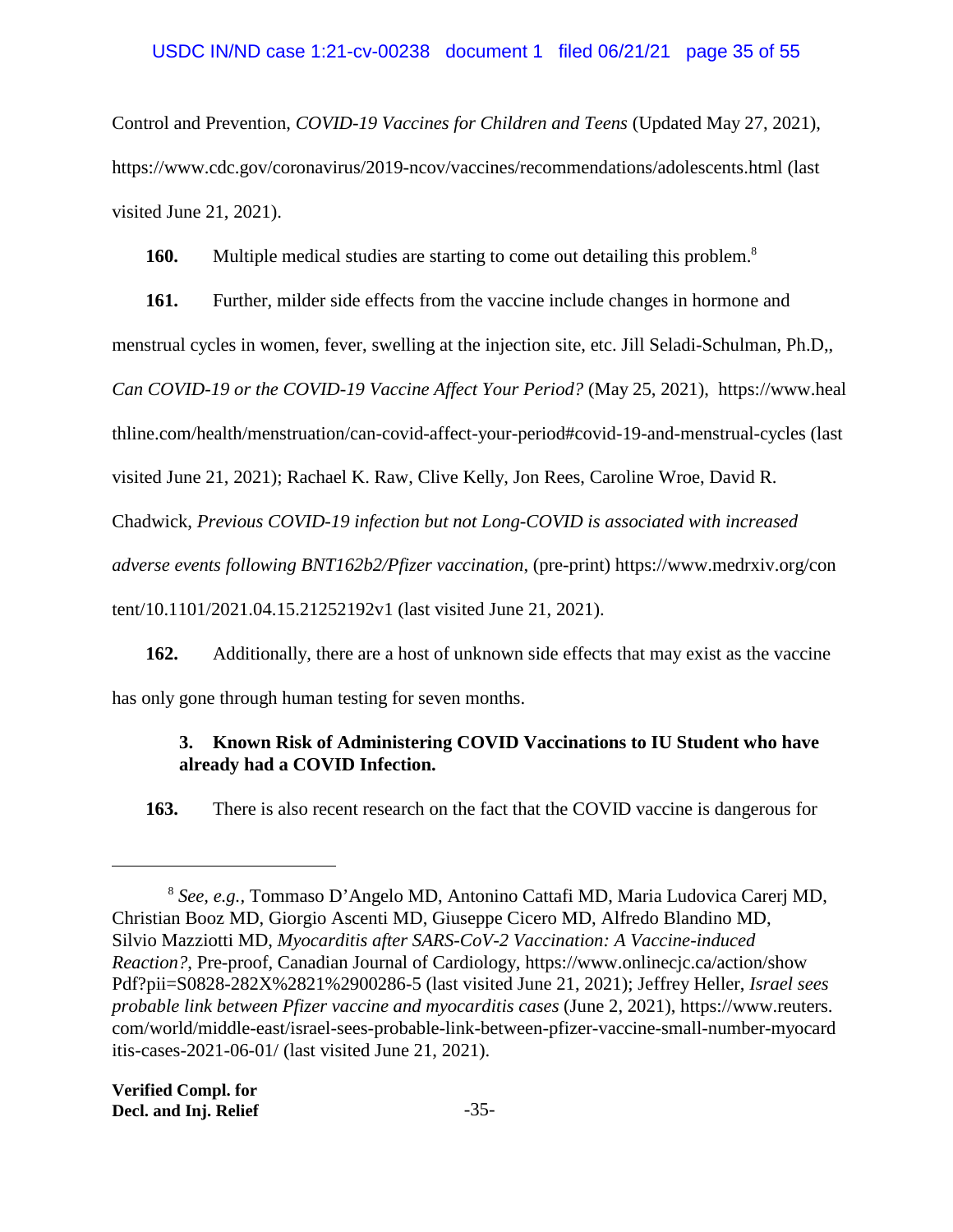those who have already had COVID.

**164.** A medical study of United Kingdom healthcare workers who had already had COVID and then received the vaccine found that they suffered higher rates of side effects than the average population. Rachel K. Raw, et al., *Previous COVID-19 infection but not Long-COVID is associated with increased adverse events following BNT162b2/Pfizer vaccination*, medRxiv (preprint), https://www.medrxiv.org/content/10.1101/2021.04.15.21252192v1 (last visited June 21, 2021).

**165.** The test group experienced more moderate to severe symptoms than the study group that did not previously have COVID. *Id*.

**166.** The symptoms included fever, fatigue, myalgia-arthralgia and lymphadenopathy. *Id*.

# **4. Comparison of Immunity Conferred by a previous COVID Infection and by the COVID Vaccination.**

**167.** Those who have previously had COVID do not even need the vaccine.

**168.** In a CDC document entitled "Questions & Answers: Vaccine Against 2009 H1N1 Influenza Virus," the CDC stated that: *"If you have had 2009 H1N1 flu, as confirmed by an RT-PCR test, you should have some immunity against 2009 H1N1 flu and CAN CHOOSE NOT (emphasis added) to get the 2009 H1N1 vaccine."* Centers for Disease Control and Prevention, *Questions & Answers: Vaccine Against 2009 H1N1 Influenza Virus*, https://www.cdc.gov/h1n1flu /vaccination/public/vaccination\_qa\_pub.htm (last visited June 21, 2021).

**169.** Fast forward just over a decade later, and after intensive investigation for the past 16-months, both laboratory and real world clinical data demonstrate convalescent, unvaccinated COVID immunity is just as robust as vaccine-acquired COVID immunity.

**Verified Compl. for Decl. and Inj. Relief** -36-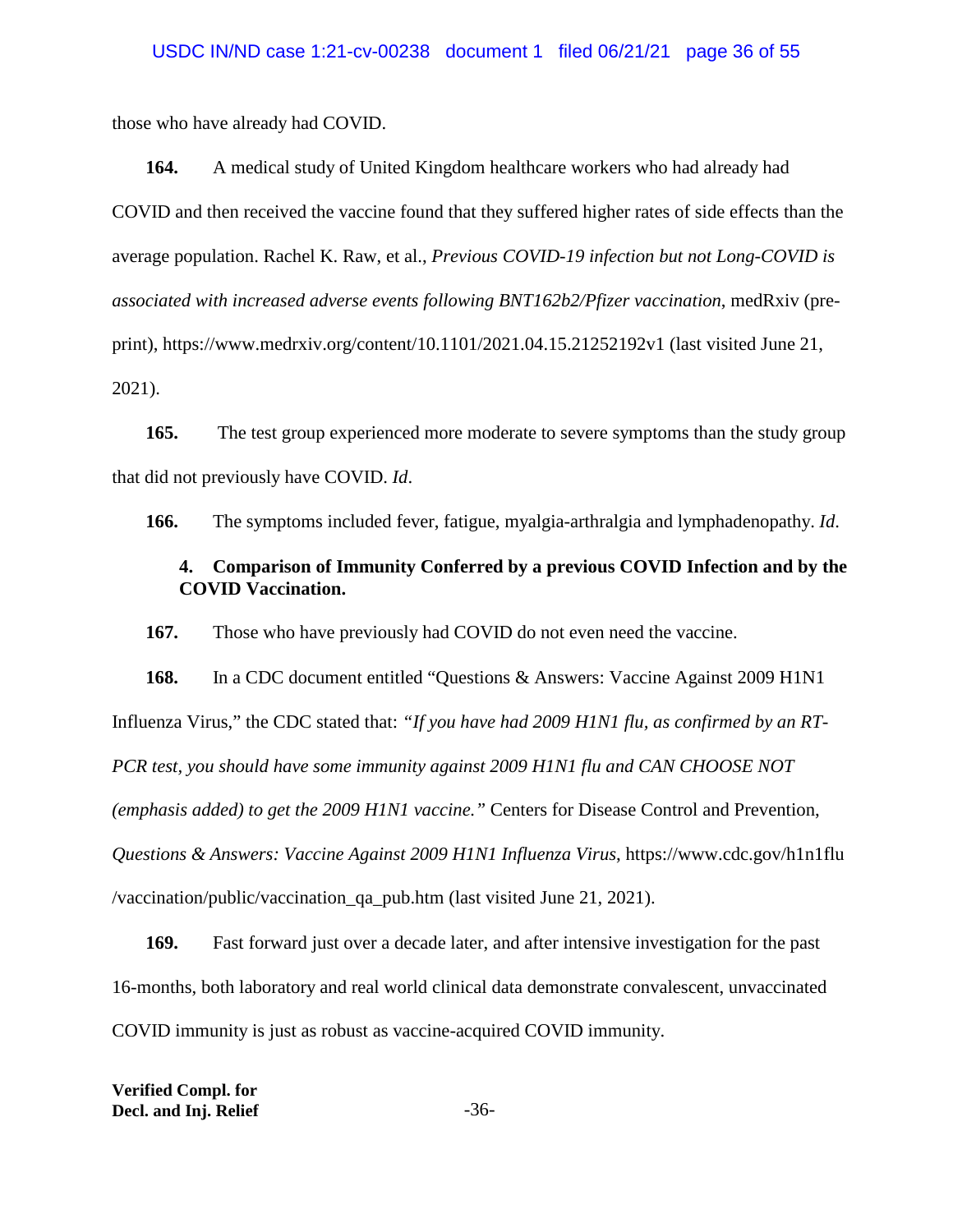## USDC IN/ND case 1:21-cv-00238 document 1 filed 06/21/21 page 37 of 55

**170.** Indeed multiple laboratory studies conducted by highly respected U.S. and European academic research groups have reported that convalescent mildly or severely infected COVID patients who are unvaccinated can have greater virus neutralizing immunity—especially more versatile, long-enduring T- cell immunity—relative to vaccinated individuals who were never infected. *See* Athina Kilpeläinen, et al., *Highly functional Cellular Immunity in SARS-CoV-2 Non-Seroconvertors is associated with immune protection*, bioRxiv (pre-print), https://www.bior xiv.org/content/10.1101/2021.05.04.438781v1 (last visited June 21, 2021); Tongcui Ma, et al., *Protracted yet coordinated differentiation of long-lived SARS-CoV-2-specific CD8+ T cells during COVID-19 convalescence*, bioRxiv (pre-print), https://www.biorxiv.org/content/10.110 1/2021.04.28.441880v1 (last visited June 21, 2021); Claudia Gonzalez, et al., *Live virus neutralisation testing in convalescent patients and subjects vaccinated against 19A, 20B, 20I/501Y.V1 and 20H/501Y.V2 isolates of SARS-CoV-2*, medRxiv (pre-print), https://www.medrxiv.org/ content/10.1101/2021.05.11.21256578v1 (last visited June 21, 2021); Carmen Camara, et al. *Differential effects of the second SARS-CoV-2 mRNA vaccine dose on T cell immunity in naïve and COVID-19 recovered individuals*, bioRxiv (pre-print), https://www.biorxiv.org/content/10.1 101/2021.03.22.436441v1 (last visited June 21, 2021); Ellie N. Ivanova, et al., *Discrete immune response signature to SARS-CoV-2 mRNA vaccination versus infection*, medRxiv (pre-print), https://www.medrxiv.org/content/10.1101/2021.04.20.21255677v1(last visited June 21, 2021); Catherine J. Reynolds, et al, *Prior SARS-CoV-2 infection rescues B and T cell responses to variants after first vaccine dose*, (pre-print), https://pubmed.ncbi.nlm.nih.gov/33931567/ (last visited June 21, 2021); Yair Goldberg, et al., *Protection of previous SARS-CoV-2 infection is similar to that of BNT162b2 vaccine protection: A three-month nationwide experience from*

**Verified Compl. for Decl. and Inj. Relief**  $-37$ -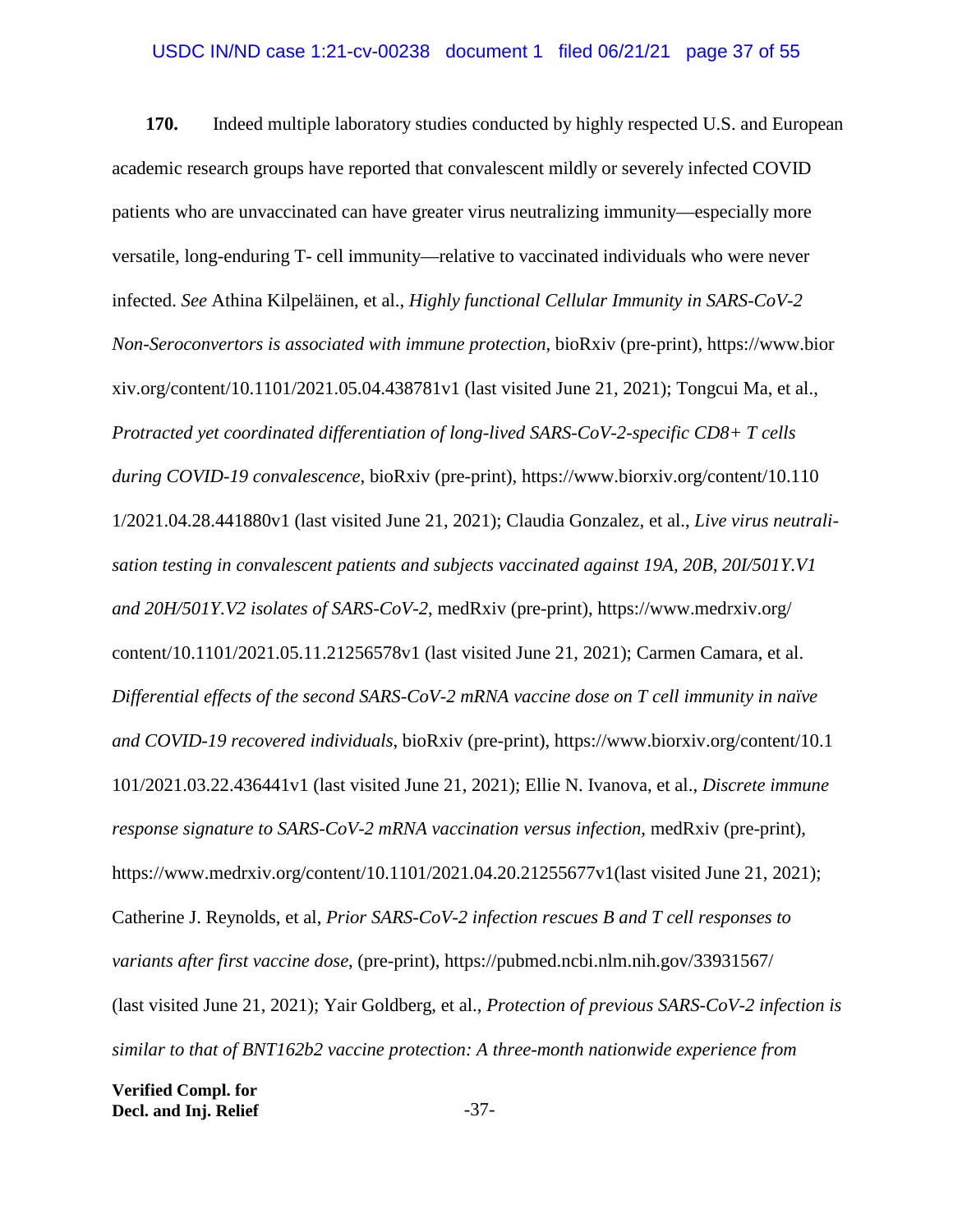#### USDC IN/ND case 1:21-cv-00238 document 1 filed 06/21/21 page 38 of 55

*Israel*, medRxiv (pre-print), https://www.medrxiv.org/content/10.1101/2021.04.20.21255670v1 (last visited June 21, 2021).

171. An enormous real world Israeli national follow-up study of ~6.4 million individuals, demonstrated clearly that naturally-acquired COVID convalescence immunity was equivalent to vaccine-acquired immunity in preventing COVID infection, morbidity, and mortality. Yair Goldberg, et al., *Protection of previous SARS-CoV-2 infection is similar to that of BNT162b2 vaccine protection: A three-month nationwide experience from Israel*, medRxiv (pre-print), https://www.medrxiv.org/content/10.1101/2021.04.20.21255670v1 (last visited June 21, 2021).

**172.** Faring at least as well as those vaccinated, 187,549 unvaccinated COVID positive persons who tested positive between June 1, 2020 to September 30, 2020, and were followed through March 20, 2021, revealed 894 [0.48%] were reinfected; 38 [0.02%] were hospitalized, a mere 16 [0.008%] hospitalized with severe disease, and only 1 [one]/187,549 died—an individual over 80 years old. *Id*.

**173.** The Israeli investigators concluded, *"Our results question the need to vaccinate previously infected individuals." Id*.

**174.** Cleveland Clinic investigators have confirmed the Israeli findings in a study of their own employees. Nabin K. Shrestha, Patrick C. Burke, Amy S. Nowacki, Paul Terpeluk, Steven M. Gordon, *Necessity of COVID-19 vaccination in previously infected individuals*, medRxiv (preprint), https://www.medrxiv.org/content/10.1101/2021.06.01.21258176v2 (last visited June 21, 2021). They found zero SARS-CoV-2 reinfections during 5-month follow-up among n=1359 infected employees who remained unvaccinated and concluded such persons are *"unlikely to*

**Verified Compl. for Decl. and Inj. Relief** -38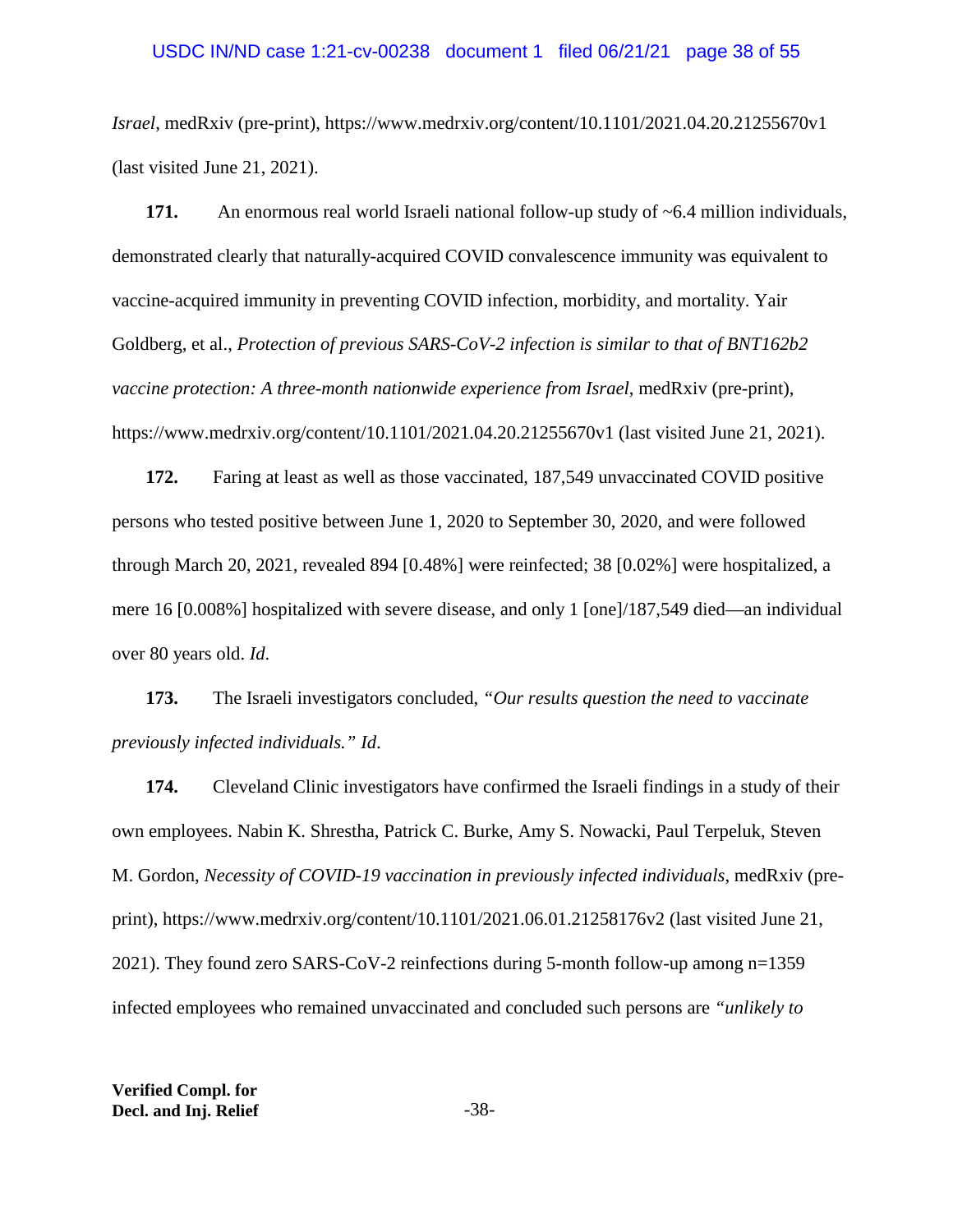*benefit from covid-19 vaccination." Id*.

**175.** The risks of the vaccine and the fact that people who have already had COVID have at least equally strong protection from the virus makes IU's Mandate irrational and unnecessary.

# **5. Comparison of Risks of COVID Vaccinations with Vaccinations for other Infectious Diseases**

**176.** The vaccine is also far less safe than previous vaccines like the meningicoccal

meningitis vaccine that is typically required on college campuses.

**177.** For example, the VERS (Vaccine Adverse Event Reporting System) data from the

CDC shows, for 18-29 year olds in Indiana, there have been no deaths from the meningitis

vaccine.

**178.** The main side effects people reported are headache, injection site pain, nausea,

chills, and a fever, and even these were limited as no more than fifteen of each were reported .

Centers for Disease Control and Prevention, WONDER data, https://wonder.cdc.gov/controller/da

tarequest/D8;jsessionid=18AD7080CCFA8D95903AEDB6B601 (last visited June 21, 2021).

## **Table I**

| Vacchile Auverse Event Reporting System (VAERS) Data for indiana 16 to 25 Tear Olus,                       |                                   |                    |  |  |  |  |
|------------------------------------------------------------------------------------------------------------|-----------------------------------|--------------------|--|--|--|--|
| <b>Comparing Covid-19 and Influenza Vaccines</b>                                                           |                                   |                    |  |  |  |  |
| Vaccine-Associated                                                                                         | Covid-19 Vaccines                 | Influenza Vaccines |  |  |  |  |
| Adverse Events Among                                                                                       | Given in <6 Months                | Given in >20 Years |  |  |  |  |
| 18 to 29 Year Olds in Indiana                                                                              | (Feb 1-June 4, 2021) <sup>a</sup> | (2000-2021)b       |  |  |  |  |
|                                                                                                            |                                   |                    |  |  |  |  |
| Hospitalizations                                                                                           | 23                                | 13                 |  |  |  |  |
| Life Threatening Events                                                                                    |                                   |                    |  |  |  |  |
| Myocarditis/Myopericarditis                                                                                |                                   |                    |  |  |  |  |
| Anaphylaxis/Severe Allergic Reaction                                                                       |                                   |                    |  |  |  |  |
| Bell's Palsy (Facial Paralysis)                                                                            |                                   |                    |  |  |  |  |
| <b>Pulmonary Embolus</b>                                                                                   |                                   |                    |  |  |  |  |
| Thrombocytopenia/Low Platelets                                                                             |                                   |                    |  |  |  |  |
| Deaths                                                                                                     |                                   |                    |  |  |  |  |
| ab Using a very conservative comparison the depominator for the number of persons given influenza vaccines |                                   |                    |  |  |  |  |

Veccine Advenue Frank Beneding System (VAEBS) Bate for Indiana 48 to 30 Vecc Olde

over 20 years would be at least 10-fold the denominator for the number of persons receiving covid-19 years would be at least 10-fold the denominator for the number of persons receiving covid-19 years in the past < 6 months

**179.** However, in the brief time the COVID vaccines have been available, there have been many more serious symptoms and even a death reported for 18-29 year olds in Indiana. *See* Table

**Verified Compl. for Decl. and Inj. Relief** -39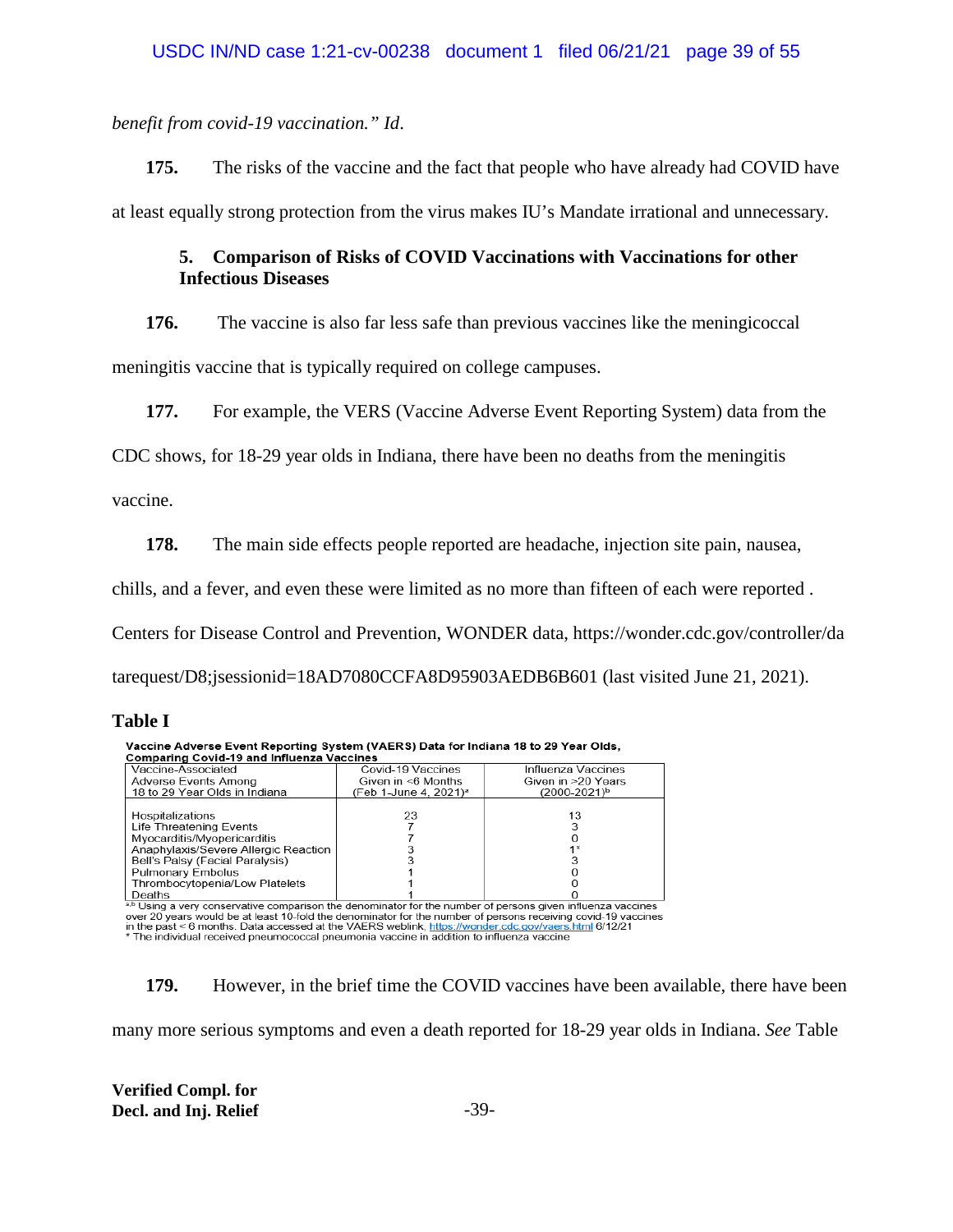I.

### **E. Factual Allegations of Plaintiffs**

**180.** Plaintiff Ryan Klaassen is an incoming Sophomore at IU. He has a sincerely held religious objection to receiving the COVID Vaccine. As a result, he sought and was granted a religious exemption to the Vaccine.

**181.** Mr. Klaassen also objects generally to the extra requirements of masks and testing applied to him. He objects to these extra requirements given their unreasonableness and the extremely minimal risk of COVID to those in his age group.

**182.** Plaintiff Jaime Carini is currently pursuing two doctorates at IU— a Doctor of Music (D.M.) in organ performance and literature, and a Ph.D. in musicology. She has a sincerely held religious objection to receiving the COVID Vaccine. As a result, she sought and was granted a religious exemption to the Vaccine.

**183.** Miss Carini also objects generally to IU's Mandate. She objects to taking the Vaccine, given the known and unknown risks associated with it, and the extremely minimal risk of COVID to her age group. Specifically, Miss Carini does not feel safe taking the Vaccine which hasn't been around long enough to know the long-term side effects.

**184.** Miss Carini suffers from multiple chronic illnesses. As a result of these illnesses, Miss Carini is treated by a world-renowned infectious disease doctor. Infectious disease doctors treat illnesses caused by various pathogens, including bacteria, viruses, and parasites—so diseases like HIV/AIDS, Lyme disease, malaria, West Nile virus, and COVID-19 fall under their purview.

**185.** When Miss Carini saw her physician at her last appointment, the doctor's parting

**Verified Compl. for Decl. and Inj. Relief**  $-40$ -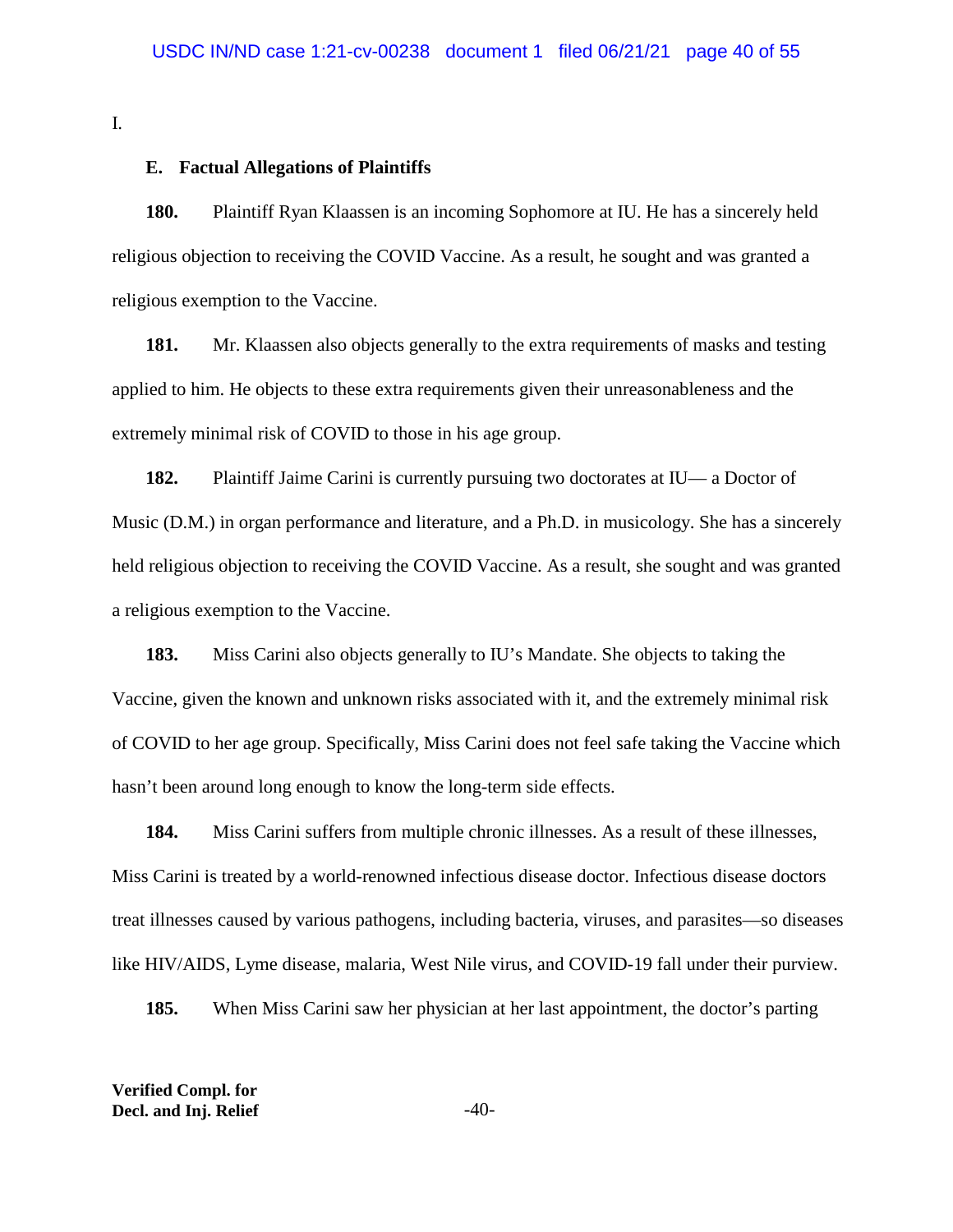#### USDC IN/ND case 1:21-cv-00238 document 1 filed 06/21/21 page 41 of 55

words were, "No vaccine for you. Let me know if you need a letter for the university."

**186.** Miss Carini's physician provided such a letter stating that "Due to the inflammatory nature of [her] illness it's our strong medical opinion that she not receive any immunization at this time." The physician further stated that the Vaccine could cause a relapse, impede progress, and prolong recovery.

**187.** Despite all this, Miss Carini was horrified to discover that IU's Mandate prohibits Miss Carini from receiving a medical exemption, given the Mandate's extremely narrow criteria for obtaining such exemption.

**188.** What is most troubling to Miss Carini about IU's Mandate is that it allows hardly any exemptions at all. Most critically, the medical exemption form gives Miss Carini's practitioner no room to express his expert medical opinion outside the confines of IU's Mandate.

**189.** IU is saying that it has the right to insert itself into the relationship between Miss Carini and her physician. IU is saying that they know better than world-renowned infectious disease physicians what Miss Carini's vaccination status should be. IU is saying that it has the right to change Miss Carini's highly skilled physician's medical treatment plan for her.

**190.** Miss Carini wants to be free to follow her provider's directives. IU's Mandate directly interferes with and contradicts the medical treatment prescribed for Miss Carini by her physician.

**191.** Miss Carini should not be required to put her health at risk in order to comply with IU's Mandate and objects to doing so.

**192.** Miss Carini also objects to the extra requirements of masks and testing applied to

**Verified Compl. for Decl. and Inj. Relief**  $-41$ -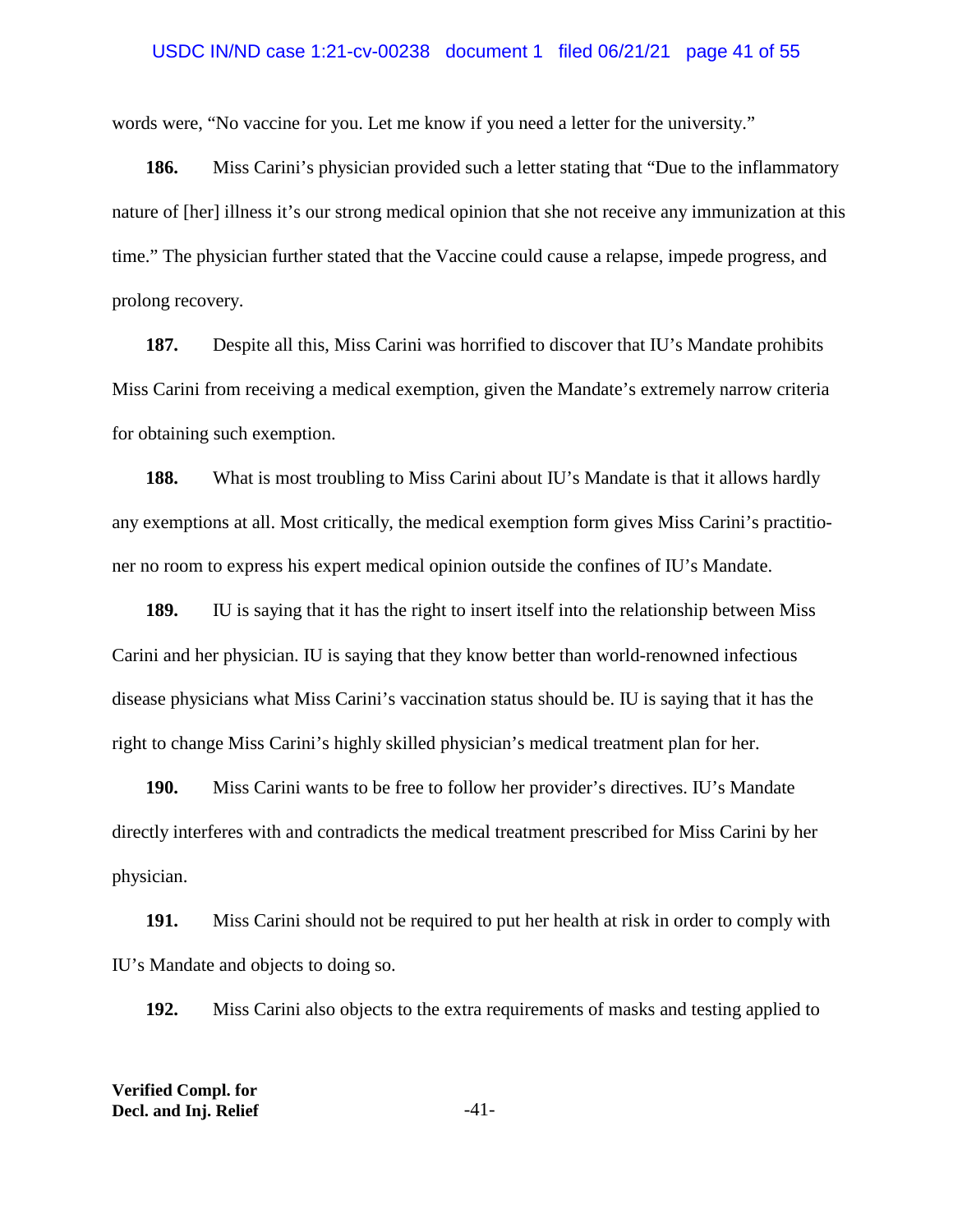### USDC IN/ND case 1:21-cv-00238 document 1 filed 06/21/21 page 42 of 55

him. She objects to these extra requirements given their unreasonableness and the extremely minimal risk of severe complications or death from COVID for somebody in her age group.

**193.** Miss Carini has been notified by her physician that given the medications she is on (specifically, Ivermectin), she is protected against COVID. As a result, she sought an exemption from the mandatory testing, which IU denied, despite her not being at risk for COVID.

**194.** While Miss Carini did obtain a religious exemption, she would rather be exempt from IU's Mandate for medical reasons. Doing so ensures that she is not targeted, harassed, or bullied for her religious views. Yet, Miss Carini has not had the option to obtain a medical exemption.

**195.** Miss Carini does not have to option to simply transfer universities, to one which wouldn't require the vaccine or the extra requirements, due to her significant time investment in the IU doctoral programs and the fellowships she has been awarded at IU.

**196.** Plaintiff D.J.B. is an incoming freshman at IU. As a minor, he is represented in this case by his father and next friend, Daniel G. Baumgartner. Mr. D.J.B. has a religious objection to receiving the COVID Vaccine. As a result, he sought and was granted a religious exemption to the Vaccine.

**197.** Mr. D.J.B. also has a sincerely held religious objection to the extra requirements applied to him. He sought a religious exemption to these requirements but was refused. Mr. D.J.B. received a response from the IU COVID Response Team, stating that:

Exemptions from IU's vaccine mandate for religious reasons are only available to those individuals who attest that their sincerely held religious beliefs prevent them from receiving a vaccination. Anyone who is granted an exemption on this basis is required to wear a mask at all times on IU property and is subject to routine mitigation testing. There are no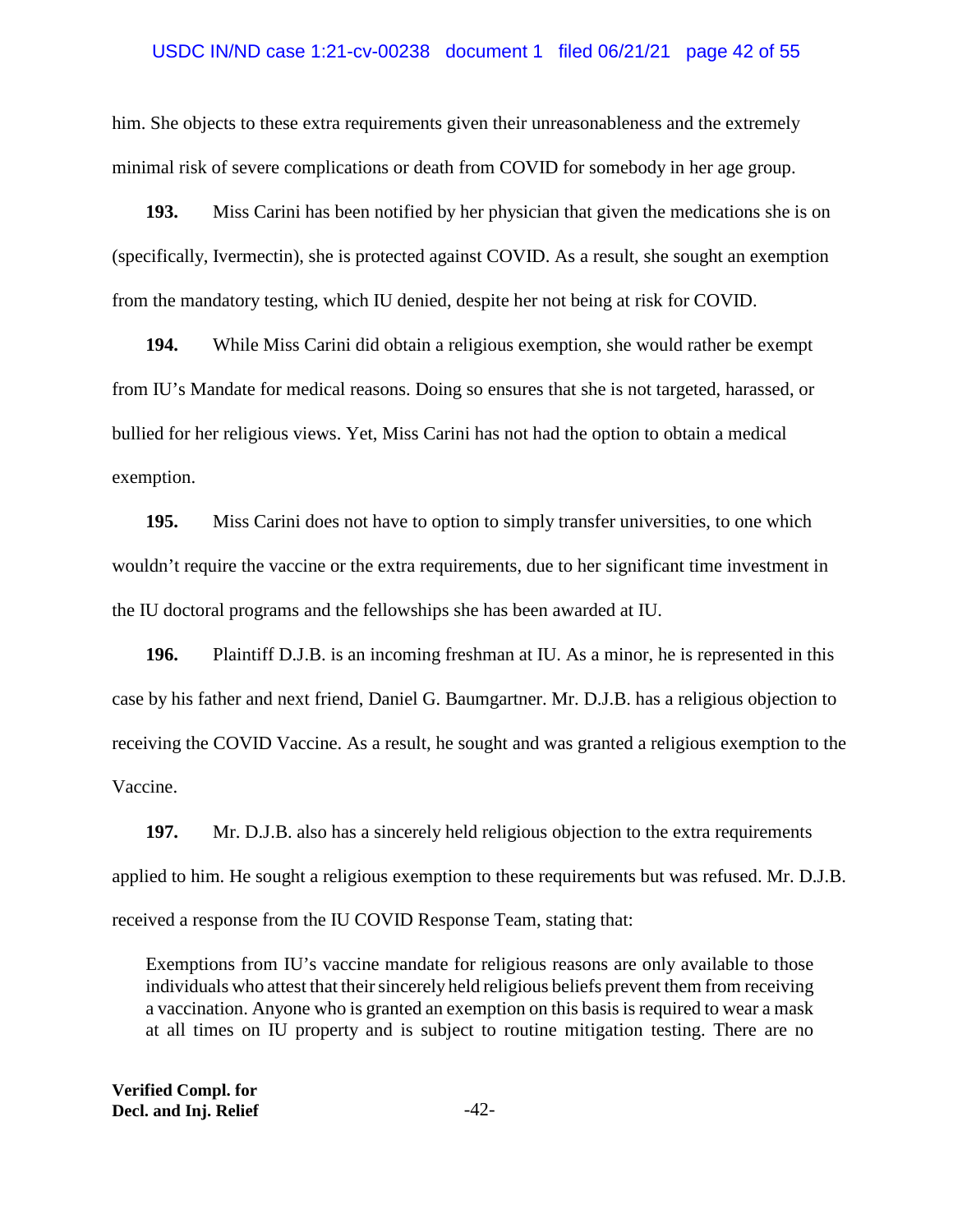exemptions from these masking and mitigation testing requirements. Failure to comply with masking and mitigation testing requirements will result in disciplinary action up to and including dismissal or termination from the university.

**198.** Mr. D.J.B. recently had a COVID antibody test which revealed that he still has

antibodies. As a result, he sought a medical exemption to IU's Mandate (and attached the relevant

lab results showing the antibodies). This request for medical exemption was refused.

**199.** The IU COVID Response Team stated that "[n]atural antibodies are not a criteria for

medical exemption" and that:

there are no exemptions from masking and mitigation testing requirements at Indiana University unless fully vaccinated. Failure to comply with masking and mitigation testing requirements will result in disciplinary action up to and including dismissal or termination from the university.

**200.** Mr. D.J.B. also objects generally to the extra requirements of masks and testing

applied to him. He objects to these extra requirements as they are not necessary, since he already

has natural antibodies. He also objects given their unreasonableness and the extremely minimal

risk of COVID to those in his age group.

**201.** Plaintiff Ashlee Morris is an incoming 1L at the McKinney School of Law. She has a sincerely held religious objection to receiving the COVID Vaccine. As a result, Miss Morris sought and was granted a religious exemption to the Vaccine.

**202.** Miss Morris also has a sincerely held religious objection to the extra requirements applied to her. She tried to apply for an exemption to the masking and testing requirements but the IU COVID Response Team refused her request. Miss Morris received a substantially similar response as detailed in ¶ 197 from the IU COVID Response Team.

**203.** Miss Morris has worked for six years to be accepted into law school, taking the

**Verified Compl. for Decl. and Inj. Relief**  $-43$ -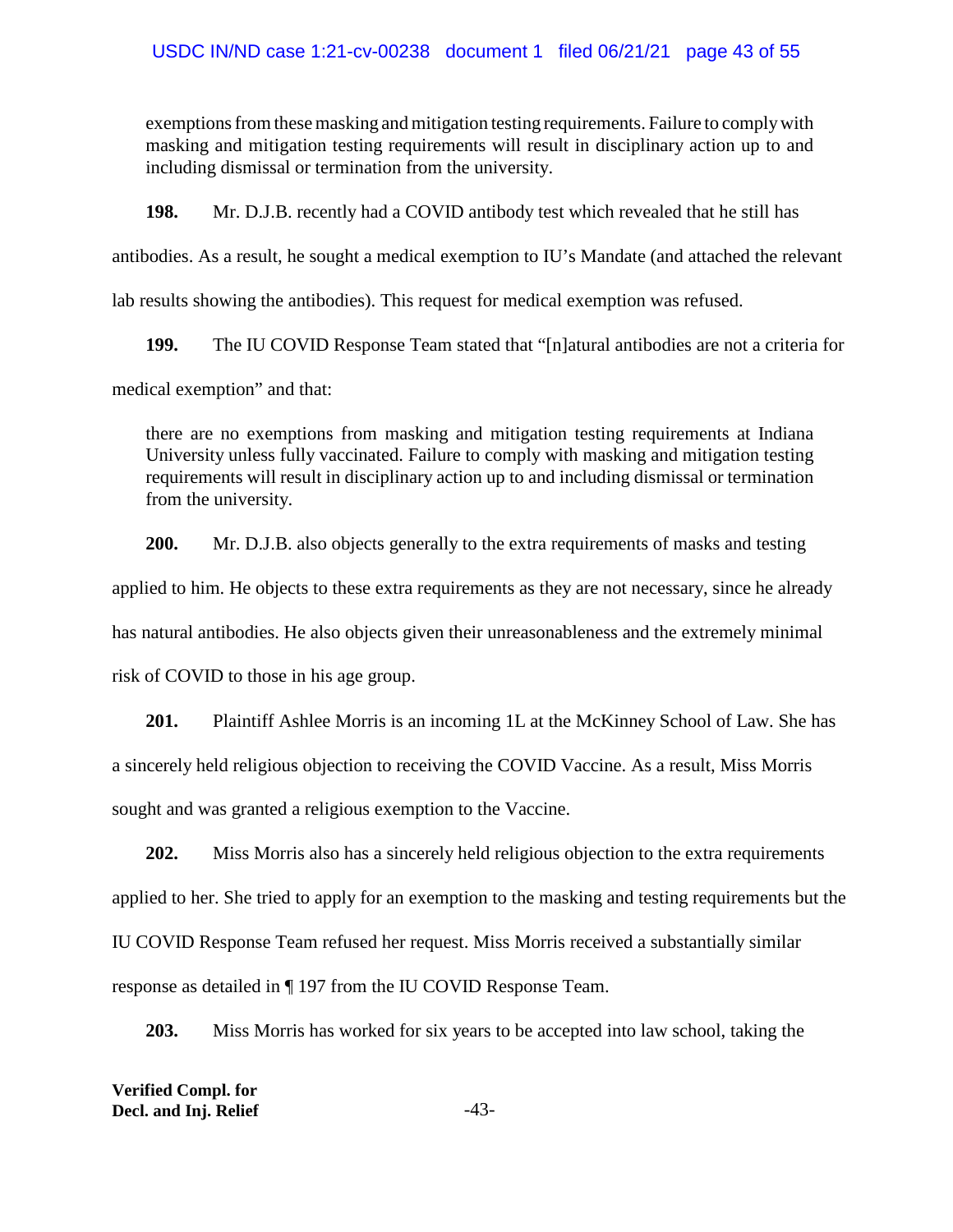#### USDC IN/ND case 1:21-cv-00238 document 1 filed 06/21/21 page 44 of 55

LSAT multiple times and applying four times. After years of hard work, she accomplished her goal and was accepted into McKinney School of Law. However, if required to comply with these unreasonable requirements, she will not attend. This will result in years of hard work and money wasted.

**204.** Miss Morris would still like to attend McKinney School of Law if her religious objections are respected and she is not subjected to extra requirements, which make her a target for discrimination, bullying, and unwanted attention.

**205.** Plaintiff Seth Crowder is currently pursuing his Masters of Business Administration through the Kelley School of Business. He has a sincerely held religious objection to receiving the COVID Vaccine. As a result, Mr. Crowder sought and was granted a religious exemption to the Vaccine.

**206.** Mr. Crowder also has a sincerely held religious objection to the extra requirements applied to him. He tried to apply for an exemption to the masking and testing requirements but the IU COVID Response Team refused his request.

**207.** Plaintiff Macey Policka is a senior at IU. She has a sincerely held religious objection to receiving the COVID Vaccine. As a result, she sought and was granted a religious exemption to the Vaccine.

**208.** Miss Policka also objects generally to the extra requirements of masks and testing applied to her. She objects to these extra requirements given their unreasonableness and the extremely minimal risk of COVID to those in her age group.

**209.** Plaintiff Margaret Roth is an incoming freshman at IU. Miss Roth objects generally

**Verified Compl. for Decl. and Inj. Relief**  $-44$ -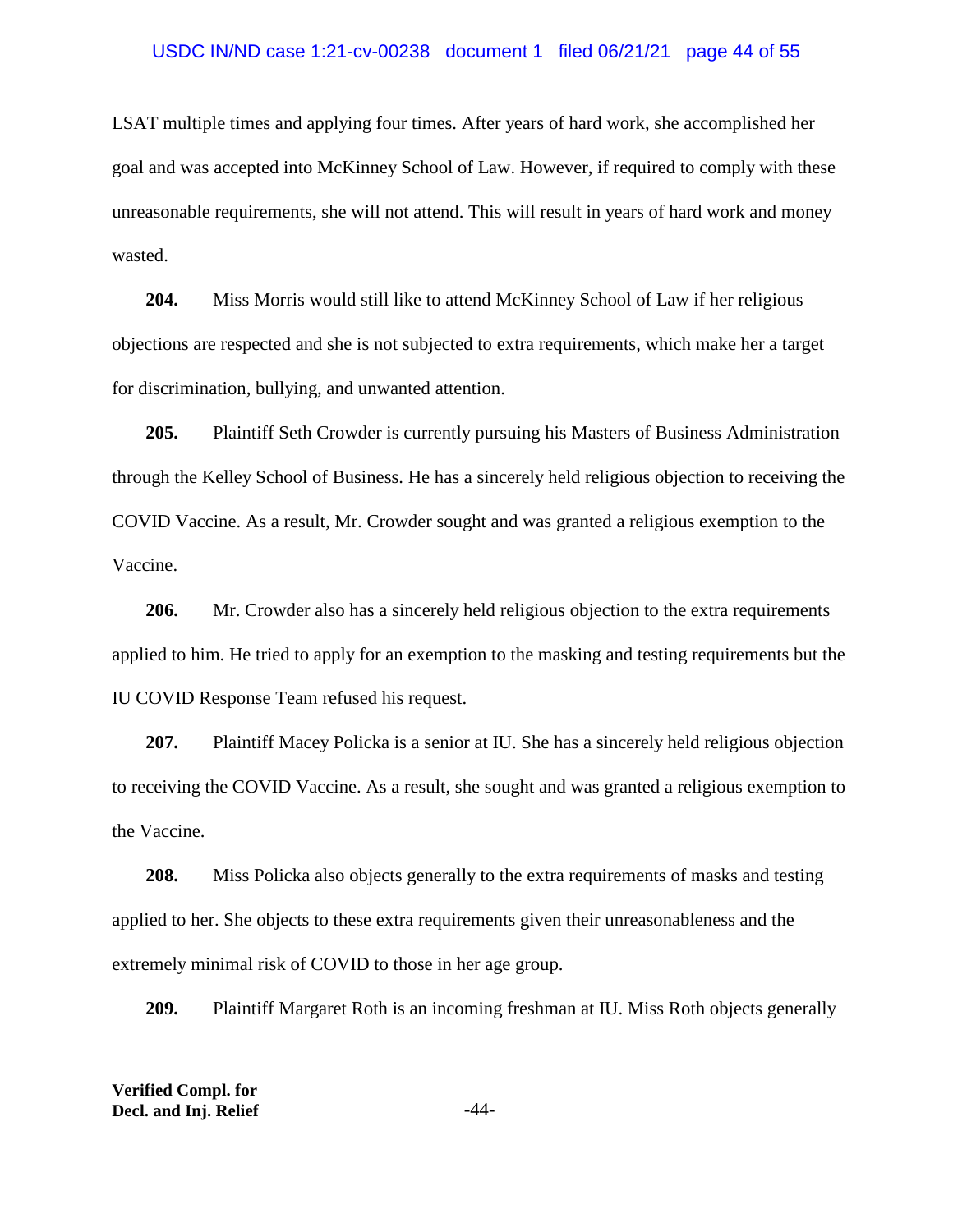#### USDC IN/ND case 1:21-cv-00238 document 1 filed 06/21/21 page 45 of 55

to IU's Mandate. She objects to taking the Vaccine, given the known and unknown risks associated with it, and the extremely minimal risk of COVID to all age groups, especially her age group.

**210.** Miss Roth has a significant family history of cancer and other health conditions. Her mother passed away from cancer at 35, her sister is in treatment for Hodgkin's Lymphoma, two of her aunts suffered from early-onset breast cancer, and her great-aunt passed away from breast cancer. Her aunt suffered from Bell's Palsy. Miss Roth also suffers skin reactions from cosmetics, moisturizers, hygiene products, and often has hives/skin rashes that appear without known cause. All of this makes it much more likely that Miss Roth will suffer adverse reactions from the Vaccine. As a result, she is not willing to take the Vaccine for medical reasons. Despite this, Miss Roth does not qualify for a medical exemption under IU's extremely narrow set of exemptions.

**211.** Additionally, asthma runs in Miss Roth's family, so masks are also not an acceptable alternative. Nor is repeated exposure to the carcinogenic chemicals on the nasal testing swabs, especially with her family history of cancer.

**212.** Miss Roth should not be required to put her health at risk in order to comply with IU's Mandate and objects to doing so.

**213.** Miss Roth also has a sincerely held religious objection to IU's Mandate. Miss Roth has not filed for such exemption because she does not believe that it adequately protects her from IU's Mandate.

**214.** Plaintiff Natalie Sperazza is an incoming sophomore at IU. Miss Sperazza objects generally to IU's Mandate. She objects to taking the Vaccine, given the known and unknown risks

**Verified Compl. for Decl. and Inj. Relief**  $-45$ -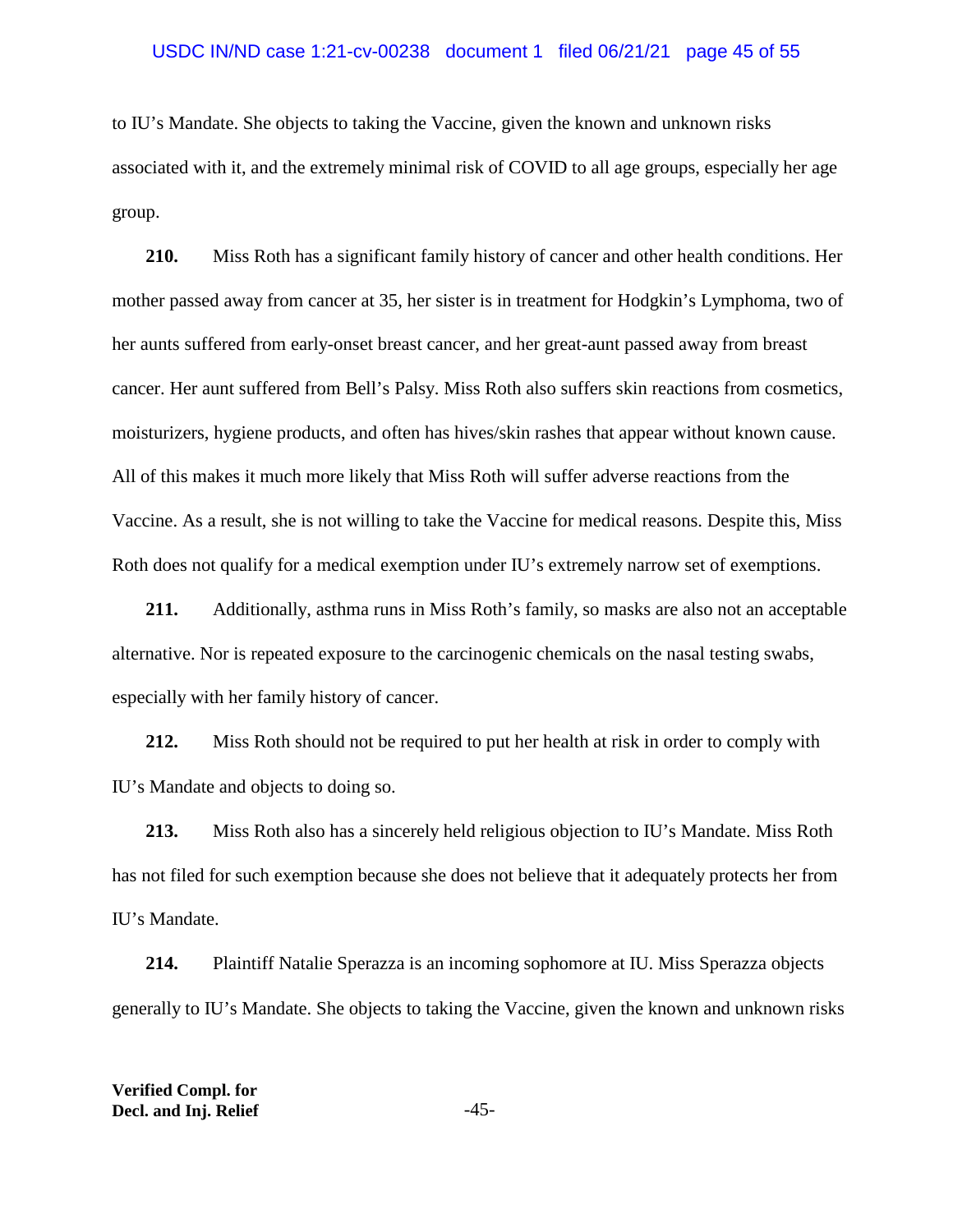#### USDC IN/ND case 1:21-cv-00238 document 1 filed 06/21/21 page 46 of 55

associated with it, and the extremely minimal risk of COVID to her age group.

**215.** Miss Sperazza has spent significant time researching the Vaccine and does not feel safe taking it when those in her age group are developing heart problems as a result of the Vaccine, and when the long-term side effects of the Vaccine are unknown. She believes that taking the Vaccine puts her health at risk.

**216.** Miss Sperazza also objects to the extra requirements of masks and testing applied to her. She objects to these extra requirements given their unreasonableness and the extremely minimal risk of COVID to those in her age group.

**217.** For all of the reasons shown above (*see generally* ¶¶ 17-216), all Plaintiffs object to IU's Mandate.

**218.** All Plaintiffs also object to the Vaccine on the basis that it has only received Emergency Authorization from the FDA. None are willing to take the Vaccine while it is only approved under that Emergency Authorization.

**219.** Plaintiffs should not be required to put their health at risk (given the known and unknown risks of the Vaccine) in order to comply with IU's Mandate and object to doing so.

**220.** Plaintiffs are irreparably harmed by IU's Mandate.

**221.** Plaintiffs have no adequate remedy at law.

# **Count I IU's Mandate Violates Fourteenth Amendment Liberty.**

**222.** Plaintiffs re-allege and incorporate by reference all of the allegations contained in all of the preceding paragraphs.

**223.** IU's Mandate violates the liberty protected by the Fourteenth Amendment to the

**Verified Compl. for Decl. and Inj. Relief**  $-46$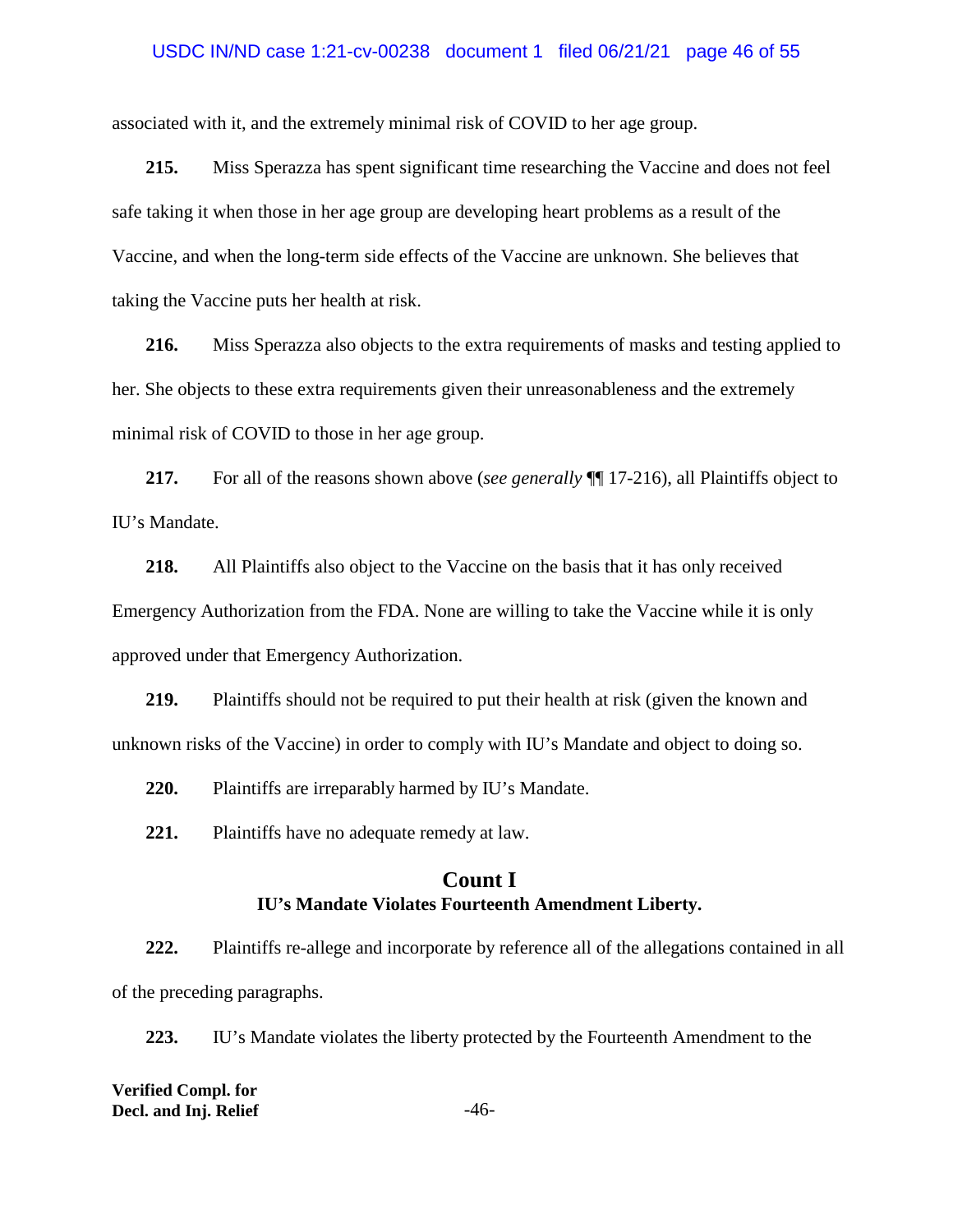### USDC IN/ND case 1:21-cv-00238 document 1 filed 06/21/21 page 47 of 55

U.S. Constitution, which includes rights of personal autonomy and bodily integrity, *see, e.g.*,

*Jacobson v. Commonwealth of Massachusetts*, 197 U.S. 11 (1905), and the right to reject medical treatment, *Cruzan v. Director, Missouri Dep't Health*, 497 U.S. 261 (1990).

**224.** Historically, many have understood *Jacobson v. Commonwealth of Massachusetts*. 197 U.S. 11 (1905), to authorize near *carte blanche* for government to mandate vaccinations in response to pandemics on the basis that such individual liberty must yield to the common good—all with great deference to legislatures and little or no evidence contrary to their choice reviewed. So cases entitled to higher scrutiny have instead received the highly deferential *Jacobson* analysis. But even *Jacobson* was not absolute *carte blanche* because it recognized an exception where rights are violated or a mandate is unreasonable for not advancing health:

If there is any . . . power in the judiciary to review legislative action in respect of a matter affecting the general welfare, it can only be when that which the legislature has done comes within the rule that, if a statute purporting to have been enacted to protect the public health, the public morals, or the public safety, [1] has no real or substantial relation to those objects, or [2] is, beyond all question, a plain, palpable invasion of rights secured by the fundamental law, it is the duty of the courts to so adjudge, and thereby give effect to the Constitution.

*Id.* at 31 (citations omitted).

**225.** *Jacobson*'s analysis doesn't resemble today's jurisprudence, which has less or no deference where rights are involved and requires evidence. Since *Jacobson*, Fourteenth Amendment liberty has been recognized as strongly protecting contraception, *Griswold v. Connecticut*, 381 U.S. 479 (1965), abortion, *Roe v. Wade*, 410 U.S. 113 (1973), same-sex marriage, *Obergefell v. Hodges*, 576 U.S. 644 (2015), and refusing medical treatment, *Cruzan*, 497 U.S. 261. And *Jacobson* was part of a Progressive Era emphasis on enhancing governmental power at the expense of the individual that included a eugenics movement culminating in the infamous

**Verified Compl. for Decl. and Inj. Relief**  $-47$ -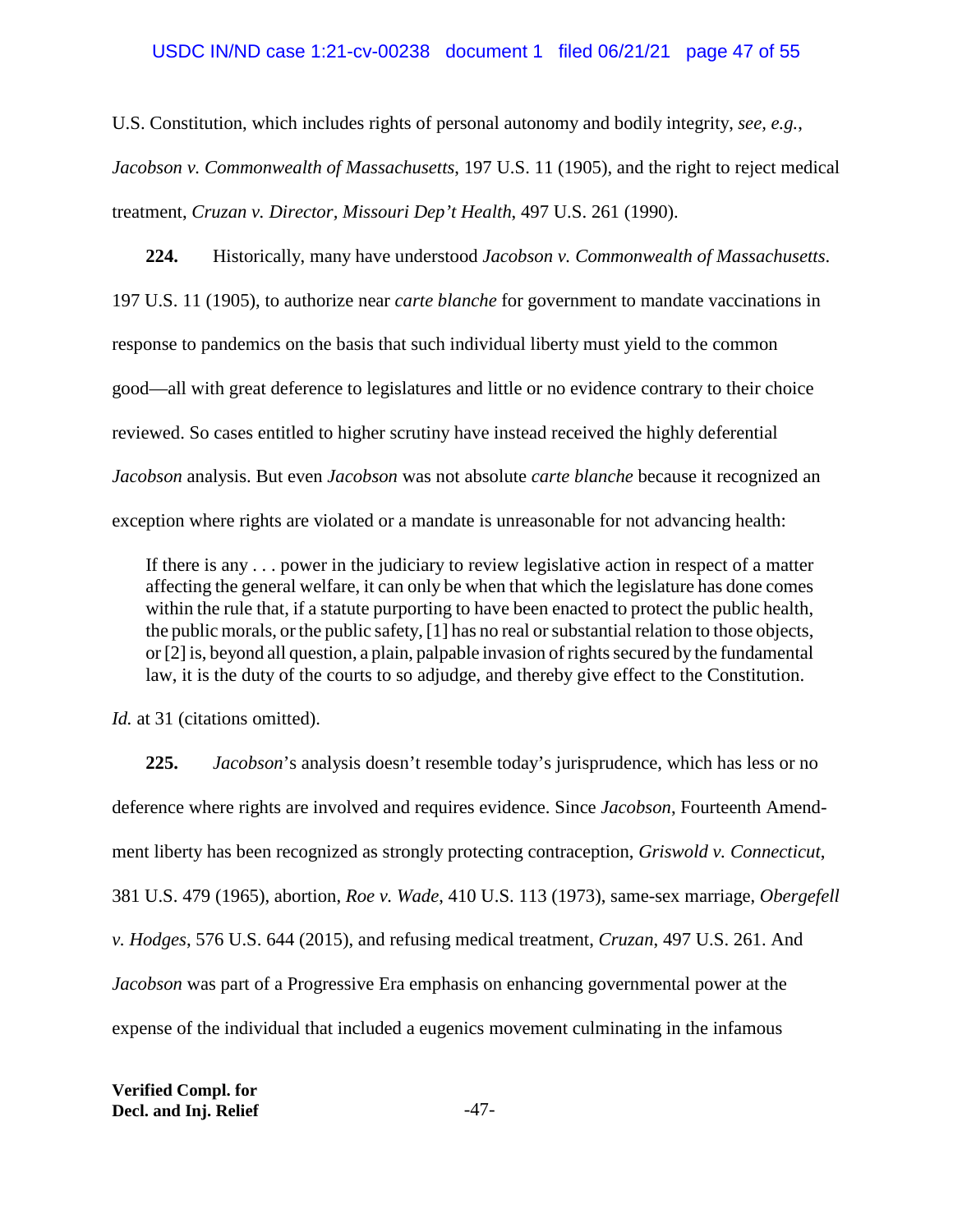## USDC IN/ND case 1:21-cv-00238 document 1 filed 06/21/21 page 48 of 55

decision approving involuntary sterilization in *Buck v. Bell*, 274 U.S. 200 (1927), which cited *Jacobson* as authority for its decision. *Id.* at 207. Those attitudes have since been widely repudiated along with their low valuation of individual liberty.

**226.** Under *today's* jurisprudence, even rational-basis review, applicable for example to economic regulations, is "not toothless." *See, e.g.*, *Mathews v. Lucas*, 427 U.S. 495, 510 (1976) (citing, e.g., *Jimenez v. Weinberger*, 417 U. S. 628 (1974); *Frontiero v. Richardson*, 411 U. S. 677, 691 (Stewart, J., concurring in judgment, Powell, J., concurring in judgment)); *Reed v. Reed*, 404 U.S. 71 (1971)). Even under rational-basis review there must be "a sufficient factual context for [a court] to ascertain some relation between [what the restriction does] and the purpose it served," *Romer v. Evans*, 517 U.S. 620, 632-33 (1996), so the judiciary definitely has power to weigh evidence considered by the legislature and hear expert testimony on competing views.<sup>9</sup> Thus, there must be, demonstrably, "a rational relationship to an independent and legitimate legislative end." *Id.* at 633.

**227.** In 2020, in light of these discrepancies between *Jacobson* and current jurisprudence, the Supreme Court implicitly narrowed the perceived breadth of *Jacobson* in *Roman Catholic Diocese of Brooklyn v. Cuomo*. 141 S. Ct. 63 (2020) (per curiam), not by mentioning *Jacobson* and expressly abrogating it, but by holding that (i) *normal* strict scrutiny applied to a Free Exercise Clause challenge to non-neutral pandemic restrictions on the number people in houses of worship, (ii) challengers had likely merits success and other injunction factors weighed in their

<sup>&</sup>lt;sup>9</sup> And though *Jacobson* disallowed evidence as to the efficacy and safety of the vaccination itself, which would not be precluded under today's jurisprudence, *Jacobson*'s own stated exception to its deference would have required (and thus allowed) relevant evidence.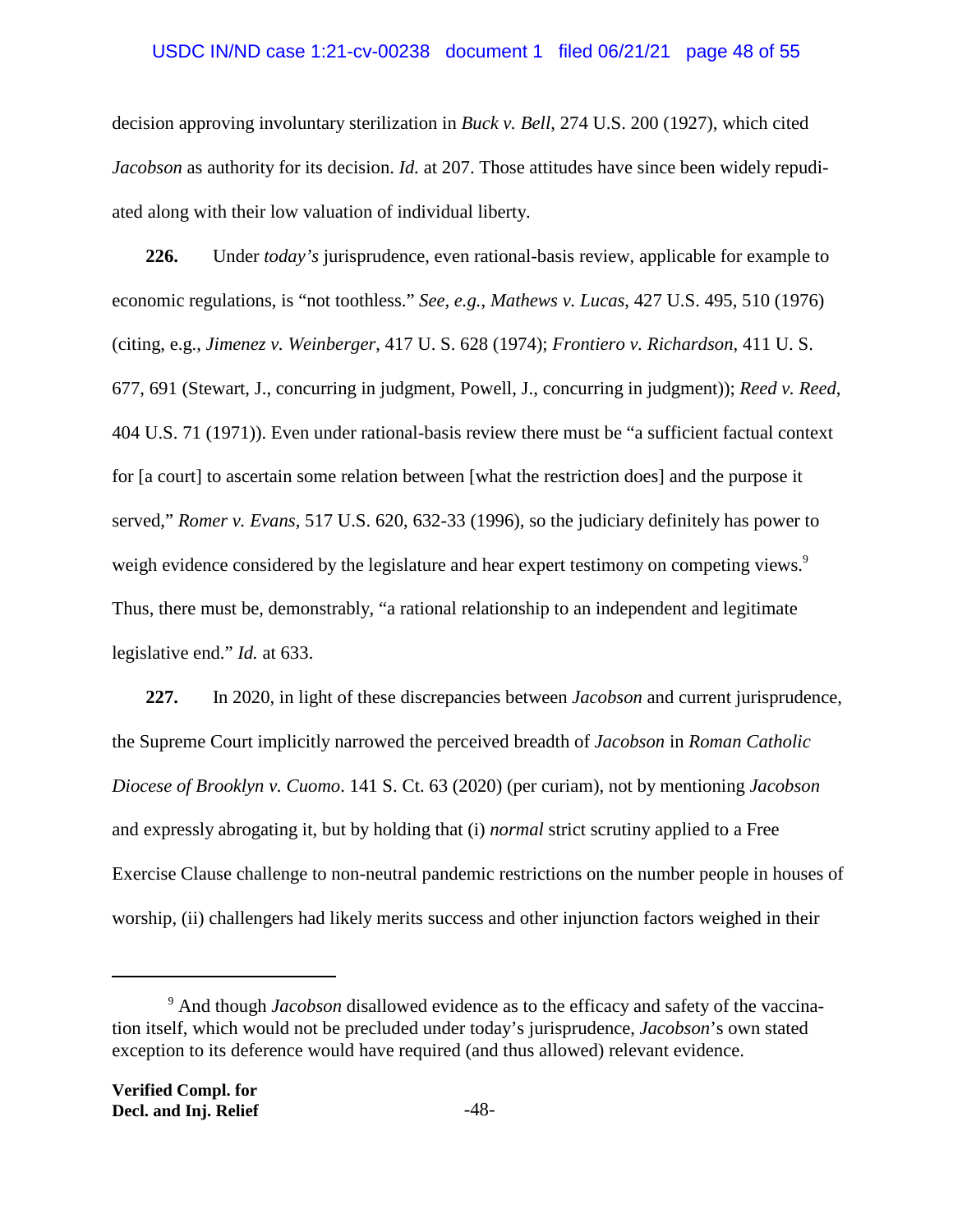## USDC IN/ND case 1:21-cv-00238 document 1 filed 06/21/21 page 49 of 55

favor, and (iii) this justified an injunction during appeal, *id.* at 66-69. Under *Jacobson*, a highly deferential, limited-judicial-role, little-evidence-required analysis would have applied, not strict scrutiny, so without any need to mention *Jacobson* the Court simply abandoned it by applying its *current* jurisprudence. Strict scrutiny requires the government to prove its restriction to be the least restrictive means to further a compelling interest, and to do so by evidence. The normally applicable scrutiny level is applicable to challenges to restrictions under pandemic-fighting authority, i.e., not *Jacobson*'s analysis.

**228.** *Roman Catholic Diocese* was preceded by a similar case (church occupancy limits in the pandemic) in *Calvary Chapel Dayton Valley v. Sisolak*, 140 S. Ct. 2630 (2020) (Mem. Op.). There Justice Alito dissented, joined by Justices Thomas and Kavanaugh, noting that "at the outset of an emergency, it may be appropriate for courts to tolerate very blunt rules," "[b]ut a public health emergency does not give . . . public officials *carte blanche* to disregard the Constitution as long as the medical problem exists." *Id.* at 2605. Rather, "[a]s more medical and scientific evidence becomes available, and as States have time to craft policies in light of that evidence, courts should expect policies that more carefully account for constitutional rights." *Id.* That dissenting view was essentially adopted by *Roman Catholic Diocese*, meaning that "blunt rules" may be permitted initially, but fine-tuning to actual scientific evidence is then required—requiring an *evidence-focused* inquiry in judicial review. Applying the normally required, current jurisprudence in that case required the government to justify itself under strict scrutiny, which eschews blunt rules and mandates narrow tailoring to the least restrictive means to further a compelling interest.

**229.** The Seventh Circuit noted the sea-change wrought by *Roman Catholic Diocese* in **Verified Compl. for Decl. and Inj. Relief**  $-49$ -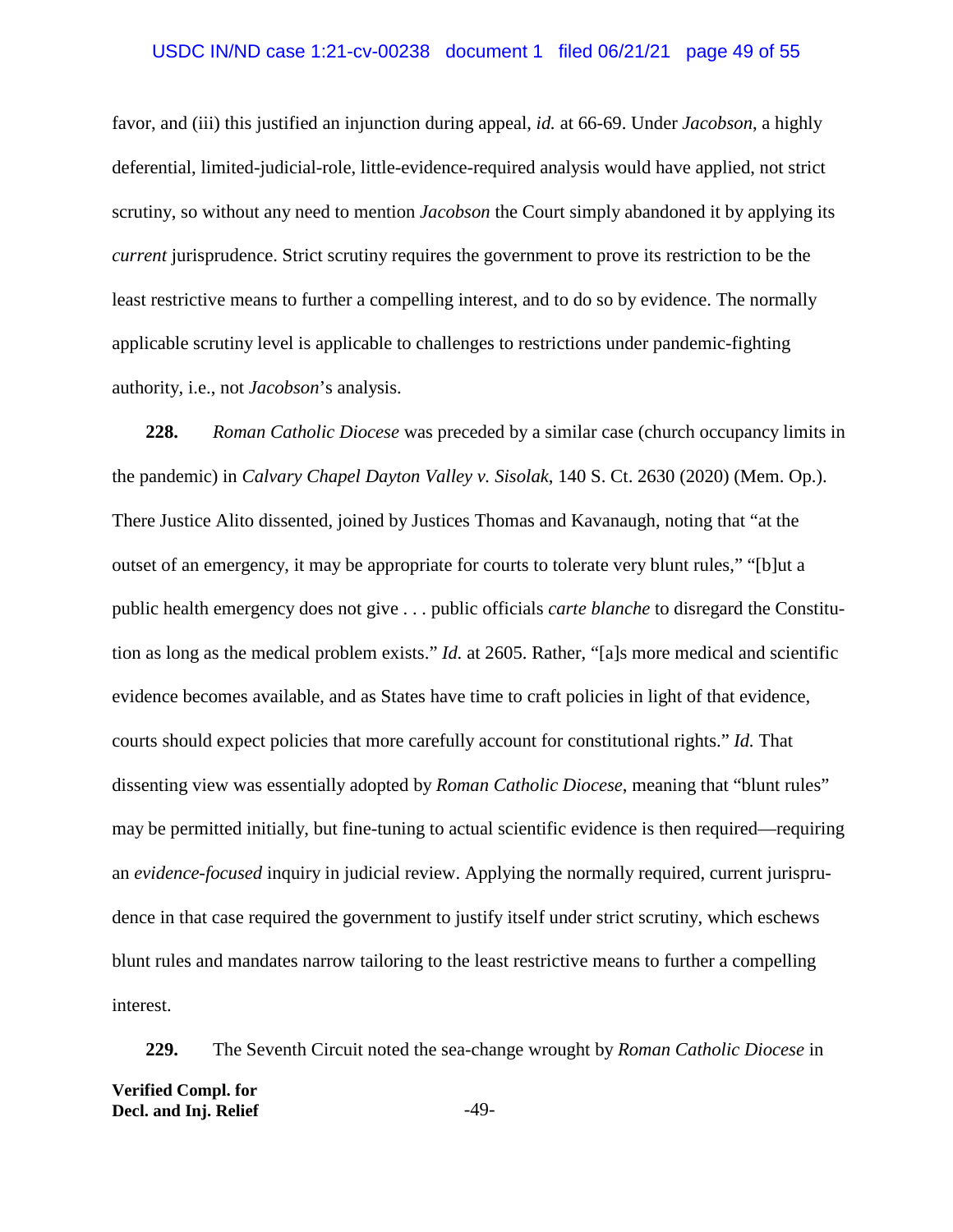*Cassell v. Snyders*, 990 F.3d 539, 543, 545 (7th Cir. 2021).

**230.** So *Jacobson*'s analysis does not control here. States no longer have near *carte blanche* to impose restrictions in the name of preventing pandemics, Instead, the applicable scrutiny under *today's* jurisprudence applies, with evidence clearly admissible and needed to determine whether government action meets the relevant level of scrutiny. And even were *Jacobson* deemed yet viable and applicable here, it recognized an exception where restrictions violate rights or are unreasonable, e.g., by not actually promoting public health, and *Roman Catholic Diocese* eliminated *Jacobson*'s extreme deference.

**231.** In modern jurisprudence, fundamental-liberty burdens require strict scrutiny. *Washington v. Glucksberg*, 521 U.S. 702 (1997) ("narrowly tailored to serve a compelling state interest").

**232.** Refusing medical treatment is a fundamental right. The test is whether it was deemed fundamental in "our nation's history, legal traditions, and practices," *Glucksberg*, 521 U.S. at 710. The *Cruzan* majority assumed such refusal is fundamental and five Justices said it was. 497 U.S. at 287, 301, 330.

**233.** As mandated vaccinations are a substantial burden, IU must prove narrow tailoring to a compelling interest that *justifies mandatory vaccinations*, not any more general interest. But while government may have a general interest in mitigating COVID, the following problems reveal no narrow tailoring to any compelling interest exists. Indiana imposes no student vaccination requirement, Ind. Dept. Health, Back to School Guidance (Fall 2021),<sup>10</sup> and Indiana Univer-

<sup>&</sup>lt;sup>10</sup> https://www.coronavirus.in.gov/files/Fall%202021%20COVID-19%20One%20Page %20Guidance%20(6.8.21).pdf (last visited June 21, 2021).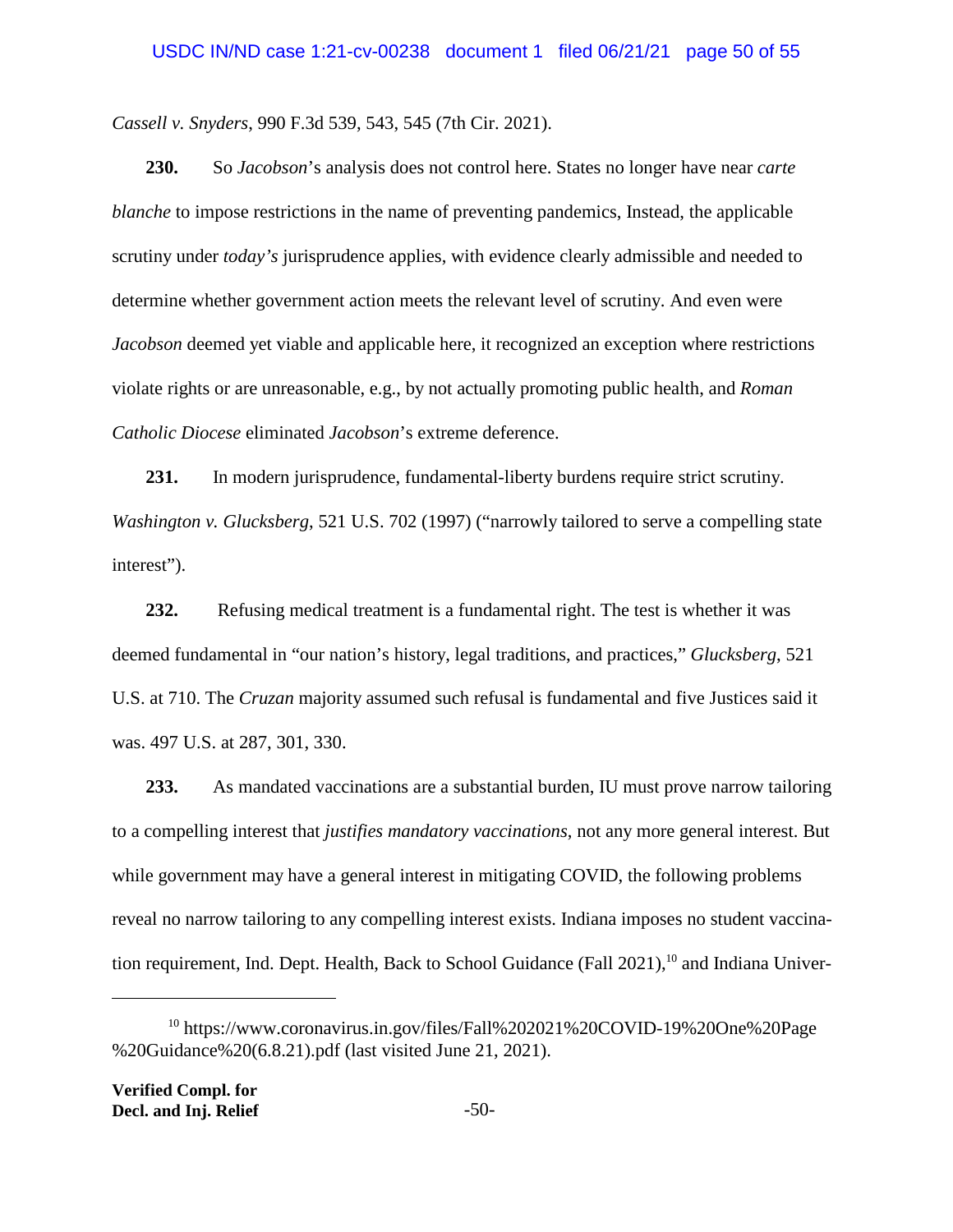## USDC IN/ND case 1:21-cv-00238 document 1 filed 06/21/21 page 51 of 55

sity lacks any uniqueness to justify doing so. University students have very low risk for serious COVID illness, Part I.C.2, so IU lacks an interest in forcing vaccinations for such risks. University students pose little risk of COVID transmission to the surrounding community. *Id*. University students' higher adverse-reaction risk from COVID vaccinations versus those for influenza, Part I.D., undercuts an interest in compelling COVID vaccinations. Naturally acquired immunity from COVID is as robust as vaccine-acquired immunity, Part I.D.4., so there is no compelling interest in vaccinating those who've had COVID. Given natural and vaccine immunity, Indiana has de facto COVID herd immunity. *See generally* Parts I.C. and I.D. So IU has no compelling interest in mandating student COVID vaccination.

**234.** The same evidence establishes that, even if there were a compelling interest in mandating vaccinations, IU's Mandate is not narrowly tailored to such an interest. For example, a blanket mandate ignores individual factors increasing (older age, co-morbidities) or decreasing (having had COVID) students' risks to themselves or to others. Mandating vaccines for all is the sort of blunt rule perhaps appropriate at the beginning of a pandemic but not when the pandemic has faded and much more is known about the risks in light of available treatments and studies.

**235.** Furthermore, IU's Mandate fails modern rational basis scrutiny and under Jacobson's exemption, since IU's Mandate is "unreasonable" and "has no real or substantial relation" "to protect[ing] the public health." 197 U.S. at 31, *i.e*., it goes "beyond what [i]s reasonably required for the safety of the public," *id.* at 28. The same evidence that shows there is no compelling interest or narrow tailoring with IU's Mandate shows that it fails even under *Jacobson*.

236. Furthermore, note the internal illogic of IU's position. In some situations it mandates **Verified Compl. for Decl. and Inj. Relief**  $-51$ -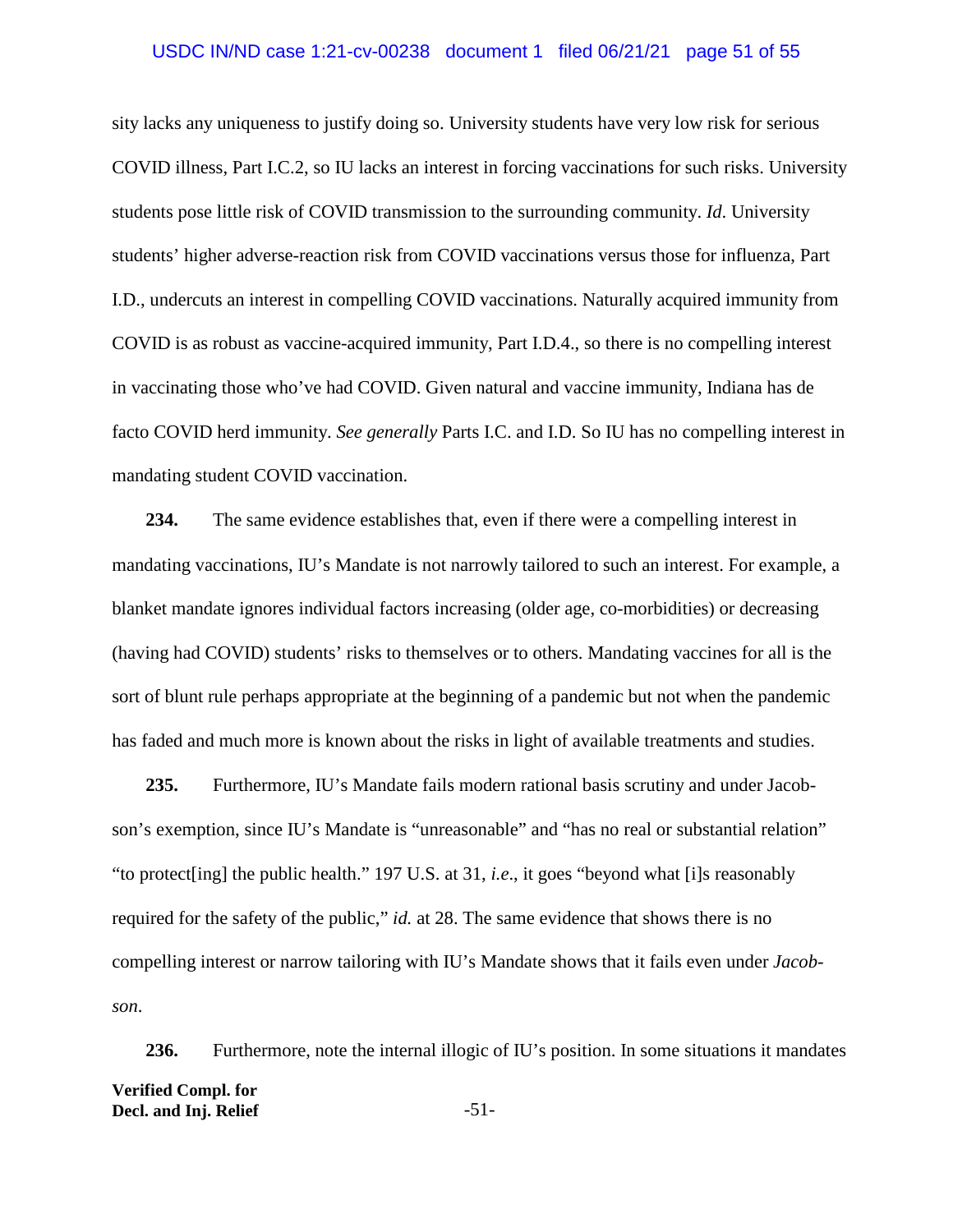#### USDC IN/ND case 1:21-cv-00238 document 1 filed 06/21/21 page 52 of 55

masks and distancing. For that to be rational, it must be presumed that those work for preventing virus spread. But if those work, there is no need for vaccination. IU blurs three groups: (1) those who had COVID, who need no vaccination for their sake or others'; (2) those who have COVID, who can and should be quarantined to protect others, after which these will have natural immunity; and (3) those who haven't had and don't have COVID and are unvaccinated. No protection is needed against the first two groups, other than quarantining those now affected, and no vaccine is warranted. Others can protect themselves against the third group obtaining a vaccination, if they wish, by masking and distancing. Mandating vaccination in the present state of knowledge has no real, substantial relation to protecting public health.

**237.** In sum, IU's Mandate is unconstitutional under both current strict-scrutiny jurisprudence and *Jacobson*'s exception.

# **Count II IU's Mandate Violates Indiana's Vaccine Passport Law.**

**238.** Plaintiffs re-allege and incorporate by reference all of the allegations contained in all of the preceding paragraphs.

**239.** Under Indiana law, state and local units are prohibited from requiring or issuing vaccine "passports" that indicate an individual's COVID immunization status. IC § 16-39-11.

**240.** IU's Mandate not only requires IU students to take the COVID vaccine, but it also requires them to prove they have taken it by filling out a form which requires them to: (1) certify they took the COVID vaccine, and (2) report the dates they received COVID vaccine doses—this violates the Vaccine Passport Law.

**241.** Indiana Attorney General Todd Rokita asserted the Vaccine Passport Law applies to

**Verified Compl. for Decl. and Inj. Relief** -52-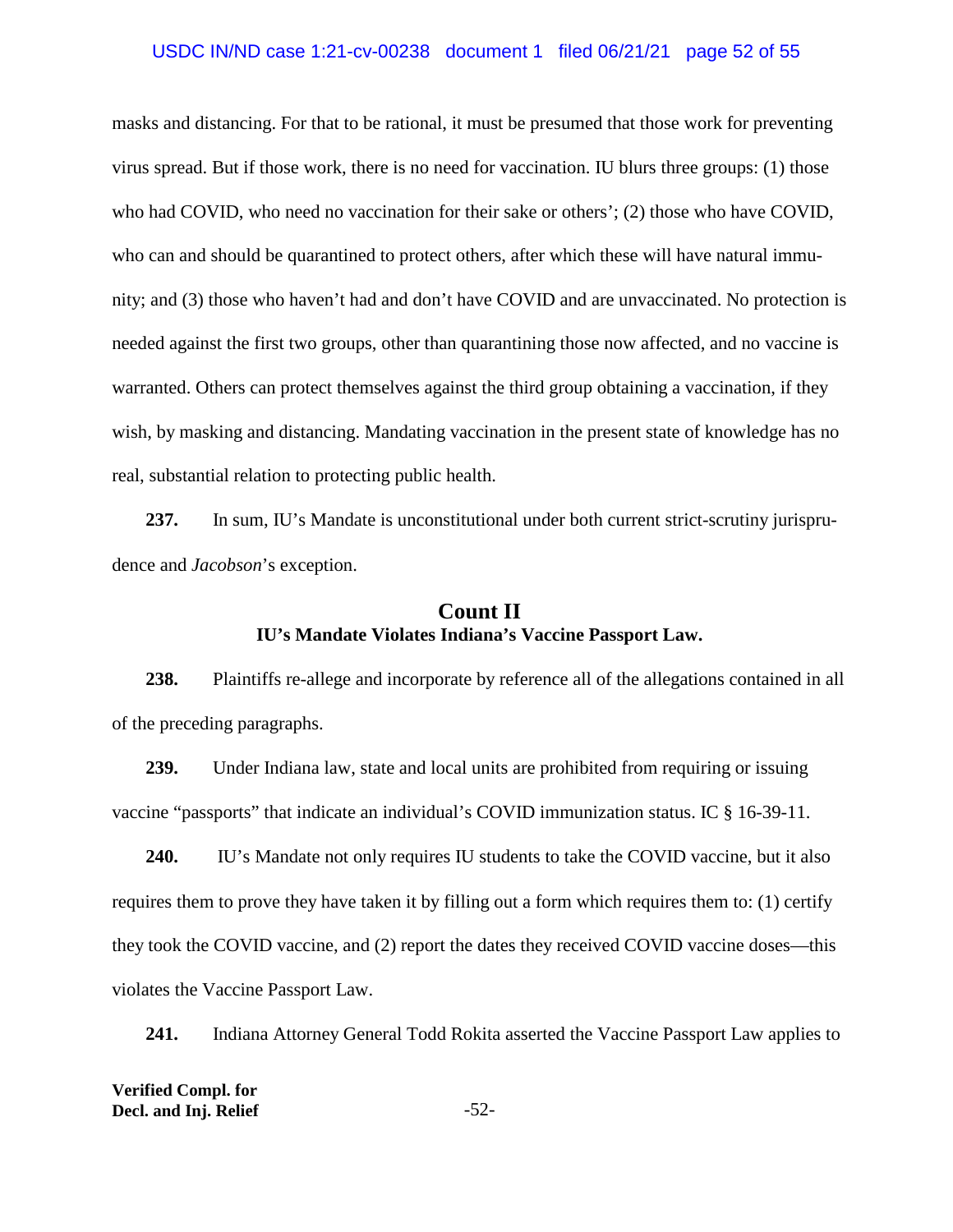#### USDC IN/ND case 1:21-cv-00238 document 1 filed 06/21/21 page 53 of 55

public colleges and universities like IU because they are "arm[s] of the state." Op. Letter Ex. 5, p. 1; *see also Severson v. Bd. of Trustees of Purdue Univ.*, 777 N.E.2d 1181, 1191-92 (Ind. Ct. App. 2002).

**242.** Attorney General Rokita made clear that the Vaccine Passport Law does not prohibit an entity from requesting proof of COVID immunization status*, provided no negative consequence arises from not producing the record*. Op. Letter, Exhibit 5, p. 4 (emphasis added).

**243.** Every IU student is required to be vaccinated for COVID, unless they qualify for an exemption. But it is not enough for an IU student to merely *receive* the COVID vaccine—he or she "will need to report their vaccine using IU's COVID vaccine self report form." *See* Indiana University, *COVID-19 Frequently Asked Questions*, https://www.iu.edu/covid/faq/index.html# vaccine-req (last visited June 17, 2021).

**244.** Therefore, IU's Mandate does not only require the vaccine, but also requires the student *prove* his or her COVID immunization status.

**245.** IU students who fail to provide proof of their COVID immunization status (or who have not been granted an exemption) will suffer severe negative consequences in direct violation of the Vaccine Passport Law.

**246.** "Students who fail to comply [with the vaccination mandate or an exemption and the required reporting of same ] 'will have their class registration cancelled, CrimsonCard access terminated, access to IU systems (Canvas, email, etc.) terminated, and will not be allowed to participate in any on campus activity.'" *See ¶* 21*.*

**247.** In short, if a student doesn't provide IU with his or her COVID immunization status,

**Verified Compl. for Decl. and Inj. Relief** -53-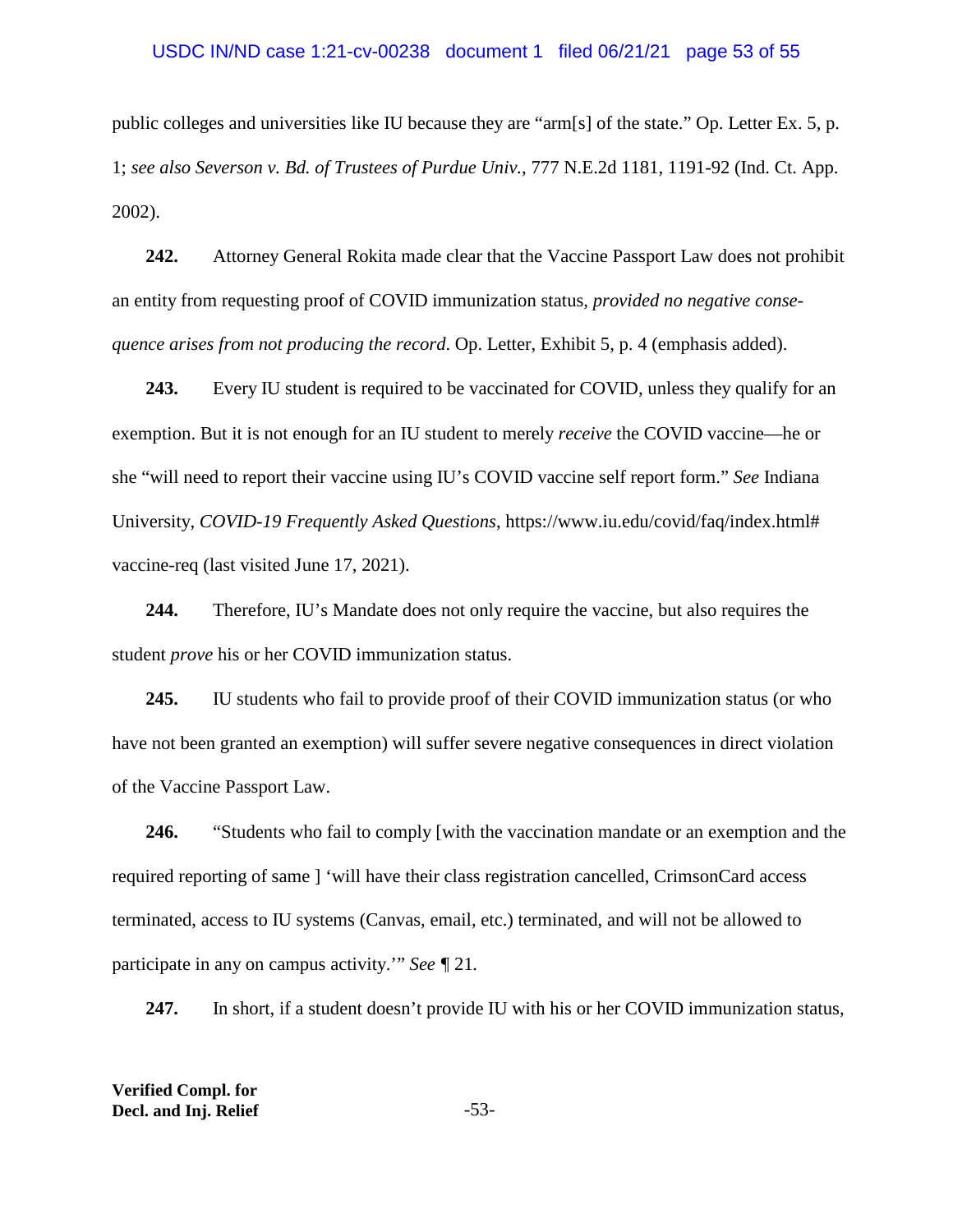## USDC IN/ND case 1:21-cv-00238 document 1 filed 06/21/21 page 54 of 55

IU virtually expels that student. Virtual expulsion from school for refusing to provide COVID immunization status is a "negative consequence" that directly violates Indiana law.

**248.** Plaintiffs Roth and Sperazza are students at IU who have not been vaccinated for COVID and who not qualify for an exemption. Therefore, they cannot provide IU's requested proof of COVID vaccination and will be subject to virtual expulsion by IU, in violation of Indiana law.

**249.** In sum, IU's Mandate violates Indiana's Vaccine Passport Law.

# **Prayer for Relief**

Wherefore, Plaintiffs request the following relief:

- **250.** Declare IU's Vaccine Mandate unconstitutional on its face;
- **251.** Declare IU's Mandate unconstitutional as applied to each Plaintiff;
- **252.** Enjoin IU from enforcing IU's Mandate on its face or as applied;
- **253.** Grant Plaintiffs their costs and attorneys fees under 42 U.S.C. Section 1988 and any

other applicable authority; and

**254.** Grant any and all other such relief as this Court deems just and equitable.